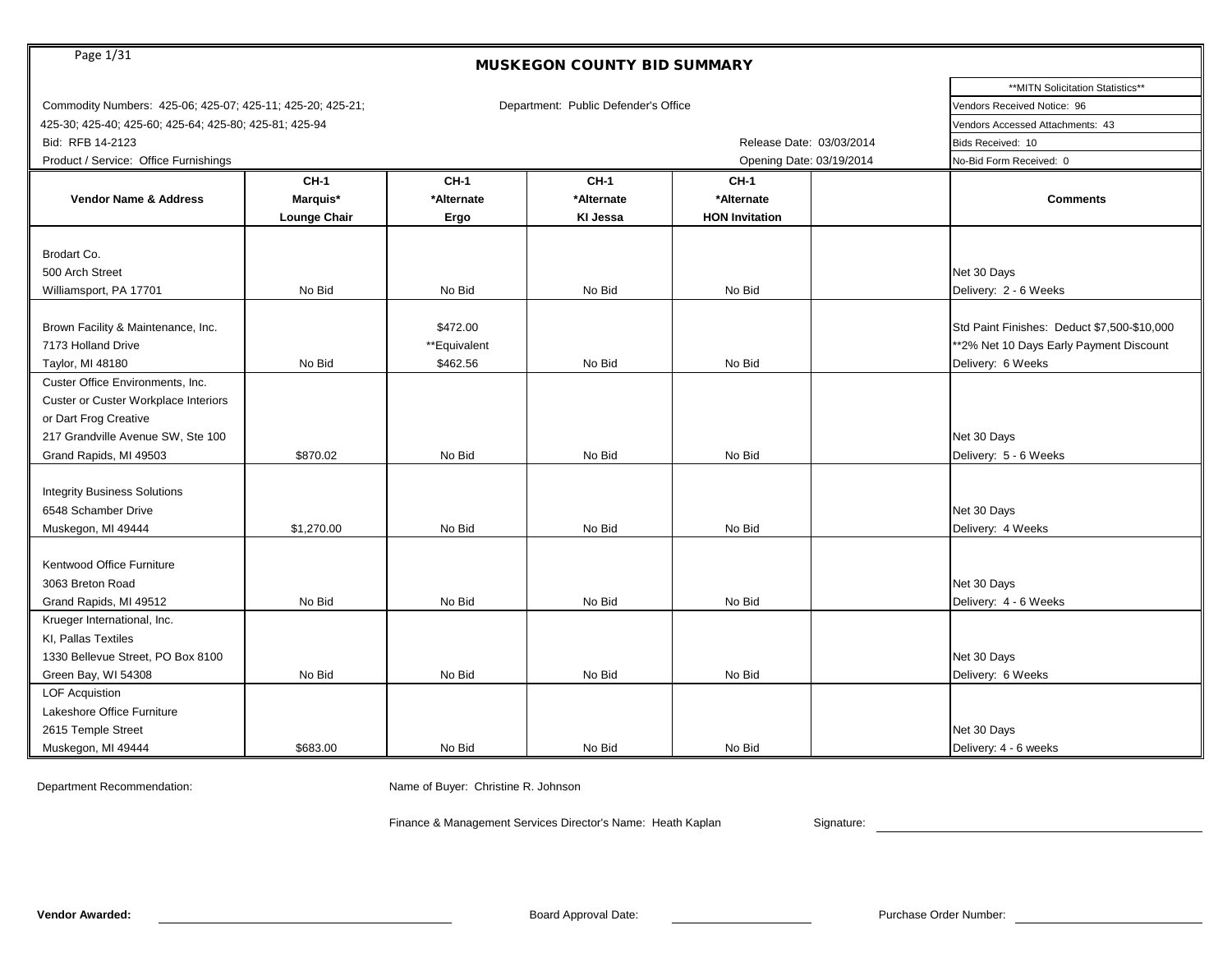| Page 2/31                             |                        |                         | MUSKEGON COUNTY PRELIMINARY SUMMARY  |                                                                            |  |                                       |
|---------------------------------------|------------------------|-------------------------|--------------------------------------|----------------------------------------------------------------------------|--|---------------------------------------|
|                                       |                        |                         |                                      | **************DRAFT NOT FOR BOARD DISTRIBUTION / CONSIDERATION************ |  | **MITN Solicitation Statistics**      |
|                                       |                        |                         |                                      |                                                                            |  | Vendors Received Notice: 96           |
|                                       |                        |                         | Department: Public Defender's Office |                                                                            |  | Vendors Accessed Attachments: 43      |
| Bid: RFB 14-2123                      |                        |                         |                                      | Release Date: 03/03/14                                                     |  | Bids Received: 10                     |
| Product / Service: Office Furnishings | Opening Date: 03/19/14 | No-Bid Form Received: 0 |                                      |                                                                            |  |                                       |
|                                       | <b>CH-1</b>            | <b>CH-1</b>             | <b>CH-1</b>                          | <b>CH-1</b>                                                                |  |                                       |
| Vendor Name & Address                 | Marquis*               | *Alternate              | *Alternate                           | *Alternate                                                                 |  | <b>Comments</b>                       |
|                                       | <b>Lounge Chair</b>    | Ergo                    | KI Jessa                             | <b>HON Invitation</b>                                                      |  |                                       |
| SBD Commercial Interiors              |                        |                         |                                      |                                                                            |  |                                       |
|                                       |                        |                         |                                      |                                                                            |  |                                       |
| 1001 Laurence Avenue, Suite D         |                        |                         |                                      |                                                                            |  | Net 30 Days                           |
| Jackson, MI 49202                     | \$879.00               | No Bid                  | No Bid                               | No Bid                                                                     |  | Delivery: 2 - 4 weeks                 |
| Staples Contract & Commercial, Inc    |                        |                         |                                      |                                                                            |  |                                       |
| <b>Business Interiors by Staples</b>  |                        |                         |                                      |                                                                            |  |                                       |
| 500 Staples Drive                     |                        |                         |                                      |                                                                            |  | Net 30 Days                           |
| Framingham, MA 01702                  | No Bid                 | No Bid                  | No Bid                               | \$842.82                                                                   |  | Delivery: 8 - 9 weeks                 |
| Mark Avery Taylor                     |                        |                         |                                      |                                                                            |  |                                       |
| Taylor Office Furniture, LLC          |                        |                         | \$1,039.85                           |                                                                            |  | Std Paint Finishes: Deduct \$3,958.71 |
| 6747 North Point Drive                |                        |                         | **Equivalent                         |                                                                            |  | **2% 20 Days Early Payment Discount   |
| Fruitport, MI 49415                   | No Bid                 | No Bid                  | \$1,019.05                           | No Bid                                                                     |  | Delivery: 1 - 6 Weeks                 |
|                                       |                        |                         |                                      |                                                                            |  |                                       |
|                                       |                        |                         |                                      |                                                                            |  |                                       |
|                                       |                        |                         |                                      |                                                                            |  |                                       |
|                                       |                        |                         |                                      |                                                                            |  |                                       |
|                                       |                        |                         |                                      |                                                                            |  |                                       |
|                                       |                        |                         |                                      |                                                                            |  |                                       |
|                                       |                        |                         |                                      |                                                                            |  |                                       |
|                                       |                        |                         |                                      |                                                                            |  |                                       |
|                                       |                        |                         |                                      |                                                                            |  |                                       |
|                                       |                        |                         |                                      |                                                                            |  |                                       |
|                                       |                        |                         |                                      |                                                                            |  |                                       |
|                                       |                        |                         |                                      |                                                                            |  |                                       |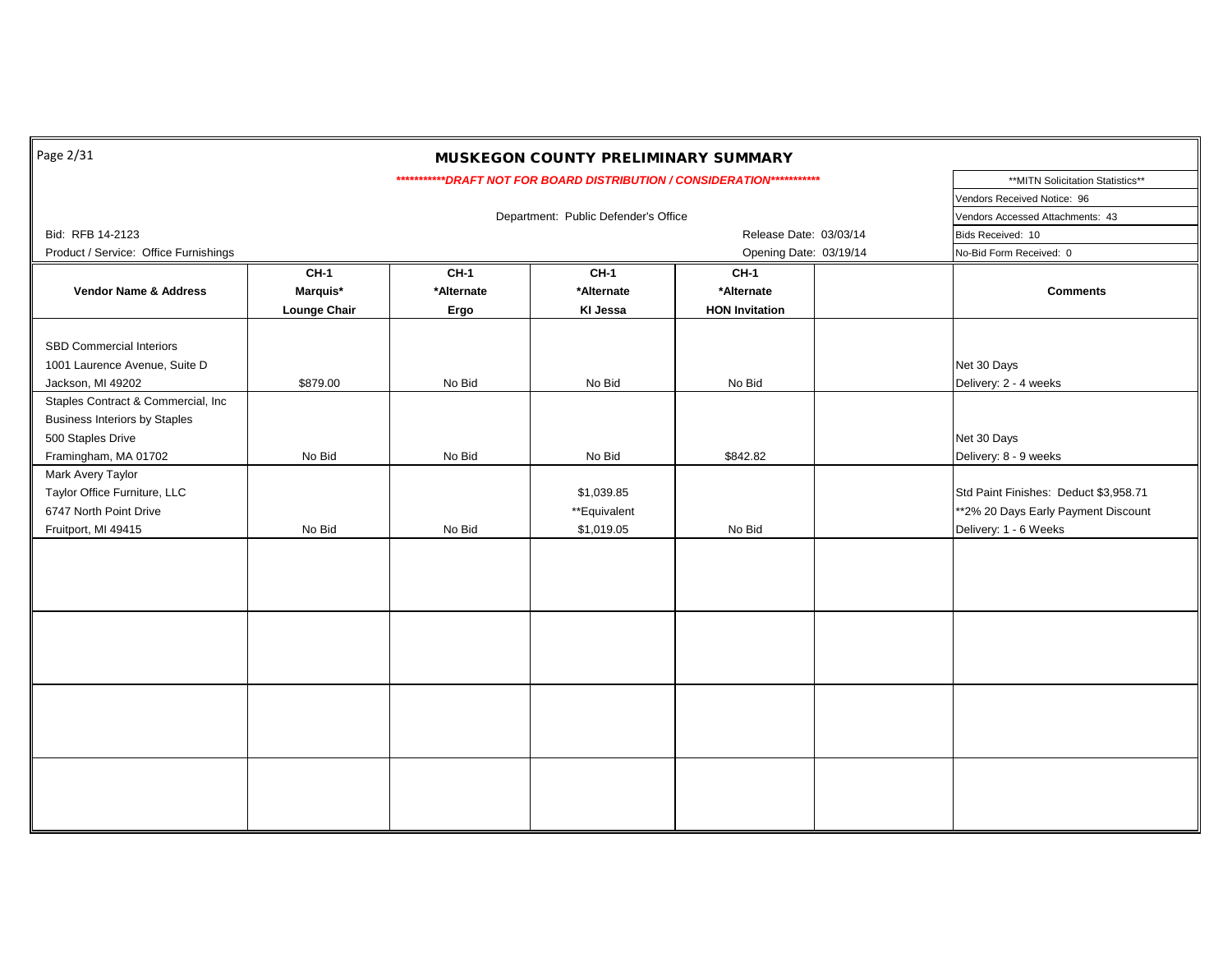Page 3/31

#### MUSKEGON COUNTY PRELIMINARY SUMMARY

*\*\*\*\*\*\*\*\*\*\*\*DRAFT NOT FOR BOARD DISTRIBUTION / CONSIDERATION\*\*\*\*\*\*\*\*\*\*\**

|                                       |                    |              |                  | Department: Public Defender's Office |                     |                        |             |
|---------------------------------------|--------------------|--------------|------------------|--------------------------------------|---------------------|------------------------|-------------|
| Bid: RFB 14-2123                      |                    |              |                  |                                      |                     | Release Date: 03/03/14 |             |
| Product / Service: Office Furnishings |                    |              |                  |                                      |                     | Opening Date: 03/19/14 |             |
|                                       | <b>CH-2</b>        | <b>CH-2</b>  | <b>CH-2</b>      | <b>CH-2</b>                          | <b>CH-2</b>         | <b>CH-2</b>            | <b>CH-2</b> |
| <b>Vendor Name &amp; Address</b>      | Trendway*          | *Alternate   | *Alternate       | *Alternate                           | *Alternate          | *Alternate             | *Alternate  |
|                                       | <b>Task Chairs</b> | Open Plan    | <b>Steelcase</b> | <b>HON Nucleus</b>                   | <b>ABCO Delphin</b> | Allsteel               | Sit-On-It   |
|                                       |                    |              |                  |                                      |                     |                        |             |
| Brodart Co.                           |                    |              |                  |                                      |                     |                        |             |
| 500 Arch Street                       |                    |              |                  |                                      |                     |                        |             |
| Williamsport, PA 17701                | No Bid             | No Bid       | No Bid           | No Bid                               | No Bid              | No Bid                 | No Bid      |
|                                       |                    |              |                  |                                      |                     |                        |             |
| Brown Facility & Maintenance, Inc.    |                    | \$7,761.00   |                  |                                      |                     |                        |             |
| 7173 Holland Drive                    |                    | **Equivalent |                  |                                      |                     |                        |             |
| Taylor, MI 48180                      | No Bid             | \$7,605.78   | No Bid           | No Bid                               | No Bid              | No Bid                 | No Bid      |
| Custer Office Environments, Inc.      |                    |              |                  |                                      |                     |                        |             |
| Custer or Custer Workplace Interiors  |                    |              |                  |                                      |                     |                        |             |
| or Dart Frog Creative                 |                    |              |                  |                                      |                     |                        |             |
|                                       |                    |              |                  |                                      |                     |                        |             |
| 217 Grandville Avenue SW, Ste 100     | No Bid             | No Bid       |                  |                                      | No Bid              | No Bid                 | No Bid      |
| Grand Rapids, MI 49503                |                    |              | \$19,011.72      | No Bid                               |                     |                        |             |
|                                       |                    |              |                  |                                      |                     |                        |             |
| <b>Integrity Business Solutions</b>   |                    |              |                  |                                      |                     |                        |             |
| 6548 Schamber Drive                   |                    |              |                  |                                      |                     |                        |             |
| Muskegon, MI 49444                    | \$15,362.10        | No Bid       | No Bid           | No Bid                               | No Bid              | No Bid                 | No Bid      |
|                                       |                    |              |                  |                                      |                     |                        |             |
| Kentwood Office Furniture             |                    |              |                  |                                      |                     |                        |             |
| 3063 Breton Road                      |                    |              |                  |                                      |                     |                        |             |
| Grand Rapids, MI 49512                | No Bid             | No Bid       | No Bid           | \$16,624.92                          | No Bid              | No Bid                 | No Bid      |
| Krueger International, Inc.           |                    |              |                  |                                      |                     |                        |             |
| KI, Pallas Textiles                   |                    |              |                  |                                      |                     |                        |             |
| 1330 Bellevue Street, PO Box 8100     |                    |              |                  |                                      |                     |                        |             |
| Green Bay, WI 54308                   | No Bid             | No Bid       | No Bid           | No Bid                               | No Bid              | No Bid                 | No Bid      |
| <b>LOF Acquistion</b>                 |                    |              |                  |                                      |                     |                        |             |
| Lakeshore Office Furniture            |                    |              |                  |                                      |                     |                        |             |
| 2615 Temple Street                    |                    |              |                  |                                      |                     |                        |             |
| Muskegon, MI 49444                    | No Bid             | No Bid       | No Bid           | No Bid                               | No Bid              | No Bid                 | \$12,987.00 |
|                                       |                    |              |                  |                                      |                     |                        |             |
| SBD Commercial Interiors, LLC         |                    |              |                  |                                      |                     |                        |             |
| 1001 Laurence Ave, Suite D            |                    |              |                  |                                      |                     |                        |             |
| Jackson, MI 49202                     | No Bid             | No Bid       | No Bid           | No Bid                               | \$14,781.00         | No Bid                 | No Bid      |
| Staples Contract & Commercial, Inc.   |                    |              |                  |                                      |                     |                        |             |
| <b>Business Interiors by Staples</b>  |                    |              |                  |                                      |                     |                        |             |
| 500 Staples Drive                     |                    |              |                  |                                      |                     |                        |             |
| Framingham, MA 01702                  | No Bid             | No Bid       | No Bid           | No Bid                               | No Bid              | \$11,800.62            | No Bid      |
| Mark Avery Taylor                     |                    |              |                  |                                      |                     |                        |             |
| Taylor Office Furniture, LLC          | \$14,564.94        |              |                  |                                      |                     |                        |             |
| 6747 North Point Drive                | **Equivalent       |              |                  |                                      |                     |                        |             |
| Fruitport, MI 49415                   | \$14,273.64        | No Bid       | No Bid           | No Bid                               | No Bid              | No Bid                 | No Bid      |

\$14,273.64 No Bid No Bid No Bid No Bid No Bid No Bid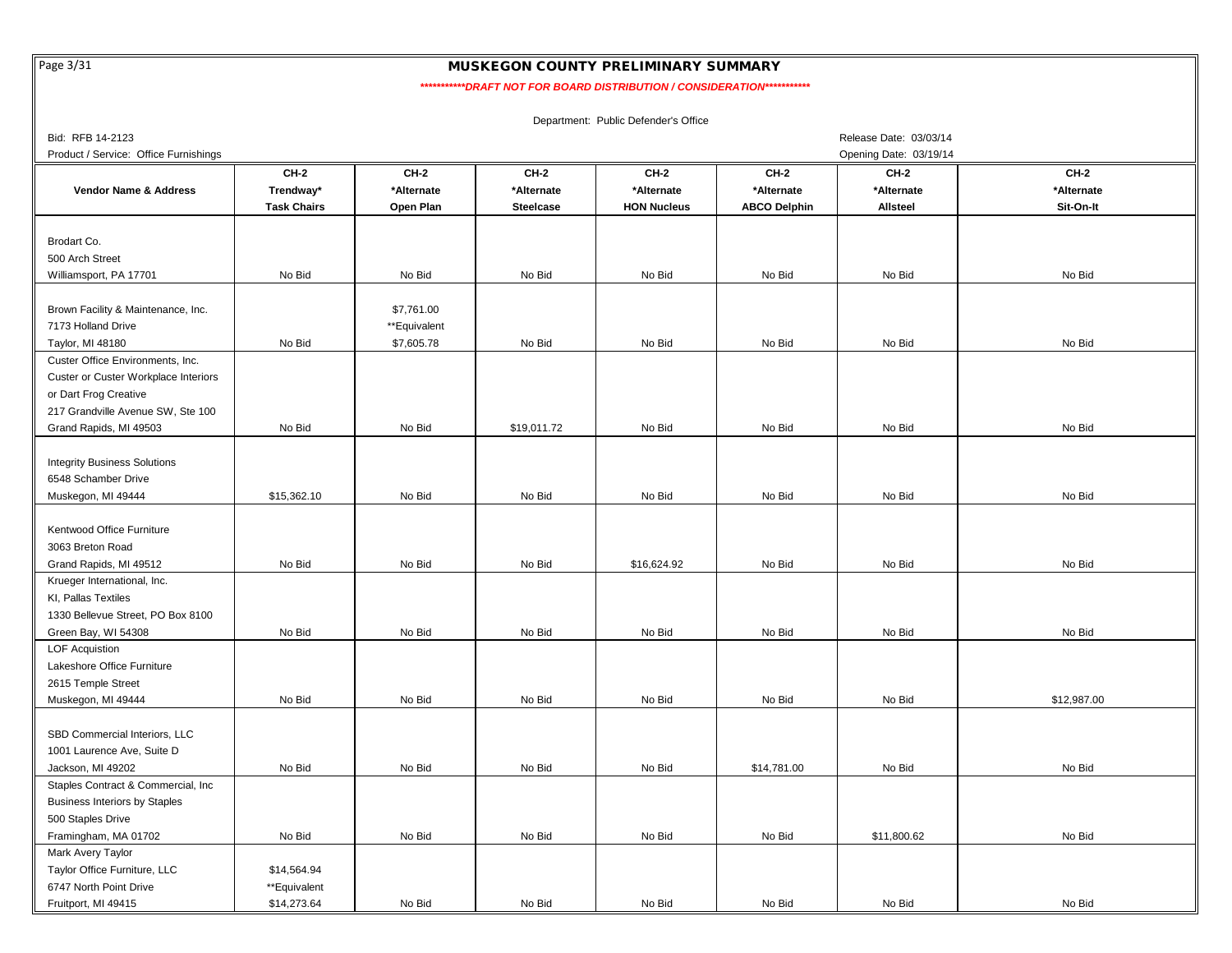Page 4/31

# MUSKEGON COUNTY PRELIMINARY SUMMARY

*\*\*\*\*\*\*\*\*\*\*\*DRAFT NOT FOR BOARD DISTRIBUTION / CONSIDERATION\*\*\*\*\*\*\*\*\*\*\**

| Bid: RFB 14-2123                      |                     |              |                       |                      |                   | Release Date: 03/03/14 |  |
|---------------------------------------|---------------------|--------------|-----------------------|----------------------|-------------------|------------------------|--|
| Product / Service: Office Furnishings |                     |              |                       |                      |                   | Opening Date: 03/19/14 |  |
|                                       | CH-3                | CH-3         | CH-3                  | <b>CH-3</b>          | <b>CH-3</b>       | CH-3                   |  |
| <b>Vendor Name &amp; Address</b>      | Stylex*             | *Alternate   | *Alternate            | *Alternate           | *Alternate        | *Alternate             |  |
|                                       | <b>Guest Chairs</b> | Open Plan    | <b>ABCO Sebastain</b> | <b>Trendway Live</b> | <b>HON Pagoda</b> | <b>Spec Furniture</b>  |  |
|                                       |                     |              |                       |                      |                   |                        |  |
| Brodart Co.                           |                     |              |                       |                      |                   |                        |  |
| 500 Arch Street                       |                     |              |                       |                      |                   |                        |  |
| Williamsport, PA 17701                | No Bid              | No Bid       | No Bid                | No Bid               | No Bid            | No Bid                 |  |
|                                       |                     |              |                       |                      |                   |                        |  |
| Brown Facility & Maintenance, Inc.    |                     | \$3,780.00   |                       |                      |                   |                        |  |
| 7173 Holland Drive                    |                     | **Equivalent |                       |                      |                   |                        |  |
| Taylor, MI 48180                      | No Bid              | \$3,704.40   | No Bid                | No Bid               | No Bid            | No Bid                 |  |
| Custer Office Environments, Inc.      |                     |              |                       |                      |                   |                        |  |
| Custer or Custer Workplace Interiors  |                     |              |                       |                      |                   |                        |  |
| or Dart Frog Creative                 |                     |              |                       |                      |                   |                        |  |
|                                       |                     |              |                       |                      |                   |                        |  |
| 217 Grandville Avenue SW, Ste 100     |                     |              |                       |                      | No Bid            | No Bid                 |  |
| Grand Rapids, MI 49503                | \$15,957.48         | No Bid       | No Bid                | No Bid               |                   |                        |  |
|                                       |                     |              |                       |                      |                   |                        |  |
| <b>Integrity Business Solutions</b>   |                     |              |                       |                      |                   |                        |  |
| 6548 Schamber Drive                   |                     |              |                       |                      |                   |                        |  |
| Muskegon, MI 49444                    | No Bid              | No Bid       | No Bid                | No Bid               | No Bid            | No Bid                 |  |
|                                       |                     |              |                       |                      |                   |                        |  |
| Kentwood Office Furniture             |                     |              |                       |                      |                   |                        |  |
| 3063 Breton Road                      |                     |              |                       |                      |                   |                        |  |
| Grand Rapids, MI 49512                | \$12,486.60         | No Bid       | No Bid                | No Bid               | No Bid            | No Bid                 |  |
| Krueger International, Inc.           |                     |              |                       |                      |                   |                        |  |
| KI, Pallas Textiles                   |                     |              |                       |                      |                   |                        |  |
| 1330 Bellevue Street, PO Box 8100     |                     |              |                       |                      |                   |                        |  |
| Green Bay, WI 54308                   | No Bid              | No Bid       | No Bid                | No Bid               | No Bid            | No Bid                 |  |
| <b>LOF Acquistion</b>                 |                     |              |                       |                      |                   |                        |  |
| Lakeshore Office Furniture            |                     |              |                       |                      |                   |                        |  |
| 2615 Temple Street                    |                     |              |                       |                      |                   |                        |  |
| Muskegon, MI 49444                    | No Bid              | No Bid       | No Bid                | No Bid               | No Bid            | \$9,324.00             |  |
|                                       |                     |              |                       |                      |                   |                        |  |
| SBD Commercial Interiors, LLC         |                     |              |                       |                      |                   |                        |  |
| 1001 Laurence Ave, Suite D            |                     |              |                       |                      |                   |                        |  |
| Jackson, MI 49202                     | No Bid              | No Bid       | \$9,828.00            | No Bid               | No Bid            | No Bid                 |  |
| Staples Contract & Commercial, Inc.   |                     |              |                       |                      |                   |                        |  |
| <b>Business Interiors by Staples</b>  |                     |              |                       |                      |                   |                        |  |
| 500 Staples Drive                     |                     |              |                       |                      |                   |                        |  |
| Framingham, MA 01702                  | No Bid              | No Bid       | No Bid                | No Bid               | \$7,715.61        | No Bid                 |  |
| Mark Avery Taylor                     |                     |              |                       |                      |                   |                        |  |
| Taylor Office Furniture, LLC          |                     |              |                       | \$6,722.52           |                   |                        |  |
| 6747 North Point Drive                |                     |              |                       | **Equivalent         |                   |                        |  |
| Fruitport, MI 49415                   | No Bid              | No Bid       | No Bid                | \$6,588.07           | No Bid            | No Bid                 |  |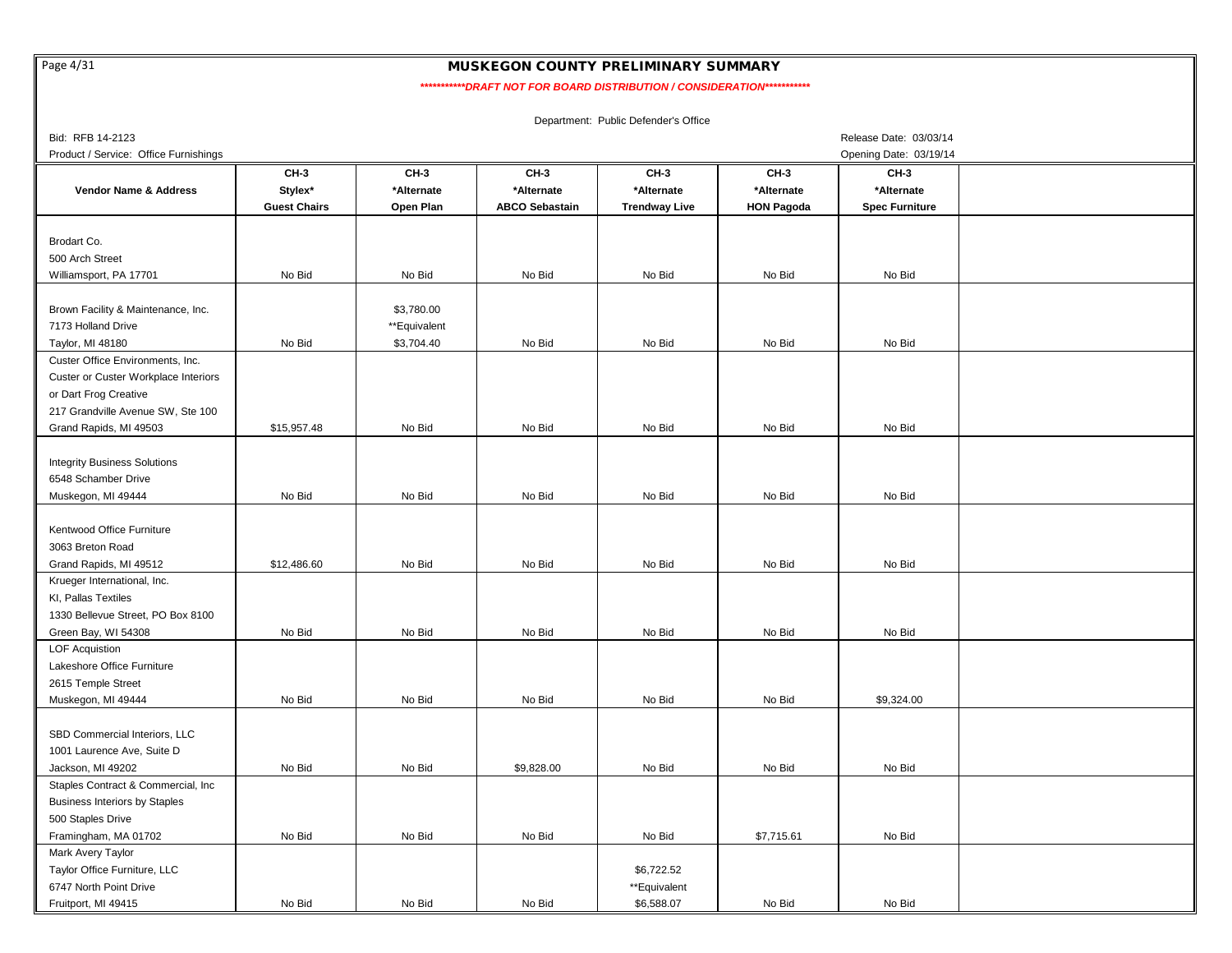Page 5/31

#### MUSKEGON COUNTY PRELIMINARY SUMMARY

*\*\*\*\*\*\*\*\*\*\*\*DRAFT NOT FOR BOARD DISTRIBUTION / CONSIDERATION\*\*\*\*\*\*\*\*\*\*\**

| Bid: RFB 14-2123                      |                          |              |                     |             |             | Release Date: 03/03/14 |
|---------------------------------------|--------------------------|--------------|---------------------|-------------|-------------|------------------------|
| Product / Service: Office Furnishings |                          |              |                     |             |             | Opening Date: 03/19/14 |
|                                       | <b>CH-4</b>              | <b>CH-4</b>  | <b>CH-4</b>         | <b>CH-4</b> | <b>CH-4</b> | <b>CH-4</b>            |
| <b>Vendor Name &amp; Address</b>      | KI*                      | *Alternate   | *Alternate          | *Alternate  | *Alternate  | *Alternate             |
|                                       | <b>Conference Chairs</b> | Open Plan    | <b>HON Motivate</b> | 9to5 Bella  | Allsteel    | <b>Mayline</b>         |
|                                       |                          |              |                     |             |             |                        |
| Brodart Co.                           |                          |              |                     |             |             |                        |
| 500 Arch Street                       |                          |              |                     |             |             |                        |
| Williamsport, PA 17701                | No Bid                   | No Bid       | No Bid              | No Bid      | No Bid      | No Bid                 |
|                                       |                          |              |                     |             |             |                        |
| Brown Facility & Maintenance, Inc.    |                          | \$780.00     |                     |             |             |                        |
| 7173 Holland Drive                    |                          | **Equivalent |                     |             |             |                        |
| Taylor, MI 48180                      | No Bid                   | \$764.40     | No Bid              | No Bid      | No Bid      | No Bid                 |
| Custer Office Environments, Inc.      |                          |              |                     |             |             |                        |
| Custer or Custer Workplace Interiors  |                          |              |                     |             |             |                        |
| or Dart Frog Creative                 |                          |              |                     |             |             |                        |
| 217 Grandville Avenue SW, Ste 100     |                          |              |                     |             |             |                        |
| Grand Rapids, MI 49503                | \$3,951.10               | No Bid       | No Bid              | No Bid      | No Bid      | No Bid                 |
|                                       |                          |              |                     |             |             |                        |
| <b>Integrity Business Solutions</b>   |                          |              |                     |             |             |                        |
| 6548 Schamber Drive                   |                          |              |                     |             |             |                        |
| Muskegon, MI 49444                    | \$3,330.00               | No Bid       | No Bid              | No Bid      | No Bid      | No Bid                 |
|                                       |                          |              |                     |             |             |                        |
| Kentwood Office Furniture             |                          |              |                     |             |             |                        |
| 3063 Breton Road                      |                          |              |                     |             |             |                        |
| Grand Rapids, MI 49512                | No Bid                   | No Bid       | \$2,594.00          | No Bid      | No Bid      | No Bid                 |
| Krueger International, Inc.           |                          |              |                     |             |             |                        |
| KI, Pallas Textiles                   |                          |              |                     |             |             |                        |
| 1330 Bellevue Street, PO Box 8100     |                          |              |                     |             |             |                        |
| Green Bay, WI 54308                   | \$3,349.40               | No Bid       | No Bid              | No Bid      | No Bid      | No Bid                 |
| <b>LOF Acquistion</b>                 |                          |              |                     |             |             |                        |
| Lakeshore Office Furniture            |                          |              |                     |             |             |                        |
| 2615 Temple Street                    |                          |              |                     |             |             |                        |
| Muskegon, MI 49444                    | No Bid                   | No Bid       | No Bid              | No Bid      | No Bid      | \$2,320.00             |
|                                       |                          |              |                     |             |             |                        |
| SBD Commercial Interiors, LLC         |                          |              |                     |             |             |                        |
| 1001 Laurence Ave, Suite D            |                          |              |                     |             |             |                        |
| Jackson, MI 49202                     | No Bid                   | No Bid       | No Bid              | \$1,890.00  | No Bid      | No Bid                 |
| Staples Contract & Commercial, Inc    |                          |              |                     |             |             |                        |
| <b>Business Interiors by Staples</b>  |                          |              |                     |             |             |                        |
| 500 Staples Drive                     |                          |              |                     |             |             |                        |
| Framingham, MA 01702                  | No Bid                   | No Bid       | No Bid              | No Bid      | \$2,661.20  | No Bid                 |
| Mark Avery Taylor                     |                          |              |                     |             |             |                        |
| Taylor Office Furniture, LLC          | \$3,968.40               |              |                     |             |             |                        |
| 6747 North Point Drive                | **Equivalent             |              |                     |             |             |                        |
| Fruitport, MI 49415                   | \$3,889.03               | No Bid       | No Bid              | No Bid      | No Bid      | No Bid                 |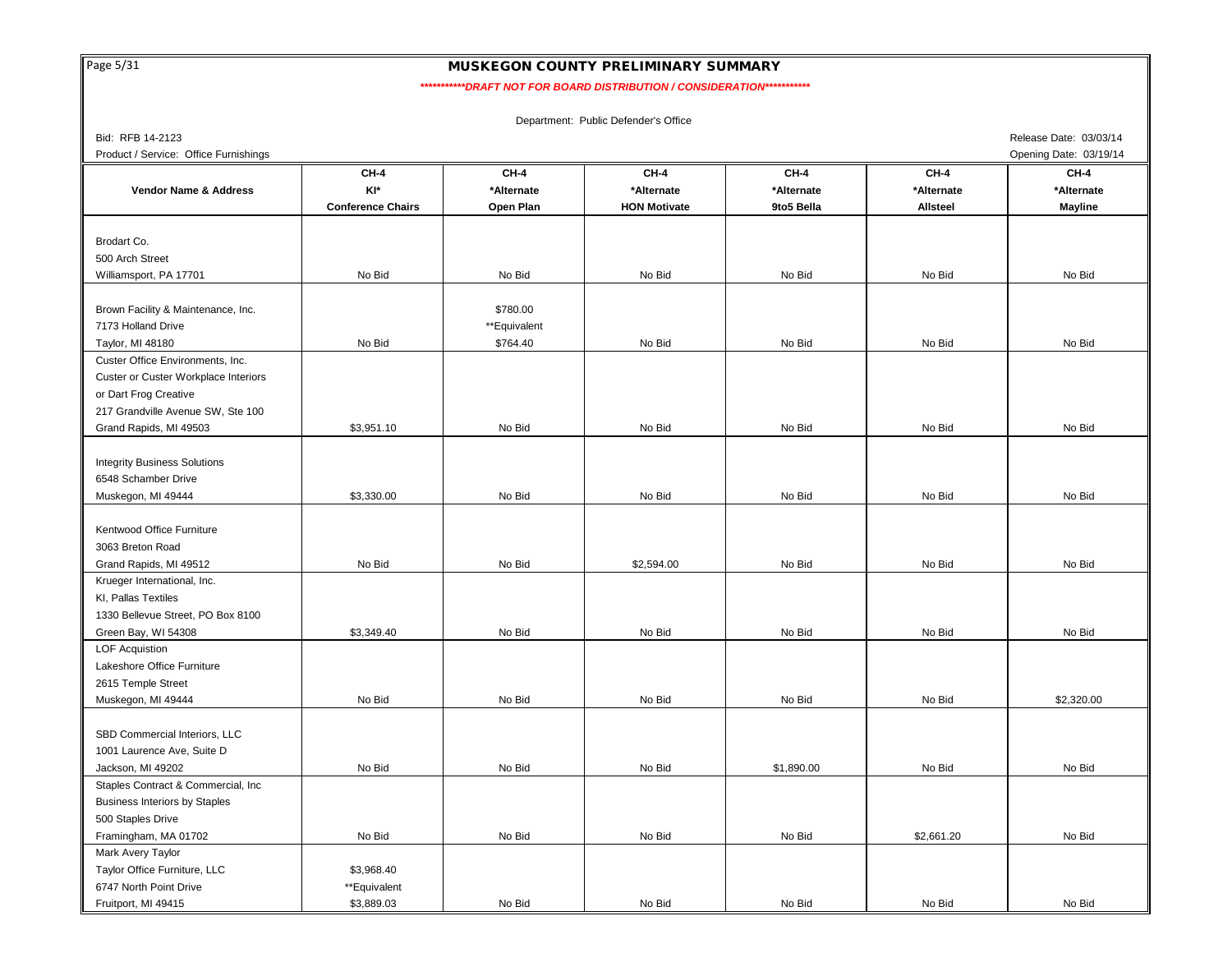Page 6/31

# MUSKEGON COUNTY PRELIMINARY SUMMARY

 *\*\*\*\*\*\*\*\*\*\*\*DRAFT NOT FOR BOARD DISTRIBUTION / CONSIDERATION\*\*\*\*\*\*\*\*\*\*\**

Department: Public Defender's Office

Product / Service: Office Furnishings **Opening Date: 03/19/14** Chening Date: 03/19/14

Bid: RFB 14-2123 Release Date: 03/03/14

|                                      | <b>CH-5</b>   | CH-5         | <b>CH-5</b>           | CH-5                 | CH-5              | CH-5                  |
|--------------------------------------|---------------|--------------|-----------------------|----------------------|-------------------|-----------------------|
| <b>Vendor Name &amp; Address</b>     | Stylex*       | *Alternate   | *Alternate            | *Alternate           | *Alternate        | *Alternate            |
|                                      | <b>Stools</b> | Flash        | <b>ABCO Sebastain</b> | <b>Trendway Live</b> | <b>HON Pagoda</b> | <b>Spec Furniture</b> |
|                                      |               |              |                       |                      |                   |                       |
| Brodart Co.                          |               |              |                       |                      |                   |                       |
| 500 Arch Street                      |               |              |                       |                      |                   |                       |
| Williamsport, PA 17701               | No Bid        | No Bid       | No Bid                | No Bid               | No Bid            | No Bid                |
|                                      |               |              |                       |                      |                   |                       |
| Brown Facility & Maintenance, Inc.   |               | \$848.00     |                       |                      |                   |                       |
| 7173 Holland Drive                   |               | **Equivalent |                       |                      |                   |                       |
| Taylor, MI 48180                     | No Bid        | \$831.04     | No Bid                | No Bid               | No Bid            | No Bid                |
| Custer Office Environments, Inc.     |               |              |                       |                      |                   |                       |
| Custer or Custer Workplace Interiors |               |              |                       |                      |                   |                       |
| or Dart Frog Creative                |               |              |                       |                      |                   |                       |
| 217 Grandville Avenue SW, Ste 100    |               |              |                       |                      |                   |                       |
| Grand Rapids, MI 49503               | \$3,955.92    | No Bid       | No Bid                | No Bid               | No Bid            | No Bid                |
|                                      |               |              |                       |                      |                   |                       |
| <b>Integrity Business Solutions</b>  |               |              |                       |                      |                   |                       |
| 6548 Schamber Drive                  |               |              |                       |                      |                   |                       |
| Muskegon, MI 49444                   | No Bid        | No Bid       | No Bid                | No Bid               | No Bid            | No Bid                |
|                                      |               |              |                       |                      |                   |                       |
| Kentwood Office Furniture            |               |              |                       |                      |                   |                       |
| 3063 Breton Road                     |               |              |                       |                      |                   |                       |
| Grand Rapids, MI 49512               | \$3,320.32    | No Bid       | No Bid                | No Bid               | No Bid            | No Bid                |
| Krueger International, Inc.          |               |              |                       |                      |                   |                       |
|                                      |               |              |                       |                      |                   |                       |
| KI, Pallas Textiles                  |               |              |                       |                      |                   |                       |
| 1330 Bellevue Street, PO Box 8100    | No Bid        | No Bid       | No Bid                | No Bid               | No Bid            | No Bid                |
| Green Bay, WI 54308                  |               |              |                       |                      |                   |                       |
| <b>LOF Acquistion</b>                |               |              |                       |                      |                   |                       |
| Lakeshore Office Furniture           |               |              |                       |                      |                   |                       |
| 2615 Temple Street                   |               |              |                       |                      |                   |                       |
| Muskegon, MI 49444                   | No Bid        | No Bid       | No Bid                | No Bid               | No Bid            | \$2,120.00            |
|                                      |               |              |                       |                      |                   |                       |
| SBD Commercial Interiors, LLC        |               |              |                       |                      |                   |                       |
| 1001 Laurence Ave, Suite D           |               |              |                       |                      |                   |                       |
| Jackson, MI 49202                    | No Bid        | No Bid       | \$2,552.00            | No Bid               | No Bid            | No Bid                |
| Staples Contract & Commercial, Inc.  |               |              |                       |                      |                   |                       |
| <b>Business Interiors by Staples</b> |               |              |                       |                      |                   |                       |
| 500 Staples Drive                    |               |              |                       |                      |                   |                       |
| Framingham, MA 01702                 | No Bid        | No Bid       | No Bid                | No Bid               | \$2,062.56        | No Bid                |
| Mark Avery Taylor                    |               |              |                       |                      |                   |                       |
| Taylor Office Furniture, LLC         |               |              |                       | \$1,825.20           |                   |                       |
| 6747 North Point Drive               |               |              |                       | **Equivalent         |                   |                       |
| Fruitport, MI 49415                  | No Bid        | No Bid       | No Bid                | \$1,788.70           | No Bid            | No Bid                |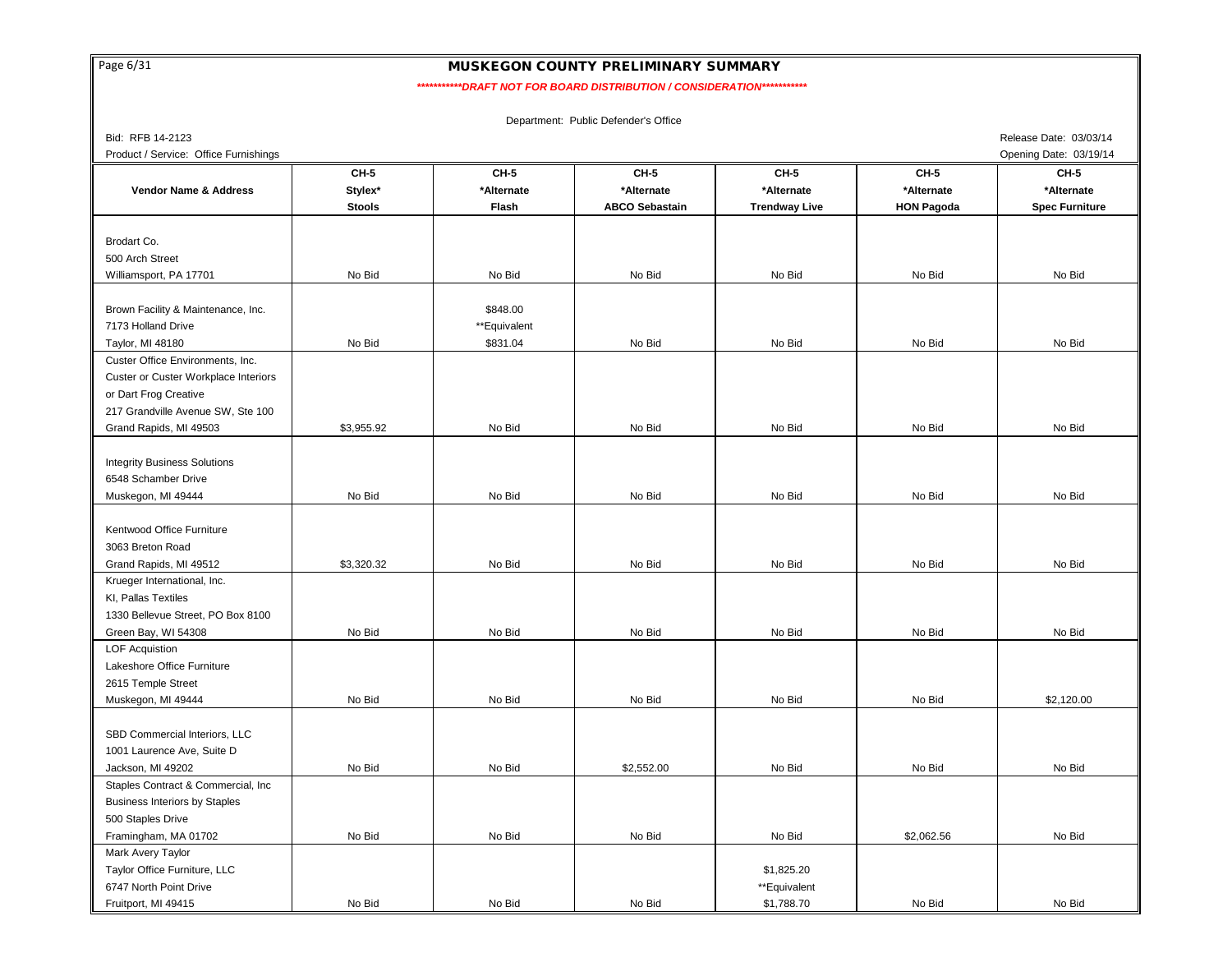Page7/31

### MUSKEGON COUNTY PRELIMINARY SUMMARY

 *\*\*\*\*\*\*\*\*\*\*\*DRAFT NOT FOR BOARD DISTRIBUTION / CONSIDERATION\*\*\*\*\*\*\*\*\*\*\**

| Bid: RFB 14-2123<br>Release Date: 03/03/14  |                          |              |                     |                        |  |  |  |  |  |  |
|---------------------------------------------|--------------------------|--------------|---------------------|------------------------|--|--|--|--|--|--|
| Product / Service: Office Furnishings       |                          |              |                     | Opening Date: 03/19/14 |  |  |  |  |  |  |
|                                             | CH-6                     | CH-6         | CH-6                |                        |  |  |  |  |  |  |
| Vendor Name & Address                       | Leland*                  | *Alternate   | *Alternate          |                        |  |  |  |  |  |  |
|                                             | <b>Children's Chairs</b> | Flash        | <b>KI Intellect</b> |                        |  |  |  |  |  |  |
|                                             |                          |              |                     |                        |  |  |  |  |  |  |
| Brodart Co.                                 |                          |              |                     |                        |  |  |  |  |  |  |
| 500 Arch Street                             |                          |              |                     |                        |  |  |  |  |  |  |
| Williamsport, PA 17701                      | No Bid                   | No Bid       | No Bid              |                        |  |  |  |  |  |  |
|                                             |                          |              |                     |                        |  |  |  |  |  |  |
| Brown Facility & Maintenance, Inc.          |                          | \$345.00     |                     |                        |  |  |  |  |  |  |
| 7173 Holland Drive                          |                          | **Equivalent |                     |                        |  |  |  |  |  |  |
| Taylor, MI 48180                            | No Bid                   | \$338.10     | No Bid              |                        |  |  |  |  |  |  |
| Custer Office Environments, Inc.            |                          |              |                     |                        |  |  |  |  |  |  |
| <b>Custer or Custer Workplace Interiors</b> |                          |              |                     |                        |  |  |  |  |  |  |
| or Dart Frog Creative                       |                          |              |                     |                        |  |  |  |  |  |  |
|                                             |                          |              |                     |                        |  |  |  |  |  |  |
| 217 Grandville Avenue SW, Ste 100           |                          |              |                     |                        |  |  |  |  |  |  |
| Grand Rapids, MI 49503                      | \$633.57                 | No Bid       | No Bid              |                        |  |  |  |  |  |  |
|                                             |                          |              |                     |                        |  |  |  |  |  |  |
| <b>Integrity Business Solutions</b>         |                          |              |                     |                        |  |  |  |  |  |  |
| 6548 Schamber Drive                         |                          |              |                     |                        |  |  |  |  |  |  |
| Muskegon, MI 49444                          | \$537.00                 | No Bid       | No Bid              |                        |  |  |  |  |  |  |
|                                             |                          |              |                     |                        |  |  |  |  |  |  |
| Kentwood Office Furniture                   |                          |              |                     |                        |  |  |  |  |  |  |
| 3063 Breton Road                            |                          |              |                     |                        |  |  |  |  |  |  |
| Grand Rapids, MI 49512                      | \$624.78                 | No Bid       | No Bid              |                        |  |  |  |  |  |  |
| Krueger International, Inc.                 |                          |              |                     |                        |  |  |  |  |  |  |
| KI, Pallas Textiles                         |                          |              |                     |                        |  |  |  |  |  |  |
| 1330 Bellevue Street, PO Box 8100           |                          |              |                     |                        |  |  |  |  |  |  |
| Green Bay, WI 54308                         | No Bid                   | No Bid       | No Bid              |                        |  |  |  |  |  |  |
| <b>LOF Acquistion</b>                       |                          |              |                     |                        |  |  |  |  |  |  |
| Lakeshore Office Furniture                  |                          |              |                     |                        |  |  |  |  |  |  |
| 2615 Temple Street                          |                          |              |                     |                        |  |  |  |  |  |  |
| Muskegon, MI 49444                          | \$597.00                 | No Bid       | No Bid              |                        |  |  |  |  |  |  |
|                                             |                          |              |                     |                        |  |  |  |  |  |  |
| SBD Commercial Interiors, LLC               |                          |              |                     |                        |  |  |  |  |  |  |
| 1001 Laurence Ave, Suite D                  |                          |              |                     |                        |  |  |  |  |  |  |
| Jackson, MI 49202                           | \$657.00                 | No Bid       | No Bid              |                        |  |  |  |  |  |  |
| Staples Contract & Commercial, Inc          |                          |              |                     |                        |  |  |  |  |  |  |
| <b>Business Interiors by Staples</b>        |                          |              |                     |                        |  |  |  |  |  |  |
| 500 Staples Drive                           |                          |              |                     |                        |  |  |  |  |  |  |
| Framingham, MA 01702                        | \$649.41                 | No Bid       | No Bid              |                        |  |  |  |  |  |  |
|                                             |                          |              |                     |                        |  |  |  |  |  |  |
| Mark Avery Taylor                           |                          |              |                     |                        |  |  |  |  |  |  |
| Taylor Office Furniture, LLC                |                          |              | \$199.20            |                        |  |  |  |  |  |  |
| 6747 North Point Drive                      |                          |              | **Equivalent        |                        |  |  |  |  |  |  |
| Fruitport, MI 49415                         | No Bid                   | No Bid       | \$195.22            |                        |  |  |  |  |  |  |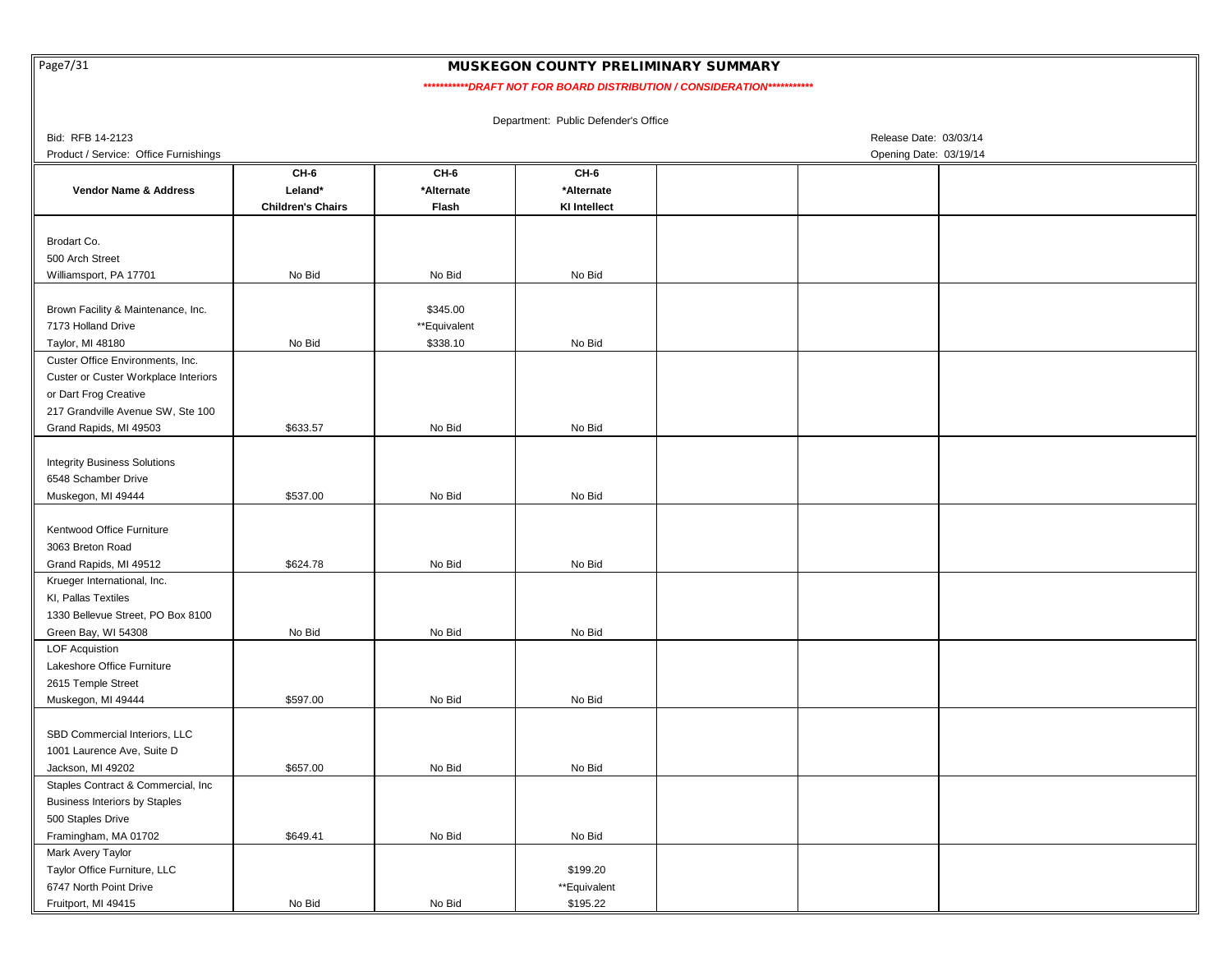Page 8/31

## MUSKEGON COUNTY PRELIMINARY SUMMARY

 *\*\*\*\*\*\*\*\*\*\*\*DRAFT NOT FOR BOARD DISTRIBUTION / CONSIDERATION\*\*\*\*\*\*\*\*\*\*\**

| Bid: RFB 14-2123                      |                             |              |                   |                 |                  | Release Date: 03/03/14 |  |
|---------------------------------------|-----------------------------|--------------|-------------------|-----------------|------------------|------------------------|--|
| Product / Service: Office Furnishings |                             |              |                   |                 |                  | Opening Date: 03/19/14 |  |
|                                       | D-1                         | $D-1$        | $D-1$             | $D-1$           | $D-1$            | $D-1$                  |  |
| <b>Vendor Name &amp; Address</b>      | Trendway*                   | *Alternate   | *Alternate        | *Alternate      | *Alternate       | *Alternate             |  |
|                                       | <b>Children's Wkstation</b> | Open Plan    | <b>Metalworks</b> | Friant System 2 | <b>Steelcase</b> | <b>Allsteel</b>        |  |
|                                       |                             |              |                   |                 |                  |                        |  |
| Brodart Co.                           |                             |              |                   |                 |                  |                        |  |
| 500 Arch Street                       |                             |              |                   |                 |                  |                        |  |
| Williamsport, PA 17701                | No Bid                      | No Bid       | No Bid            | No Bid          | No Bid           | No Bid                 |  |
|                                       |                             |              |                   |                 |                  |                        |  |
|                                       |                             | \$1,709.00   |                   |                 |                  |                        |  |
| Brown Facility & Maintenance, Inc.    |                             |              |                   |                 |                  |                        |  |
| 7173 Holland Drive                    |                             | **Equivalent |                   |                 |                  |                        |  |
| Taylor, MI 48180                      | No Bid                      | \$1,674.82   | No Bid            | No Bid          | No Bid           | No Bid                 |  |
| Custer Office Environments, Inc.      |                             |              |                   |                 |                  |                        |  |
| Custer or Custer Workplace Interiors  |                             |              |                   |                 |                  |                        |  |
| or Dart Frog Creative                 |                             |              |                   |                 |                  |                        |  |
| 217 Grandville Avenue SW, Ste 100     |                             |              |                   |                 |                  |                        |  |
| Grand Rapids, MI 49503                | No Bid                      | No Bid       | No Bid            | No Bid          | \$2,714.72       | No Bid                 |  |
|                                       |                             |              |                   |                 |                  |                        |  |
| <b>Integrity Business Solutions</b>   |                             |              |                   |                 |                  |                        |  |
| 6548 Schamber Drive                   |                             |              |                   |                 |                  |                        |  |
| Muskegon, MI 49444                    | \$1,974.72                  | No Bid       | No Bid            | No Bid          | No Bid           | No Bid                 |  |
|                                       |                             |              |                   |                 |                  |                        |  |
| Kentwood Office Furniture             |                             |              |                   |                 |                  |                        |  |
| 3063 Breton Road                      |                             |              |                   |                 |                  |                        |  |
| Grand Rapids, MI 49512                | No Bid                      | No Bid       | \$1,100.23        | No Bid          | No Bid           | No Bid                 |  |
| Krueger International, Inc.           |                             |              |                   |                 |                  |                        |  |
| KI, Pallas Textiles                   |                             |              |                   |                 |                  |                        |  |
| 1330 Bellevue Street, PO Box 8100     |                             |              |                   |                 |                  |                        |  |
| Green Bay, WI 54308                   | No Bid                      | No Bid       | No Bid            | No Bid          | No Bid           | No Bid                 |  |
| <b>LOF Acquistion</b>                 |                             |              |                   |                 |                  |                        |  |
| Lakeshore Office Furniture            |                             |              |                   |                 |                  |                        |  |
| 2615 Temple Street                    |                             |              |                   |                 |                  |                        |  |
| Muskegon, MI 49444                    | No Bid                      | No Bid       | No Bid            | No Bid          | No Bid           | No Bid                 |  |
|                                       |                             |              |                   |                 |                  |                        |  |
| SBD Commercial Interiors, LLC         |                             |              |                   |                 |                  |                        |  |
| 1001 Laurence Ave, Suite D            |                             |              |                   |                 |                  |                        |  |
| Jackson, MI 49202                     | No Bid                      | No Bid       | No Bid            | \$1,219.00      | No Bid           | No Bid                 |  |
| Staples Contract & Commercial, Inc.   |                             |              |                   |                 |                  |                        |  |
| <b>Business Interiors by Staples</b>  |                             |              |                   |                 |                  |                        |  |
| 500 Staples Drive                     |                             |              |                   |                 |                  |                        |  |
|                                       | No Bid                      | No Bid       | No Bid            | No Bid          | No Bid           | \$2,665.17             |  |
| Framingham, MA 01702                  |                             |              |                   |                 |                  |                        |  |
| Mark Avery Taylor                     |                             |              |                   |                 |                  |                        |  |
| Taylor Office Furniture, LLC          | \$1,997.46                  |              |                   |                 |                  |                        |  |
| 6747 North Point Drive                | **Equivalent                |              |                   |                 |                  |                        |  |
| Fruitport, MI 49415                   | \$1,957.51                  | No Bid       | No Bid            | No Bid          | No Bid           | No Bid                 |  |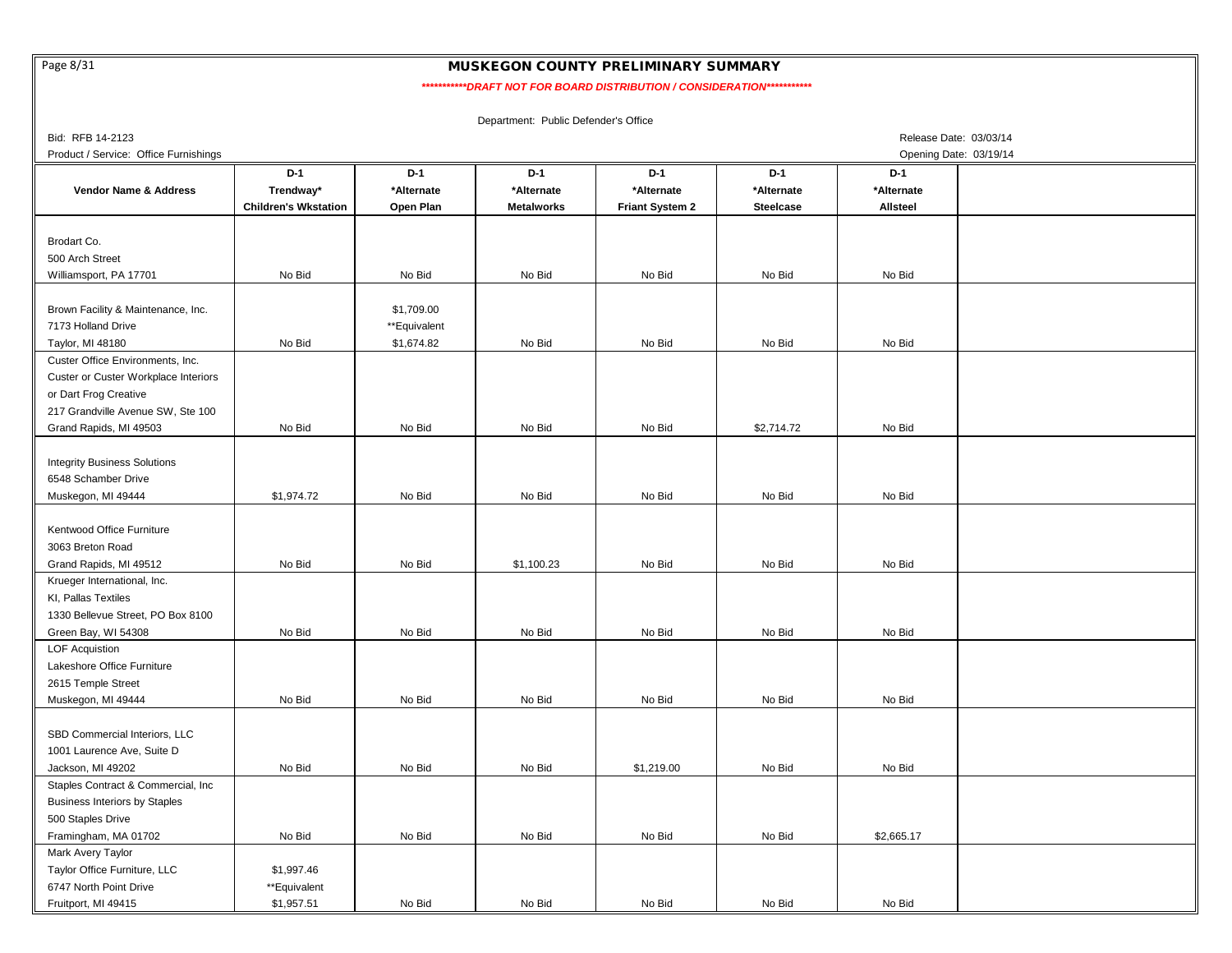Page 9/31

# MUSKEGON COUNTY PRELIMINARY SUMMARY

 *\*\*\*\*\*\*\*\*\*\*\*DRAFT NOT FOR BOARD DISTRIBUTION / CONSIDERATION\*\*\*\*\*\*\*\*\*\*\**

| Bid: RFB 14-2123                      |                             |              |                   |                 |                  | Release Date: 03/03/14 |  |
|---------------------------------------|-----------------------------|--------------|-------------------|-----------------|------------------|------------------------|--|
| Product / Service: Office Furnishings |                             |              |                   |                 |                  | Opening Date: 03/19/14 |  |
|                                       | $D-2$                       | $D-2$        | $D-2$             | $D-2$           | $D-2$            | $D-2$                  |  |
| Vendor Name & Address                 | Trendway*                   | *Alternate   | *Alternate        | *Alternate      | *Alternate       | *Alternate             |  |
|                                       | <b>Children's Wkstation</b> | Open Plan    | <b>Metalworks</b> | Friant System 2 | <b>Steelcase</b> | Allsteel               |  |
|                                       |                             |              |                   |                 |                  |                        |  |
| Brodart Co.                           |                             |              |                   |                 |                  |                        |  |
| 500 Arch Street                       |                             |              |                   |                 |                  |                        |  |
| Williamsport, PA 17701                | No Bid                      | No Bid       | No Bid            | No Bid          | No Bid           | No Bid                 |  |
|                                       |                             |              |                   |                 |                  |                        |  |
| Brown Facility & Maintenance, Inc.    |                             | \$4,270.00   |                   |                 |                  |                        |  |
| 7173 Holland Drive                    |                             | **Equivalent |                   |                 |                  |                        |  |
|                                       | No Bid                      |              | No Bid            | No Bid          | No Bid           | No Bid                 |  |
| Taylor, MI 48180                      |                             | \$4,184.60   |                   |                 |                  |                        |  |
| Custer Office Environments, Inc.      |                             |              |                   |                 |                  |                        |  |
| Custer or Custer Workplace Interiors  |                             |              |                   |                 |                  |                        |  |
| or Dart Frog Creative                 |                             |              |                   |                 |                  |                        |  |
| 217 Grandville Avenue SW, Ste 100     |                             |              |                   |                 |                  |                        |  |
| Grand Rapids, MI 49503                | No Bid                      | No Bid       | No Bid            | No Bid          | \$6,274.75       | No Bid                 |  |
|                                       |                             |              |                   |                 |                  |                        |  |
| <b>Integrity Business Solutions</b>   |                             |              |                   |                 |                  |                        |  |
| 6548 Schamber Drive                   |                             |              |                   |                 |                  |                        |  |
| Muskegon, MI 49444                    | \$6,014.61                  | No Bid       | No Bid            | No Bid          | No Bid           | No Bid                 |  |
|                                       |                             |              |                   |                 |                  |                        |  |
| Kentwood Office Furniture             |                             |              |                   |                 |                  |                        |  |
| 3063 Breton Road                      |                             |              |                   |                 |                  |                        |  |
| Grand Rapids, MI 49512                | No Bid                      | No Bid       | \$4,433.64        | No Bid          | No Bid           | No Bid                 |  |
| Krueger International, Inc.           |                             |              |                   |                 |                  |                        |  |
| KI, Pallas Textiles                   |                             |              |                   |                 |                  |                        |  |
| 1330 Bellevue Street, PO Box 8100     |                             |              |                   |                 |                  |                        |  |
| Green Bay, WI 54308                   | No Bid                      | No Bid       | No Bid            | No Bid          | No Bid           | No Bid                 |  |
| <b>LOF Acquistion</b>                 |                             |              |                   |                 |                  |                        |  |
| Lakeshore Office Furniture            |                             |              |                   |                 |                  |                        |  |
| 2615 Temple Street                    |                             |              |                   |                 |                  |                        |  |
| Muskegon, MI 49444                    | No Bid                      | No Bid       | No Bid            | No Bid          | No Bid           | No Bid                 |  |
|                                       |                             |              |                   |                 |                  |                        |  |
| SBD Commercial Interiors, LLC         |                             |              |                   |                 |                  |                        |  |
|                                       |                             |              |                   |                 |                  |                        |  |
| 1001 Laurence Ave, Suite D            |                             |              |                   |                 |                  |                        |  |
| Jackson, MI 49202                     | No Bid                      | No Bid       | No Bid            | \$3,438.00      | No Bid           | No Bid                 |  |
| Staples Contract & Commercial, Inc.   |                             |              |                   |                 |                  |                        |  |
| <b>Business Interiors by Staples</b>  |                             |              |                   |                 |                  |                        |  |
| 500 Staples Drive                     |                             |              |                   |                 |                  |                        |  |
| Framingham, MA 01702                  | No Bid                      | No Bid       | No Bid            | No Bid          | No Bid           | \$3,492.70             |  |
| Mark Avery Taylor                     |                             |              |                   |                 |                  |                        |  |
| Taylor Office Furniture, LLC          | \$4,471.60                  |              |                   |                 |                  |                        |  |
| 6747 North Point Drive                | **Equivalent                |              |                   |                 |                  |                        |  |
| Fruitport, MI 49415                   | \$4,382.17                  | No Bid       | No Bid            | No Bid          | No Bid           | No Bid                 |  |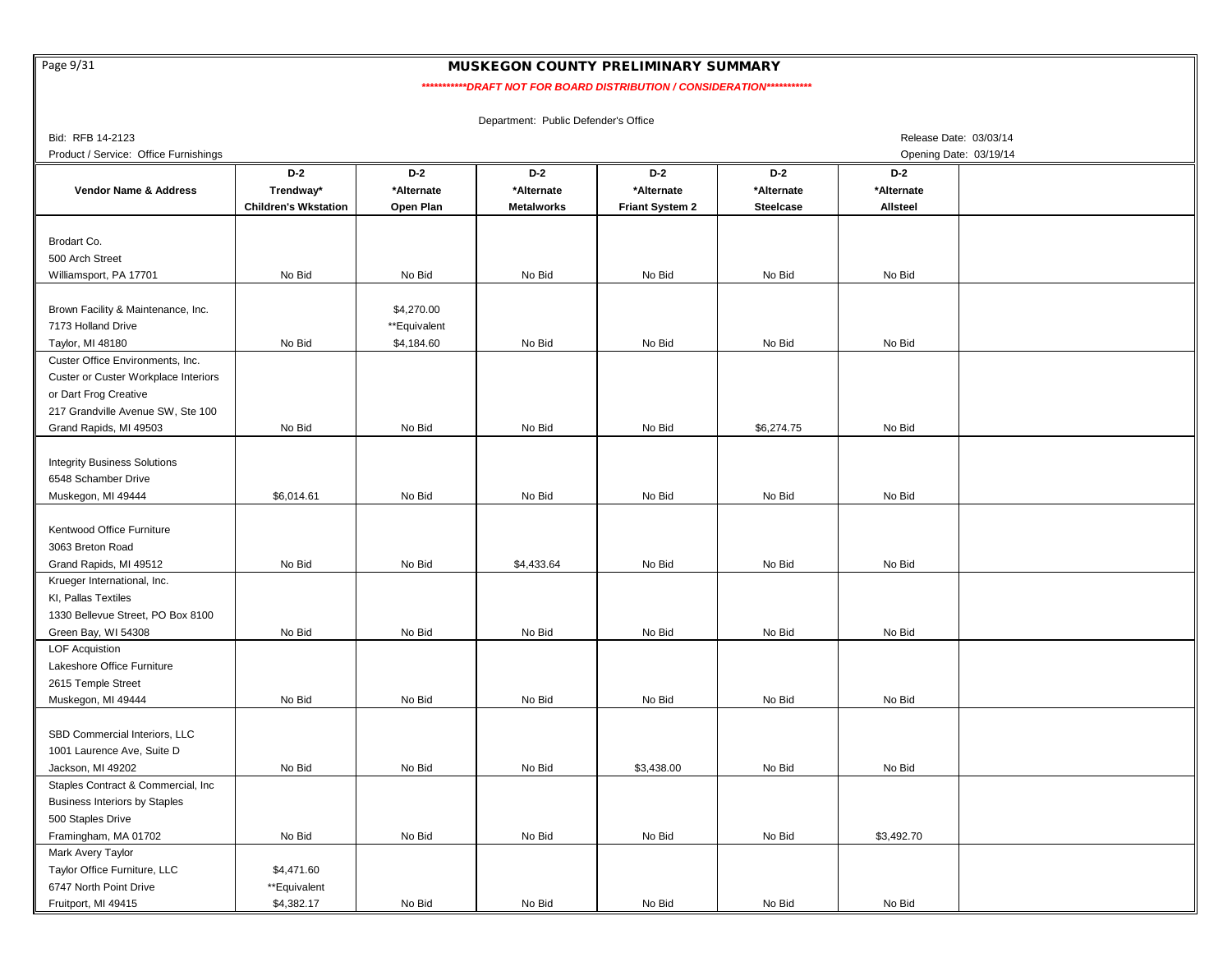Page 10/31

### MUSKEGON COUNTY PRELIMINARY SUMMARY

 *\*\*\*\*\*\*\*\*\*\*\*DRAFT NOT FOR BOARD DISTRIBUTION / CONSIDERATION\*\*\*\*\*\*\*\*\*\*\**

| Bid: RFB 14-2123                      |                           |              |                   |                        |                  | Release Date: 03/03/14 |  |
|---------------------------------------|---------------------------|--------------|-------------------|------------------------|------------------|------------------------|--|
| Product / Service: Office Furnishings |                           |              |                   |                        |                  | Opening Date: 03/19/14 |  |
|                                       | $D-3$                     | $D-3$        | $D-3$             | $D-3$                  | $D-3$            | $D-3$                  |  |
| Vendor Name & Address                 | Trendway*                 | *Alternate   | *Alternate        | *Alternate             | *Alternate       | *Alternate             |  |
|                                       | <b>Attorney Wkstation</b> | Open Plan    | <b>Metalworks</b> | <b>Friant System 2</b> | <b>Steelcase</b> | <b>Allsteel</b>        |  |
|                                       |                           |              |                   |                        |                  |                        |  |
| Brodart Co.                           |                           |              |                   |                        |                  |                        |  |
| 500 Arch Street                       |                           |              |                   |                        |                  |                        |  |
| Williamsport, PA 17701                | No Bid                    | No Bid       | No Bid            | No Bid                 | No Bid           | No Bid                 |  |
|                                       |                           |              |                   |                        |                  |                        |  |
| Brown Facility & Maintenance, Inc.    |                           | \$4,010.00   |                   |                        |                  |                        |  |
| 7173 Holland Drive                    |                           | **Equivalent |                   |                        |                  |                        |  |
| Taylor, MI 48180                      | No Bid                    | \$3,928.80   | No Bid            | No Bid                 | No Bid           | No Bid                 |  |
| Custer Office Environments, Inc.      |                           |              |                   |                        |                  |                        |  |
| Custer or Custer Workplace Interiors  |                           |              |                   |                        |                  |                        |  |
| or Dart Frog Creative                 |                           |              |                   |                        |                  |                        |  |
| 217 Grandville Avenue SW, Ste 100     |                           |              |                   |                        |                  |                        |  |
|                                       | No Bid                    | No Bid       | No Bid            | No Bid                 |                  | No Bid                 |  |
| Grand Rapids, MI 49503                |                           |              |                   |                        | \$5,461.16       |                        |  |
|                                       |                           |              |                   |                        |                  |                        |  |
| <b>Integrity Business Solutions</b>   |                           |              |                   |                        |                  |                        |  |
| 6548 Schamber Drive                   |                           |              |                   |                        |                  |                        |  |
| Muskegon, MI 49444                    | \$4,624.23                | No Bid       | No Bid            | No Bid                 | No Bid           | No Bid                 |  |
|                                       |                           |              |                   |                        |                  |                        |  |
| Kentwood Office Furniture             |                           |              |                   |                        |                  |                        |  |
| 3063 Breton Road                      |                           |              |                   |                        |                  |                        |  |
| Grand Rapids, MI 49512                | No Bid                    | No Bid       | \$3,746.48        | No Bid                 | No Bid           | No Bid                 |  |
| Krueger International, Inc.           |                           |              |                   |                        |                  |                        |  |
| KI, Pallas Textiles                   |                           |              |                   |                        |                  |                        |  |
| 1330 Bellevue Street, PO Box 8100     |                           |              |                   |                        |                  |                        |  |
| Green Bay, WI 54308                   | No Bid                    | No Bid       | No Bid            | No Bid                 | No Bid           | No Bid                 |  |
| <b>LOF Acquistion</b>                 |                           |              |                   |                        |                  |                        |  |
| Lakeshore Office Furniture            |                           |              |                   |                        |                  |                        |  |
| 2615 Temple Street                    |                           |              |                   |                        |                  |                        |  |
| Muskegon, MI 49444                    | No Bid                    | No Bid       | No Bid            | No Bid                 | No Bid           | No Bid                 |  |
|                                       |                           |              |                   |                        |                  |                        |  |
| SBD Commercial Interiors, LLC         |                           |              |                   |                        |                  |                        |  |
| 1001 Laurence Ave, Suite D            |                           |              |                   |                        |                  |                        |  |
| Jackson, MI 49202                     | No Bid                    | No Bid       | No Bid            | \$3,088.00             | No Bid           | No Bid                 |  |
| Staples Contract & Commercial, Inc.   |                           |              |                   |                        |                  |                        |  |
| <b>Business Interiors by Staples</b>  |                           |              |                   |                        |                  |                        |  |
| 500 Staples Drive                     |                           |              |                   |                        |                  |                        |  |
| Framingham, MA 01702                  | No Bid                    | No Bid       | No Bid            | No Bid                 | No Bid           | \$5,137.10             |  |
| Mark Avery Taylor                     |                           |              |                   |                        |                  |                        |  |
| Taylor Office Furniture, LLC          | \$4,026.16                |              |                   |                        |                  |                        |  |
| 6747 North Point Drive                | **Equivalent              |              |                   |                        |                  |                        |  |
| Fruitport, MI 49415                   | \$3,945.64                | No Bid       | No Bid            | No Bid                 | No Bid           | No Bid                 |  |
|                                       |                           |              |                   |                        |                  |                        |  |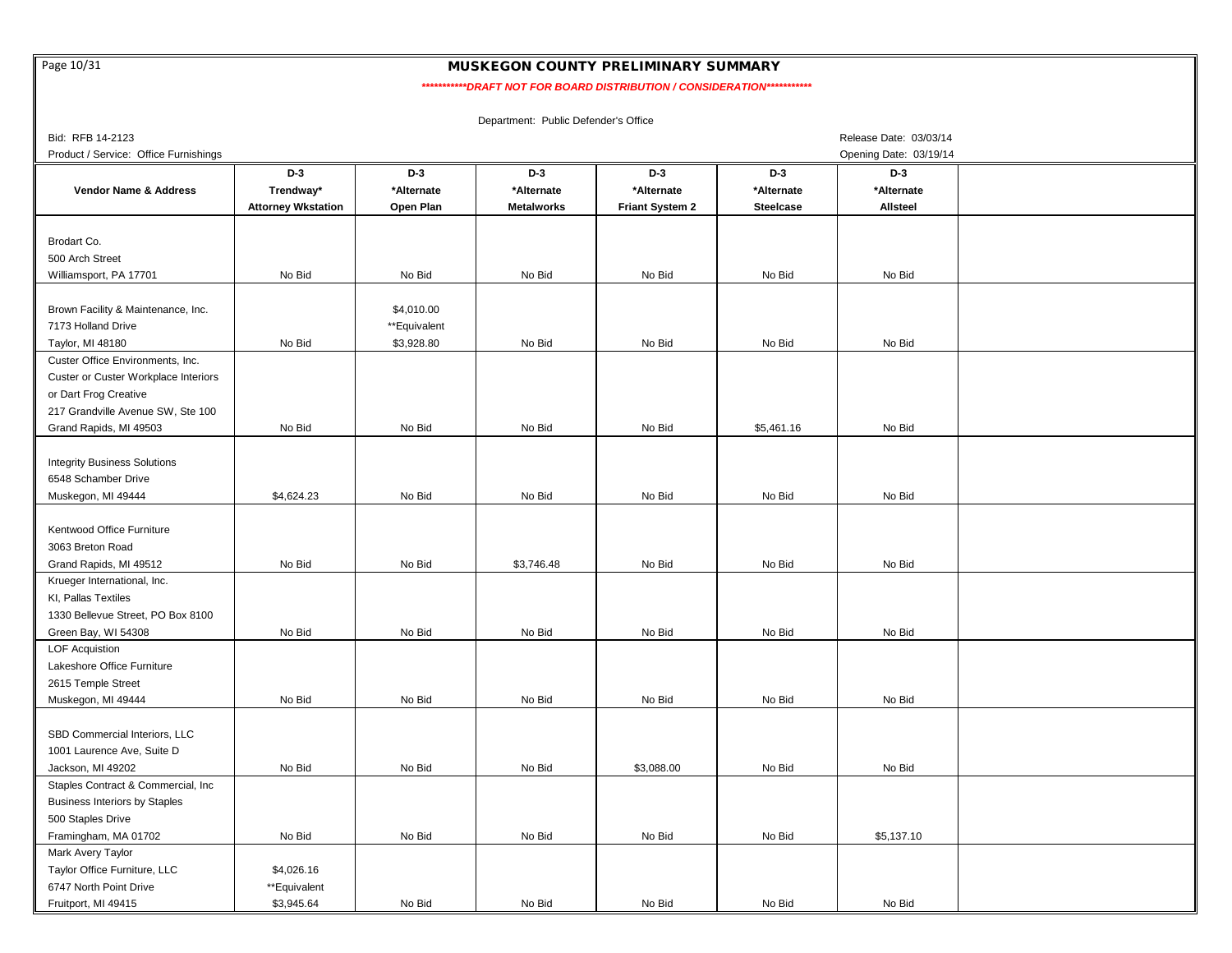Page 11/31

## MUSKEGON COUNTY PRELIMINARY SUMMARY

 *\*\*\*\*\*\*\*\*\*\*\*DRAFT NOT FOR BOARD DISTRIBUTION / CONSIDERATION\*\*\*\*\*\*\*\*\*\*\**

| Bid: RFB 14-2123                      | Release Date: 03/03/14    |              |                   |                        |                  |                        |  |  |  |  |
|---------------------------------------|---------------------------|--------------|-------------------|------------------------|------------------|------------------------|--|--|--|--|
| Product / Service: Office Furnishings |                           |              |                   |                        |                  | Opening Date: 03/19/14 |  |  |  |  |
|                                       | D-4                       | $D-4$        | $D-4$             | $D-4$                  | $D-4$            | D-4                    |  |  |  |  |
| Vendor Name & Address                 | Trendway*                 | *Alternate   | *Alternate        | *Alternate             | *Alternate       | *Alternate             |  |  |  |  |
|                                       | <b>Attorney Wkstation</b> | Open Plan    | <b>Metalworks</b> | <b>Friant System 2</b> | <b>Steelcase</b> | Allsteel               |  |  |  |  |
|                                       |                           |              |                   |                        |                  |                        |  |  |  |  |
| Brodart Co.                           |                           |              |                   |                        |                  |                        |  |  |  |  |
| 500 Arch Street                       |                           |              |                   |                        |                  |                        |  |  |  |  |
| Williamsport, PA 17701                | No Bid                    | No Bid       | No Bid            | No Bid                 | No Bid           | No Bid                 |  |  |  |  |
|                                       |                           |              |                   |                        |                  |                        |  |  |  |  |
| Brown Facility & Maintenance, Inc.    |                           | \$4,652.00   |                   |                        |                  |                        |  |  |  |  |
| 7173 Holland Drive                    |                           | **Equivalent |                   |                        |                  |                        |  |  |  |  |
| Taylor, MI 48180                      | No Bid                    | \$4,558.96   | No Bid            | No Bid                 | No Bid           | No Bid                 |  |  |  |  |
| Custer Office Environments, Inc.      |                           |              |                   |                        |                  |                        |  |  |  |  |
| Custer or Custer Workplace Interiors  |                           |              |                   |                        |                  |                        |  |  |  |  |
| or Dart Frog Creative                 |                           |              |                   |                        |                  |                        |  |  |  |  |
| 217 Grandville Avenue SW, Ste 100     |                           |              |                   |                        |                  |                        |  |  |  |  |
| Grand Rapids, MI 49503                | No Bid                    | No Bid       | No Bid            | No Bid                 | \$7,029.60       | No Bid                 |  |  |  |  |
|                                       |                           |              |                   |                        |                  |                        |  |  |  |  |
| <b>Integrity Business Solutions</b>   |                           |              |                   |                        |                  |                        |  |  |  |  |
| 6548 Schamber Drive                   |                           |              |                   |                        |                  |                        |  |  |  |  |
| Muskegon, MI 49444                    | \$5,988.42                | No Bid       | No Bid            | No Bid                 | No Bid           | No Bid                 |  |  |  |  |
|                                       |                           |              |                   |                        |                  |                        |  |  |  |  |
| Kentwood Office Furniture             |                           |              |                   |                        |                  |                        |  |  |  |  |
| 3063 Breton Road                      |                           |              |                   |                        |                  |                        |  |  |  |  |
| Grand Rapids, MI 49512                | No Bid                    | No Bid       | \$4,808.86        | No Bid                 | No Bid           | No Bid                 |  |  |  |  |
| Krueger International, Inc.           |                           |              |                   |                        |                  |                        |  |  |  |  |
| KI, Pallas Textiles                   |                           |              |                   |                        |                  |                        |  |  |  |  |
| 1330 Bellevue Street, PO Box 8100     |                           |              |                   |                        |                  |                        |  |  |  |  |
| Green Bay, WI 54308                   | No Bid                    | No Bid       | No Bid            | No Bid                 | No Bid           | No Bid                 |  |  |  |  |
| <b>LOF Acquistion</b>                 |                           |              |                   |                        |                  |                        |  |  |  |  |
| Lakeshore Office Furniture            |                           |              |                   |                        |                  |                        |  |  |  |  |
| 2615 Temple Street                    |                           |              |                   |                        |                  |                        |  |  |  |  |
| Muskegon, MI 49444                    | No Bid                    | No Bid       | No Bid            | No Bid                 | No Bid           | No Bid                 |  |  |  |  |
|                                       |                           |              |                   |                        |                  |                        |  |  |  |  |
| SBD Commercial Interiors, LLC         |                           |              |                   |                        |                  |                        |  |  |  |  |
| 1001 Laurence Ave, Suite D            |                           |              |                   |                        |                  |                        |  |  |  |  |
| Jackson, MI 49202                     | No Bid                    | No Bid       | No Bid            | \$3,619.00             | No Bid           | No Bid                 |  |  |  |  |
| Staples Contract & Commercial, Inc    |                           |              |                   |                        |                  |                        |  |  |  |  |
| <b>Business Interiors by Staples</b>  |                           |              |                   |                        |                  |                        |  |  |  |  |
| 500 Staples Drive                     |                           |              |                   |                        |                  |                        |  |  |  |  |
| Framingham, MA 01702                  | No Bid                    | No Bid       | No Bid            | No Bid                 | No Bid           | \$5,955.10             |  |  |  |  |
| Mark Avery Taylor                     |                           |              |                   |                        |                  |                        |  |  |  |  |
| Taylor Office Furniture, LLC          | \$5,567.98                |              |                   |                        |                  |                        |  |  |  |  |
| 6747 North Point Drive                | **Equivalent              |              |                   |                        |                  |                        |  |  |  |  |
| Fruitport, MI 49415                   | \$5,456.62                | No Bid       | No Bid            | No Bid                 | No Bid           | No Bid                 |  |  |  |  |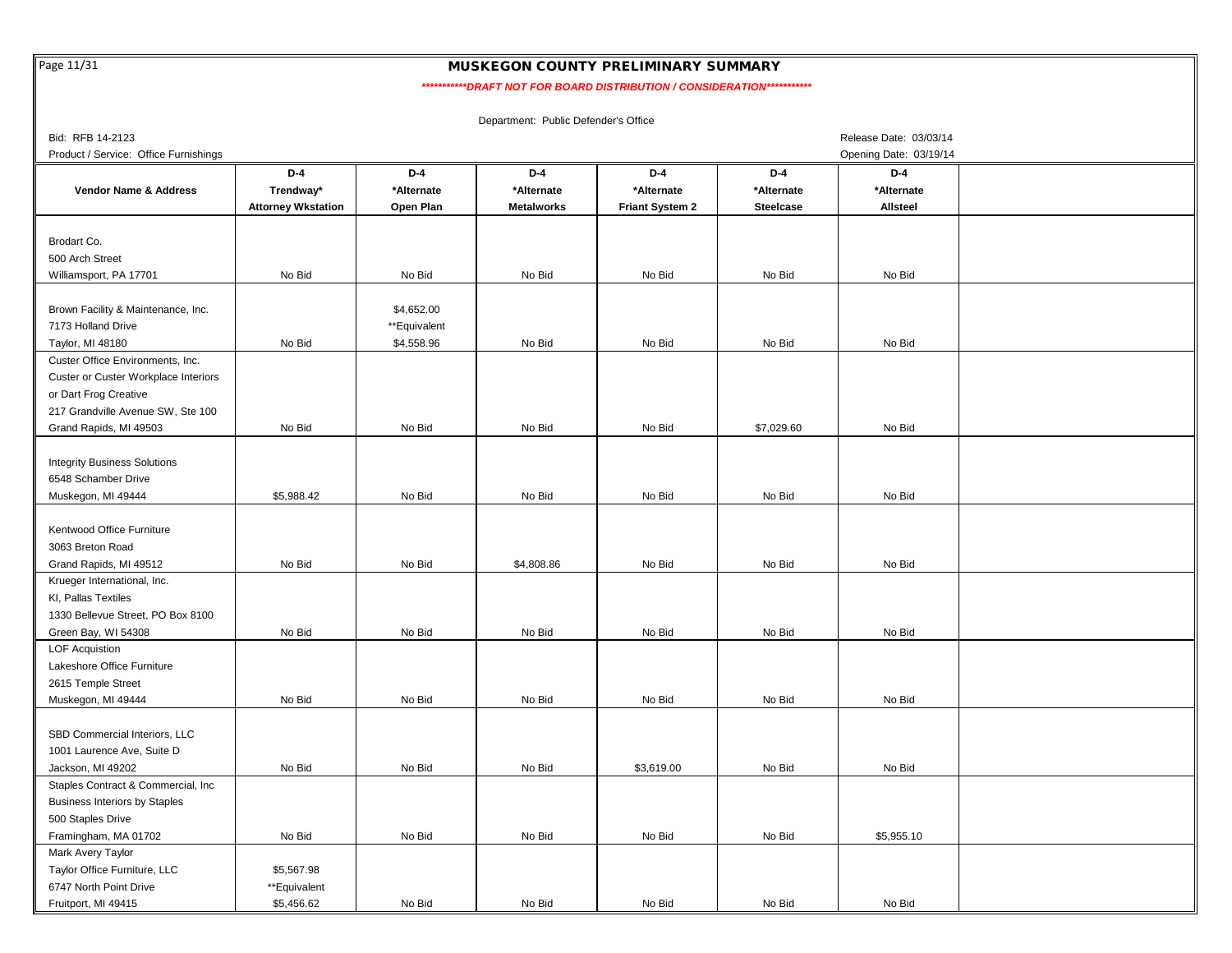Page 12/31

## MUSKEGON COUNTY PRELIMINARY SUMMARY

 *\*\*\*\*\*\*\*\*\*\*\*DRAFT NOT FOR BOARD DISTRIBUTION / CONSIDERATION\*\*\*\*\*\*\*\*\*\*\**

| Bid: RFB 14-2123<br>Release Date: 03/03/14 |                          |              |                   |                        |                  |                        |  |  |  |
|--------------------------------------------|--------------------------|--------------|-------------------|------------------------|------------------|------------------------|--|--|--|
| Product / Service: Office Furnishings      |                          |              |                   |                        |                  | Opening Date: 03/19/14 |  |  |  |
|                                            | $D-5$                    | $D-5$        | $D-5$             | $D-5$                  | $D-5$            | $D-5$                  |  |  |  |
| Vendor Name & Address                      | Trendway*                | *Alternate   | *Alternate        | *Alternate             | *Alternate       | *Alternate             |  |  |  |
|                                            | <b>Support Wkstation</b> | Open Plan    | <b>Metalworks</b> | <b>Friant System 2</b> | <b>Steelcase</b> | <b>Allsteel</b>        |  |  |  |
|                                            |                          |              |                   |                        |                  |                        |  |  |  |
| Brodart Co.                                |                          |              |                   |                        |                  |                        |  |  |  |
| 500 Arch Street                            |                          |              |                   |                        |                  |                        |  |  |  |
| Williamsport, PA 17701                     | No Bid                   | No Bid       | No Bid            | No Bid                 | No Bid           | No Bid                 |  |  |  |
|                                            |                          |              |                   |                        |                  |                        |  |  |  |
| Brown Facility & Maintenance, Inc.         |                          | \$4,691.00   |                   |                        |                  |                        |  |  |  |
| 7173 Holland Drive                         |                          | **Equivalent |                   |                        |                  |                        |  |  |  |
| Taylor, MI 48180                           | No Bid                   | \$4,597.18   | No Bid            | No Bid                 | No Bid           | No Bid                 |  |  |  |
| Custer Office Environments, Inc.           |                          |              |                   |                        |                  |                        |  |  |  |
| Custer or Custer Workplace Interiors       |                          |              |                   |                        |                  |                        |  |  |  |
| or Dart Frog Creative                      |                          |              |                   |                        |                  |                        |  |  |  |
| 217 Grandville Avenue SW, Ste 100          |                          |              |                   |                        |                  |                        |  |  |  |
| Grand Rapids, MI 49503                     | No Bid                   | No Bid       | No Bid            | No Bid                 | \$6,257.50       | No Bid                 |  |  |  |
|                                            |                          |              |                   |                        |                  |                        |  |  |  |
|                                            |                          |              |                   |                        |                  |                        |  |  |  |
| <b>Integrity Business Solutions</b>        |                          |              |                   |                        |                  |                        |  |  |  |
| 6548 Schamber Drive                        |                          |              |                   |                        |                  |                        |  |  |  |
| Muskegon, MI 49444                         | \$5,689.54               | No Bid       | No Bid            | No Bid                 | No Bid           | No Bid                 |  |  |  |
|                                            |                          |              |                   |                        |                  |                        |  |  |  |
| Kentwood Office Furniture                  |                          |              |                   |                        |                  |                        |  |  |  |
| 3063 Breton Road                           |                          |              |                   |                        |                  |                        |  |  |  |
| Grand Rapids, MI 49512                     | No Bid                   | No Bid       | \$4,009.32        | No Bid                 | No Bid           | No Bid                 |  |  |  |
| Krueger International, Inc.                |                          |              |                   |                        |                  |                        |  |  |  |
| KI, Pallas Textiles                        |                          |              |                   |                        |                  |                        |  |  |  |
| 1330 Bellevue Street, PO Box 8100          |                          |              |                   |                        |                  |                        |  |  |  |
| Green Bay, WI 54308                        | No Bid                   | No Bid       | No Bid            | No Bid                 | No Bid           | No Bid                 |  |  |  |
| <b>LOF Acquistion</b>                      |                          |              |                   |                        |                  |                        |  |  |  |
| Lakeshore Office Furniture                 |                          |              |                   |                        |                  |                        |  |  |  |
| 2615 Temple Street                         |                          |              |                   |                        |                  |                        |  |  |  |
| Muskegon, MI 49444                         | No Bid                   | No Bid       | No Bid            | No Bid                 | No Bid           | No Bid                 |  |  |  |
|                                            |                          |              |                   |                        |                  |                        |  |  |  |
| SBD Commercial Interiors, LLC              |                          |              |                   |                        |                  |                        |  |  |  |
| 1001 Laurence Ave, Suite D                 |                          |              |                   |                        |                  |                        |  |  |  |
| Jackson, MI 49202                          | No Bid                   | No Bid       | No Bid            | \$3,649.00             | No Bid           | No Bid                 |  |  |  |
| Staples Contract & Commercial, Inc         |                          |              |                   |                        |                  |                        |  |  |  |
| <b>Business Interiors by Staples</b>       |                          |              |                   |                        |                  |                        |  |  |  |
| 500 Staples Drive                          |                          |              |                   |                        |                  |                        |  |  |  |
| Framingham, MA 01702                       | No Bid                   | No Bid       | No Bid            | No Bid                 | No Bid           | \$6,530.37             |  |  |  |
| Mark Avery Taylor                          |                          |              |                   |                        |                  |                        |  |  |  |
| Taylor Office Furniture, LLC               | \$4,786.72               |              |                   |                        |                  |                        |  |  |  |
| 6747 North Point Drive                     | **Equivalent             |              |                   |                        |                  |                        |  |  |  |
| Fruitport, MI 49415                        | \$4,690.99               | No Bid       | No Bid            | No Bid                 | No Bid           | No Bid                 |  |  |  |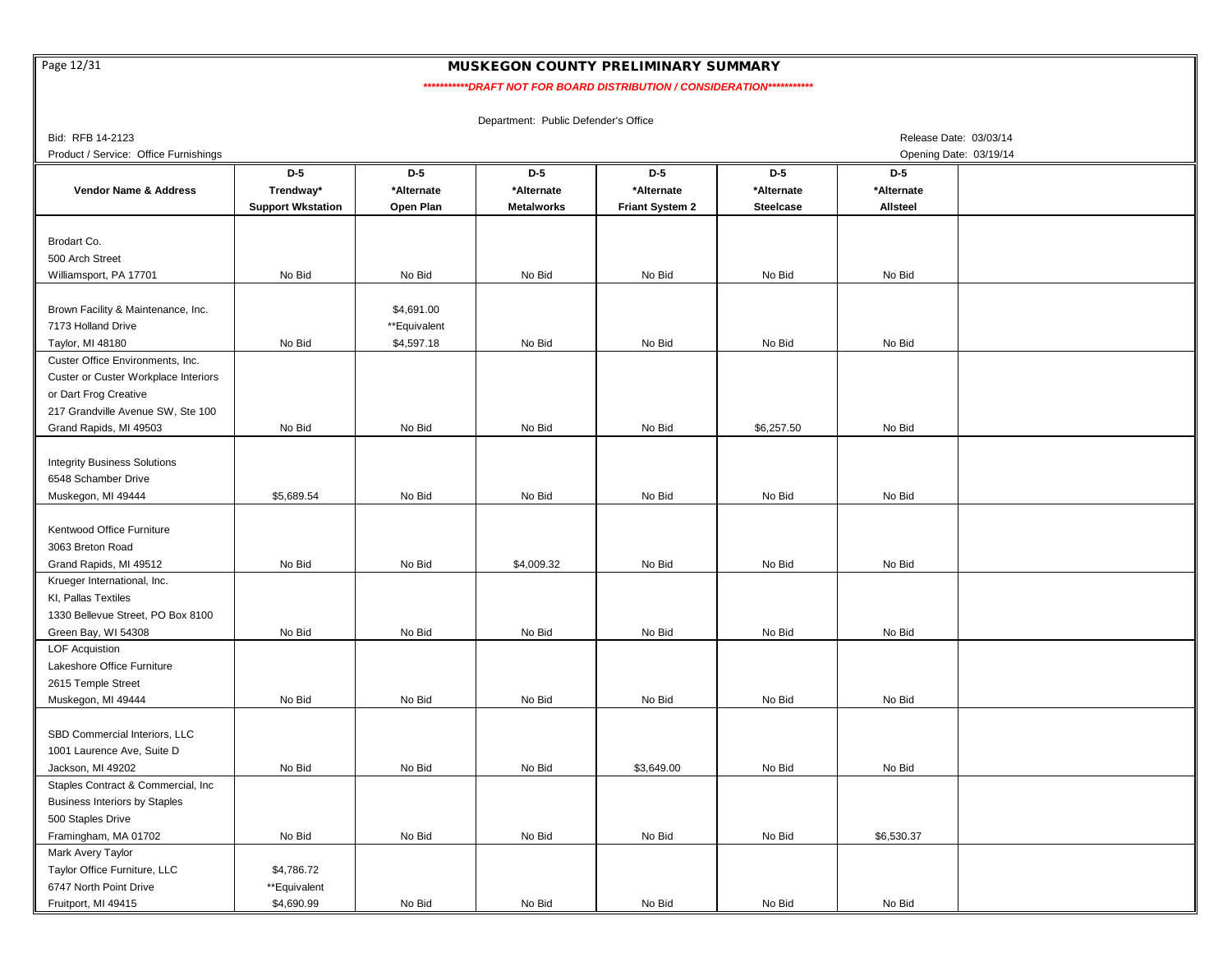Page 13/31

## MUSKEGON COUNTY PRELIMINARY SUMMARY

 *\*\*\*\*\*\*\*\*\*\*\*DRAFT NOT FOR BOARD DISTRIBUTION / CONSIDERATION\*\*\*\*\*\*\*\*\*\*\**

| Bid: RFB 14-2123                      |                          |              |                   |                        |                  | Release Date: 03/03/14 |  |
|---------------------------------------|--------------------------|--------------|-------------------|------------------------|------------------|------------------------|--|
| Product / Service: Office Furnishings |                          |              |                   |                        |                  | Opening Date: 03/19/14 |  |
|                                       | D-6                      | D-6          | D-6               | D-6                    | D-6              | D-6                    |  |
| Vendor Name & Address                 | Trendway*                | *Alternate   | *Alternate        | *Alternate             | *Alternate       | *Alternate             |  |
|                                       | <b>Support Wkstation</b> | Open Plan    | <b>Metalworks</b> | <b>Friant System 2</b> | <b>Steelcase</b> | <b>Allsteel</b>        |  |
|                                       |                          |              |                   |                        |                  |                        |  |
| Brodart Co.                           |                          |              |                   |                        |                  |                        |  |
| 500 Arch Street                       |                          |              |                   |                        |                  |                        |  |
| Williamsport, PA 17701                | No Bid                   | No Bid       | No Bid            | No Bid                 | No Bid           | No Bid                 |  |
|                                       |                          |              |                   |                        |                  |                        |  |
| Brown Facility & Maintenance, Inc.    |                          | \$3,517.00   |                   |                        |                  |                        |  |
| 7173 Holland Drive                    |                          | **Equivalent |                   |                        |                  |                        |  |
| Taylor, MI 48180                      | No Bid                   | \$3,446.66   | No Bid            | No Bid                 | No Bid           | No Bid                 |  |
| Custer Office Environments, Inc.      |                          |              |                   |                        |                  |                        |  |
| Custer or Custer Workplace Interiors  |                          |              |                   |                        |                  |                        |  |
| or Dart Frog Creative                 |                          |              |                   |                        |                  |                        |  |
| 217 Grandville Avenue SW, Ste 100     |                          |              |                   |                        |                  |                        |  |
| Grand Rapids, MI 49503                | No Bid                   | No Bid       | No Bid            | No Bid                 | \$4,852.70       | No Bid                 |  |
|                                       |                          |              |                   |                        |                  |                        |  |
|                                       |                          |              |                   |                        |                  |                        |  |
| <b>Integrity Business Solutions</b>   |                          |              |                   |                        |                  |                        |  |
| 6548 Schamber Drive                   |                          |              |                   |                        |                  |                        |  |
| Muskegon, MI 49444                    | \$4,334.62               | No Bid       | No Bid            | No Bid                 | No Bid           | No Bid                 |  |
|                                       |                          |              |                   |                        |                  |                        |  |
| Kentwood Office Furniture             |                          |              |                   |                        |                  |                        |  |
| 3063 Breton Road                      |                          |              |                   |                        |                  |                        |  |
| Grand Rapids, MI 49512                | No Bid                   | No Bid       | \$4,009.32        | No Bid                 | No Bid           | No Bid                 |  |
| Krueger International, Inc.           |                          |              |                   |                        |                  |                        |  |
| KI, Pallas Textiles                   |                          |              |                   |                        |                  |                        |  |
| 1330 Bellevue Street, PO Box 8100     |                          |              |                   |                        |                  |                        |  |
| Green Bay, WI 54308                   | No Bid                   | No Bid       | No Bid            | No Bid                 | No Bid           | No Bid                 |  |
| <b>LOF Acquistion</b>                 |                          |              |                   |                        |                  |                        |  |
| Lakeshore Office Furniture            |                          |              |                   |                        |                  |                        |  |
| 2615 Temple Street                    |                          |              |                   |                        |                  |                        |  |
| Muskegon, MI 49444                    | No Bid                   | No Bid       | No Bid            | No Bid                 | No Bid           | No Bid                 |  |
|                                       |                          |              |                   |                        |                  |                        |  |
| SBD Commercial Interiors, LLC         |                          |              |                   |                        |                  |                        |  |
| 1001 Laurence Ave, Suite D            |                          |              |                   |                        |                  |                        |  |
| Jackson, MI 49202                     | No Bid                   | No Bid       | No Bid            | \$2,439.00             | No Bid           | No Bid                 |  |
| Staples Contract & Commercial, Inc.   |                          |              |                   |                        |                  |                        |  |
| <b>Business Interiors by Staples</b>  |                          |              |                   |                        |                  |                        |  |
| 500 Staples Drive                     |                          |              |                   |                        |                  |                        |  |
| Framingham, MA 01702                  | No Bid                   | No Bid       | No Bid            | No Bid                 | No Bid           | \$5,208.81             |  |
| Mark Avery Taylor                     |                          |              |                   |                        |                  |                        |  |
| Taylor Office Furniture, LLC          | \$3,661.30               |              |                   |                        |                  |                        |  |
| 6747 North Point Drive                | **Equivalent             |              |                   |                        |                  |                        |  |
| Fruitport, MI 49415                   | \$3,588.07               | No Bid       | No Bid            | No Bid                 | No Bid           | No Bid                 |  |
|                                       |                          |              |                   |                        |                  |                        |  |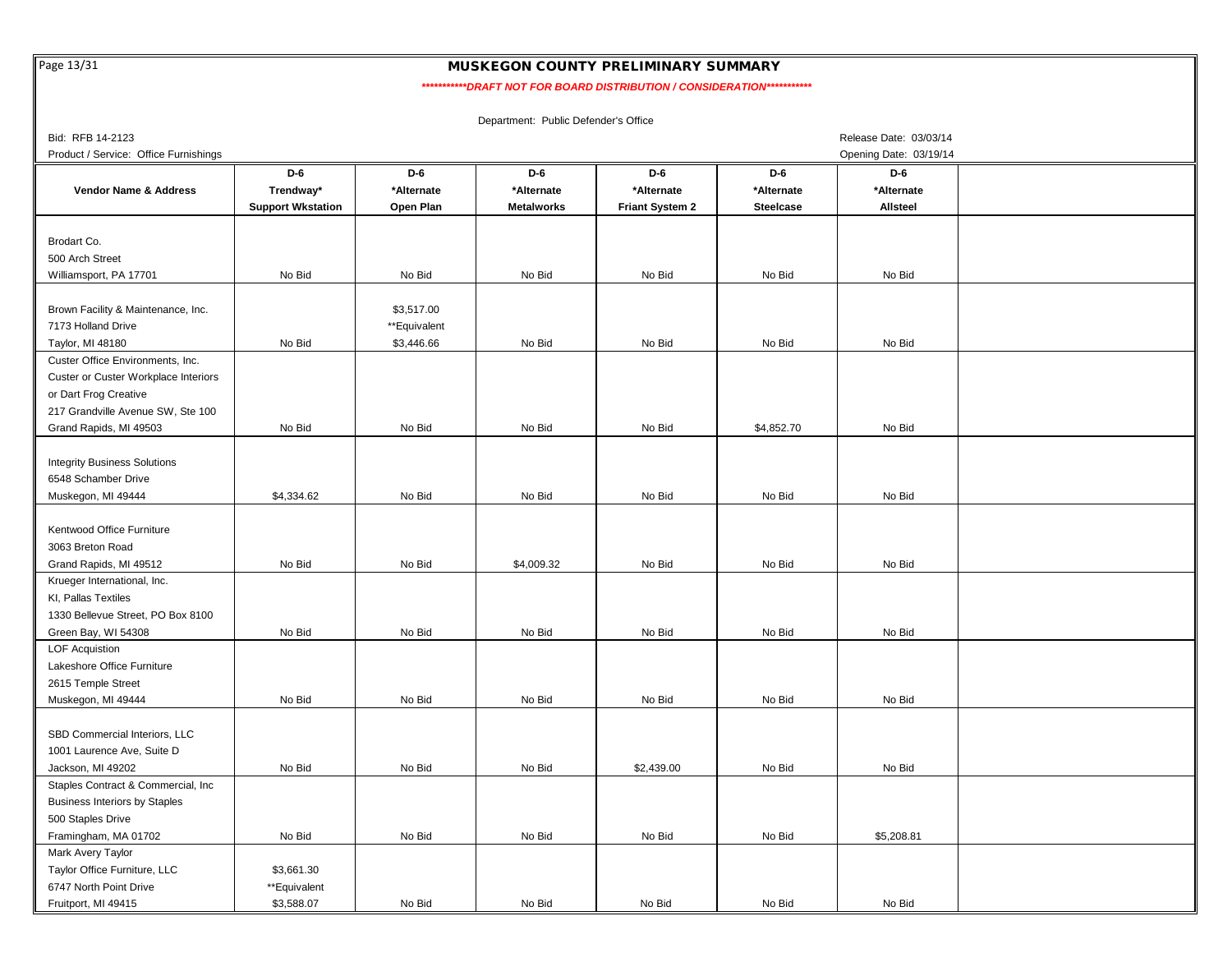Page 14/31

## MUSKEGON COUNTY PRELIMINARY SUMMARY

 *\*\*\*\*\*\*\*\*\*\*\*DRAFT NOT FOR BOARD DISTRIBUTION / CONSIDERATION\*\*\*\*\*\*\*\*\*\*\**

| Bid: RFB 14-2123                      |                            |              |                   |                        |                  | Release Date: 03/03/14 |  |
|---------------------------------------|----------------------------|--------------|-------------------|------------------------|------------------|------------------------|--|
| Product / Service: Office Furnishings |                            |              |                   |                        |                  | Opening Date: 03/19/14 |  |
|                                       | D-7                        | $D-7$        | D-7               | $D-7$                  | $D-7$            | D-7                    |  |
| Vendor Name & Address                 | Trendway*                  | *Alternate   | *Alternate        | *Alternate             | *Alternate       | *Alternate             |  |
|                                       | <b>Reception Wkstation</b> | Open Plan    | <b>Metalworks</b> | <b>Friant System 2</b> | <b>Steelcase</b> | Allsteel               |  |
|                                       |                            |              |                   |                        |                  |                        |  |
| Brodart Co.                           |                            |              |                   |                        |                  |                        |  |
| 500 Arch Street                       |                            |              |                   |                        |                  |                        |  |
| Williamsport, PA 17701                | No Bid                     | No Bid       | No Bid            | No Bid                 | No Bid           | No Bid                 |  |
|                                       |                            |              |                   |                        |                  |                        |  |
| Brown Facility & Maintenance, Inc.    |                            | \$2,862.00   |                   |                        |                  |                        |  |
| 7173 Holland Drive                    |                            | **Equivalent |                   |                        |                  |                        |  |
| Taylor, MI 48180                      | No Bid                     | \$2,804.76   | No Bid            | No Bid                 | No Bid           | No Bid                 |  |
| Custer Office Environments, Inc.      |                            |              |                   |                        |                  |                        |  |
| Custer or Custer Workplace Interiors  |                            |              |                   |                        |                  |                        |  |
| or Dart Frog Creative                 |                            |              |                   |                        |                  |                        |  |
| 217 Grandville Avenue SW, Ste 100     |                            |              |                   |                        |                  |                        |  |
| Grand Rapids, MI 49503                | No Bid                     | No Bid       | No Bid            | No Bid                 | \$4,480.05       | No Bid                 |  |
|                                       |                            |              |                   |                        |                  |                        |  |
| <b>Integrity Business Solutions</b>   |                            |              |                   |                        |                  |                        |  |
| 6548 Schamber Drive                   |                            |              |                   |                        |                  |                        |  |
| Muskegon, MI 49444                    | \$3,965.16                 | No Bid       | No Bid            | No Bid                 | No Bid           | No Bid                 |  |
|                                       |                            |              |                   |                        |                  |                        |  |
| Kentwood Office Furniture             |                            |              |                   |                        |                  |                        |  |
| 3063 Breton Road                      |                            |              |                   |                        |                  |                        |  |
| Grand Rapids, MI 49512                | No Bid                     | No Bid       | \$2,937.18        | No Bid                 | No Bid           | No Bid                 |  |
| Krueger International, Inc.           |                            |              |                   |                        |                  |                        |  |
| KI, Pallas Textiles                   |                            |              |                   |                        |                  |                        |  |
| 1330 Bellevue Street, PO Box 8100     |                            |              |                   |                        |                  |                        |  |
| Green Bay, WI 54308                   | No Bid                     | No Bid       | No Bid            | No Bid                 | No Bid           | No Bid                 |  |
| <b>LOF Acquistion</b>                 |                            |              |                   |                        |                  |                        |  |
| Lakeshore Office Furniture            |                            |              |                   |                        |                  |                        |  |
| 2615 Temple Street                    |                            |              |                   |                        |                  |                        |  |
| Muskegon, MI 49444                    | No Bid                     | No Bid       | No Bid            | No Bid                 | No Bid           | No Bid                 |  |
|                                       |                            |              |                   |                        |                  |                        |  |
| SBD Commercial Interiors, LLC         |                            |              |                   |                        |                  |                        |  |
| 1001 Laurence Ave, Suite D            |                            |              |                   |                        |                  |                        |  |
| Jackson, MI 49202                     | No Bid                     | No Bid       | No Bid            | \$2,250.00             | No Bid           | No Bid                 |  |
| Staples Contract & Commercial, Inc.   |                            |              |                   |                        |                  |                        |  |
|                                       |                            |              |                   |                        |                  |                        |  |
| <b>Business Interiors by Staples</b>  |                            |              |                   |                        |                  |                        |  |
| 500 Staples Drive                     |                            |              |                   | No Bid                 | No Bid           | \$4,898.05             |  |
| Framingham, MA 01702                  | No Bid                     | No Bid       | No Bid            |                        |                  |                        |  |
| Mark Avery Taylor                     |                            |              |                   |                        |                  |                        |  |
| Taylor Office Furniture, LLC          | \$3,519.79                 |              |                   |                        |                  |                        |  |
| 6747 North Point Drive                | **Equivalent               |              |                   |                        |                  |                        |  |
| Fruitport, MI 49415                   | \$3,449.39                 | No Bid       | No Bid            | No Bid                 | No Bid           | No Bid                 |  |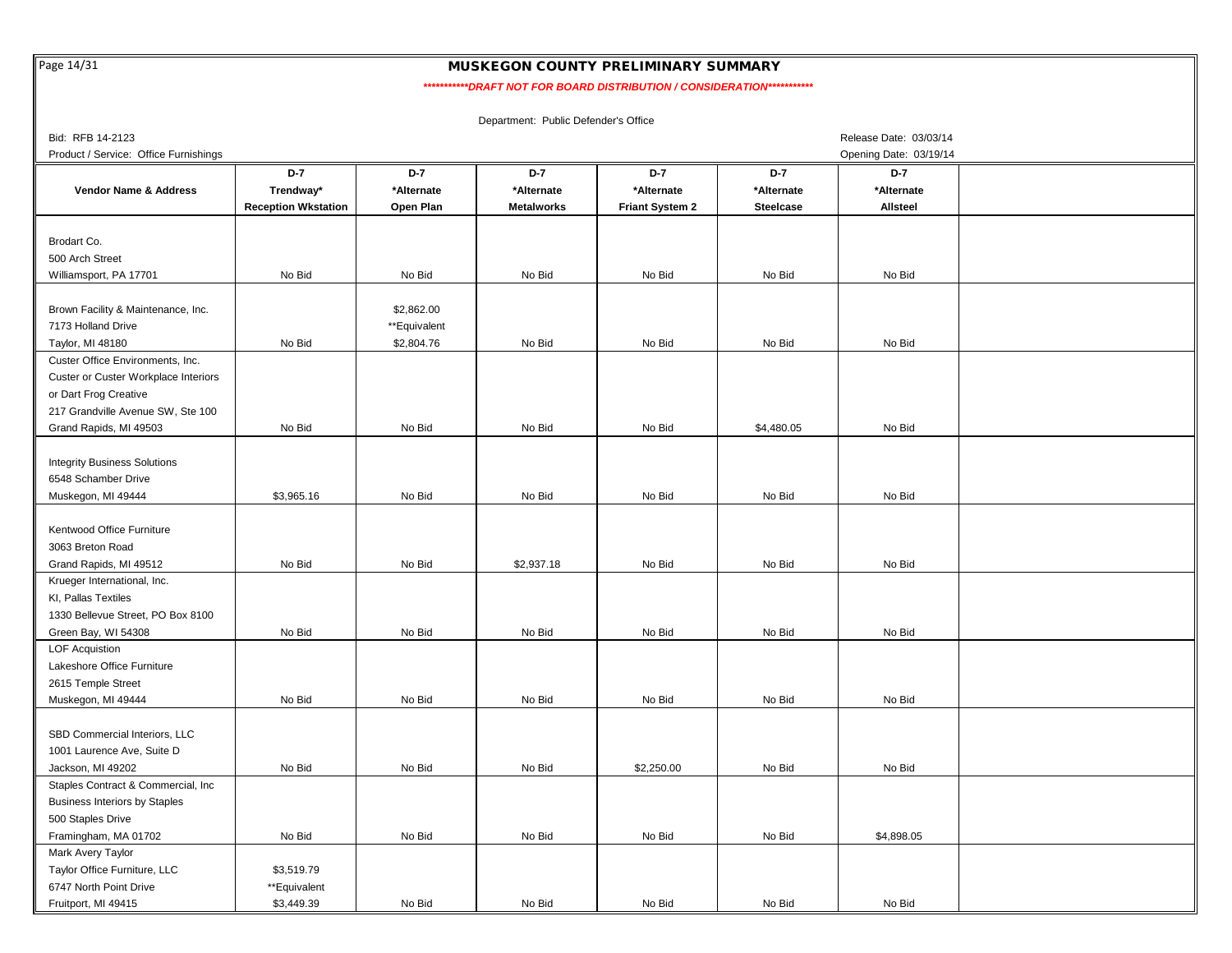Page 15/31

# MUSKEGON COUNTY PRELIMINARY SUMMARY

 *\*\*\*\*\*\*\*\*\*\*\*DRAFT NOT FOR BOARD DISTRIBUTION / CONSIDERATION\*\*\*\*\*\*\*\*\*\*\**

| Bid: RFB 14-2123                      |                           |              |                   |                        |                  | Release Date: 03/03/14 |  |
|---------------------------------------|---------------------------|--------------|-------------------|------------------------|------------------|------------------------|--|
| Product / Service: Office Furnishings |                           |              |                   |                        |                  | Opening Date: 03/19/14 |  |
|                                       | $D-8$                     | $D-8$        | D-8               | D-8                    | D-8              | D-8                    |  |
| <b>Vendor Name &amp; Address</b>      | Trendway*                 | *Alternate   | *Alternate        | *Alternate             | *Alternate       | *Alternate             |  |
|                                       | <b>Attorney Wkstation</b> | Open Plan    | <b>Metalworks</b> | <b>Friant System 2</b> | <b>Steelcase</b> | <b>Allsteel</b>        |  |
|                                       |                           |              |                   |                        |                  |                        |  |
| Brodart Co.                           |                           |              |                   |                        |                  |                        |  |
| 500 Arch Street                       |                           |              |                   |                        |                  |                        |  |
| Williamsport, PA 17701                | No Bid                    | No Bid       | No Bid            | No Bid                 | No Bid           | No Bid                 |  |
|                                       |                           |              |                   |                        |                  |                        |  |
| Brown Facility & Maintenance, Inc.    |                           | \$4,009.00   |                   |                        |                  |                        |  |
| 7173 Holland Drive                    |                           | **Equivalent |                   |                        |                  |                        |  |
| Taylor, MI 48180                      | No Bid                    | \$3,928.82   | No Bid            | No Bid                 | No Bid           | No Bid                 |  |
| Custer Office Environments, Inc.      |                           |              |                   |                        |                  |                        |  |
| Custer or Custer Workplace Interiors  |                           |              |                   |                        |                  |                        |  |
| or Dart Frog Creative                 |                           |              |                   |                        |                  |                        |  |
| 217 Grandville Avenue SW, Ste 100     |                           |              |                   |                        |                  |                        |  |
| Grand Rapids, MI 49503                | No Bid                    | No Bid       | No Bid            | No Bid                 | \$5,516.93       | No Bid                 |  |
|                                       |                           |              |                   |                        |                  |                        |  |
| <b>Integrity Business Solutions</b>   |                           |              |                   |                        |                  |                        |  |
| 6548 Schamber Drive                   |                           |              |                   |                        |                  |                        |  |
| Muskegon, MI 49444                    | \$4,852.88                | No Bid       | No Bid            | No Bid                 | No Bid           | No Bid                 |  |
|                                       |                           |              |                   |                        |                  |                        |  |
| Kentwood Office Furniture             |                           |              |                   |                        |                  |                        |  |
| 3063 Breton Road                      |                           |              |                   |                        |                  |                        |  |
| Grand Rapids, MI 49512                | No Bid                    | No Bid       | \$3,671.08        | No Bid                 | No Bid           | No Bid                 |  |
| Krueger International, Inc.           |                           |              |                   |                        |                  |                        |  |
| KI, Pallas Textiles                   |                           |              |                   |                        |                  |                        |  |
| 1330 Bellevue Street, PO Box 8100     |                           |              |                   |                        |                  |                        |  |
| Green Bay, WI 54308                   | No Bid                    | No Bid       | No Bid            | No Bid                 | No Bid           | No Bid                 |  |
| <b>LOF Acquistion</b>                 |                           |              |                   |                        |                  |                        |  |
| Lakeshore Office Furniture            |                           |              |                   |                        |                  |                        |  |
| 2615 Temple Street                    |                           |              |                   |                        |                  |                        |  |
| Muskegon, MI 49444                    | No Bid                    | No Bid       | No Bid            | No Bid                 | No Bid           | No Bid                 |  |
|                                       |                           |              |                   |                        |                  |                        |  |
| SBD Commercial Interiors, LLC         |                           |              |                   |                        |                  |                        |  |
| 1001 Laurence Ave, Suite D            |                           |              |                   |                        |                  |                        |  |
| Jackson, MI 49202                     | No Bid                    | No Bid       | No Bid            | \$3,619.00             | No Bid           | No Bid                 |  |
| Staples Contract & Commercial, Inc    |                           |              |                   |                        |                  |                        |  |
| <b>Business Interiors by Staples</b>  |                           |              |                   |                        |                  |                        |  |
| 500 Staples Drive                     |                           |              |                   |                        |                  |                        |  |
| Framingham, MA 01702                  | No Bid                    | No Bid       | No Bid            | No Bid                 | No Bid           | \$5,097.57             |  |
| Mark Avery Taylor                     |                           |              |                   |                        |                  |                        |  |
| Taylor Office Furniture, LLC          | \$4,344.36                |              |                   |                        |                  |                        |  |
| 6747 North Point Drive                | **Equivalent              |              |                   |                        |                  |                        |  |
|                                       | \$4,257.47                | No Bid       | No Bid            | No Bid                 | No Bid           | No Bid                 |  |
| Fruitport, MI 49415                   |                           |              |                   |                        |                  |                        |  |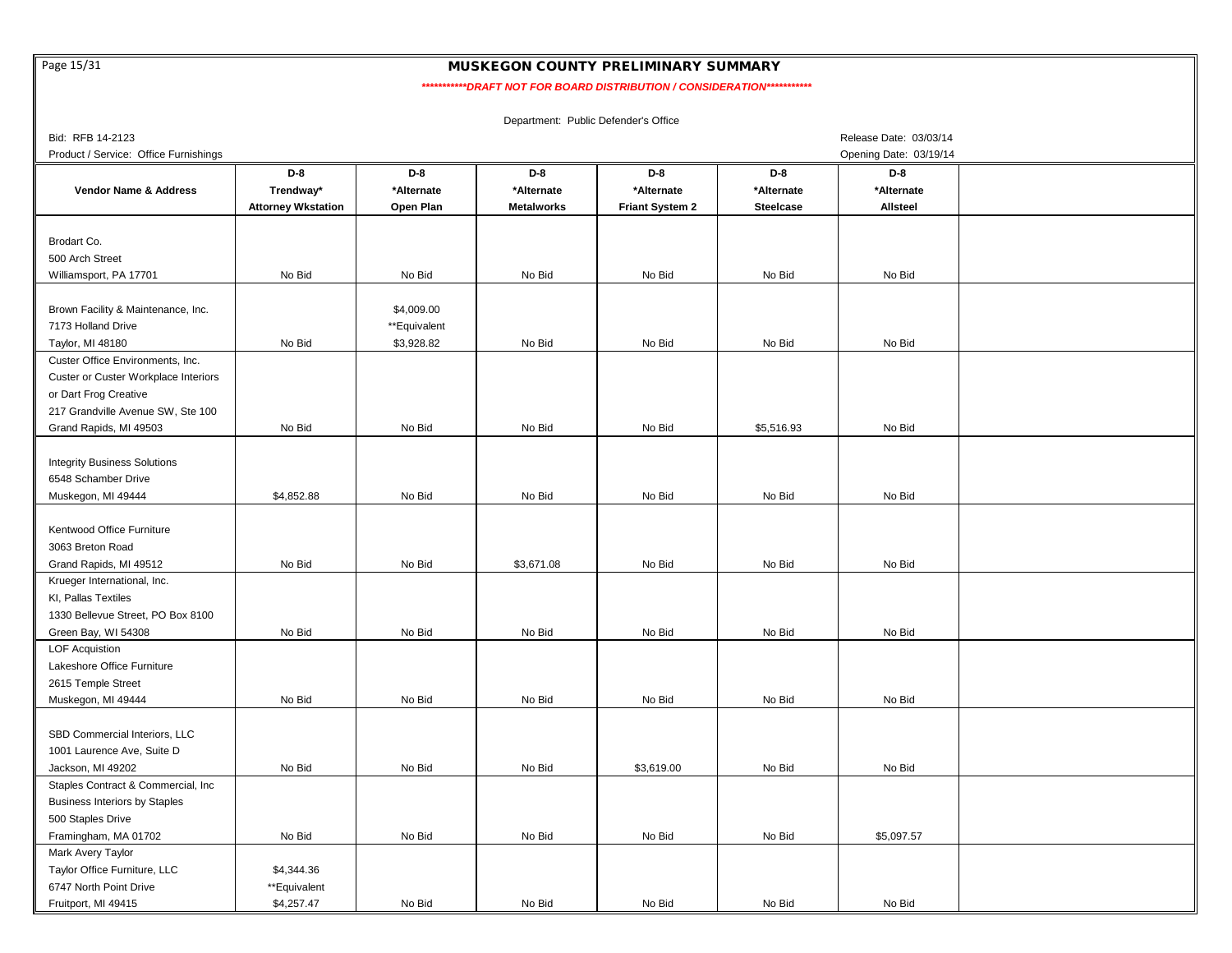Page 16/31

## MUSKEGON COUNTY PRELIMINARY SUMMARY

 *\*\*\*\*\*\*\*\*\*\*\*DRAFT NOT FOR BOARD DISTRIBUTION / CONSIDERATION\*\*\*\*\*\*\*\*\*\*\**

| Bid: RFB 14-2123                      |                           |              |                   |                 |                  | Release Date: 03/03/14 |  |
|---------------------------------------|---------------------------|--------------|-------------------|-----------------|------------------|------------------------|--|
| Product / Service: Office Furnishings |                           |              |                   |                 |                  | Opening Date: 03/19/14 |  |
|                                       | D-9                       | D-9          | D-9               | D-9             | D-9              | D-9                    |  |
| <b>Vendor Name &amp; Address</b>      | Trendway*                 | *Alternate   | *Alternate        | *Alternate      | *Alternate       | *Alternate             |  |
|                                       | <b>Attorney Wkstation</b> | Open Plan    | <b>Metalworks</b> | Friant System 2 | <b>Steelcase</b> | Allsteel               |  |
|                                       |                           |              |                   |                 |                  |                        |  |
| Brodart Co.                           |                           |              |                   |                 |                  |                        |  |
| 500 Arch Street                       |                           |              |                   |                 |                  |                        |  |
| Williamsport, PA 17701                | No Bid                    | No Bid       | No Bid            | No Bid          | No Bid           | No Bid                 |  |
|                                       |                           |              |                   |                 |                  |                        |  |
|                                       |                           |              |                   |                 |                  |                        |  |
| Brown Facility & Maintenance, Inc.    |                           | \$4,009.00   |                   |                 |                  |                        |  |
| 7173 Holland Drive                    |                           | **Equivalent |                   |                 |                  |                        |  |
| Taylor, MI 48180                      | No Bid                    | \$3,928.82   | No Bid            | No Bid          | No Bid           | No Bid                 |  |
| Custer Office Environments, Inc.      |                           |              |                   |                 |                  |                        |  |
| Custer or Custer Workplace Interiors  |                           |              |                   |                 |                  |                        |  |
| or Dart Frog Creative                 |                           |              |                   |                 |                  |                        |  |
| 217 Grandville Avenue SW, Ste 100     |                           |              |                   |                 |                  |                        |  |
| Grand Rapids, MI 49503                | No Bid                    | No Bid       | No Bid            | No Bid          | \$5,454.52       | No Bid                 |  |
|                                       |                           |              |                   |                 |                  |                        |  |
| <b>Integrity Business Solutions</b>   |                           |              |                   |                 |                  |                        |  |
| 6548 Schamber Drive                   |                           |              |                   |                 |                  |                        |  |
| Muskegon, MI 49444                    | \$4,852.88                | No Bid       | No Bid            | No Bid          | No Bid           | No Bid                 |  |
|                                       |                           |              |                   |                 |                  |                        |  |
| Kentwood Office Furniture             |                           |              |                   |                 |                  |                        |  |
| 3063 Breton Road                      |                           |              |                   |                 |                  |                        |  |
| Grand Rapids, MI 49512                | No Bid                    | No Bid       | \$3,741.20        | No Bid          | No Bid           | No Bid                 |  |
| Krueger International, Inc.           |                           |              |                   |                 |                  |                        |  |
| KI, Pallas Textiles                   |                           |              |                   |                 |                  |                        |  |
| 1330 Bellevue Street, PO Box 8100     |                           |              |                   |                 |                  |                        |  |
| Green Bay, WI 54308                   | No Bid                    | No Bid       | No Bid            | No Bid          | No Bid           | No Bid                 |  |
| <b>LOF Acquistion</b>                 |                           |              |                   |                 |                  |                        |  |
| Lakeshore Office Furniture            |                           |              |                   |                 |                  |                        |  |
| 2615 Temple Street                    |                           |              |                   |                 |                  |                        |  |
|                                       |                           |              |                   |                 |                  |                        |  |
| Muskegon, MI 49444                    | No Bid                    | No Bid       | No Bid            | No Bid          | No Bid           | No Bid                 |  |
|                                       |                           |              |                   |                 |                  |                        |  |
| SBD Commercial Interiors, LLC         |                           |              |                   |                 |                  |                        |  |
| 1001 Laurence Ave, Suite D            |                           |              |                   |                 |                  |                        |  |
| Jackson, MI 49202                     | No Bid                    | No Bid       | No Bid            | \$3,619.00      | No Bid           | No Bid                 |  |
| Staples Contract & Commercial, Inc.   |                           |              |                   |                 |                  |                        |  |
| <b>Business Interiors by Staples</b>  |                           |              |                   |                 |                  |                        |  |
| 500 Staples Drive                     |                           |              |                   |                 |                  |                        |  |
| Framingham, MA 01702                  | No Bid                    | No Bid       | No Bid            | No Bid          | No Bid           | \$5,097.07             |  |
| Mark Avery Taylor                     |                           |              |                   |                 |                  |                        |  |
| Taylor Office Furniture, LLC          | \$4,344.36                |              |                   |                 |                  |                        |  |
| 6747 North Point Drive                | **Equivalent              |              |                   |                 |                  |                        |  |
| Fruitport, MI 49415                   | \$4,257.47                | No Bid       | No Bid            | No Bid          | No Bid           | No Bid                 |  |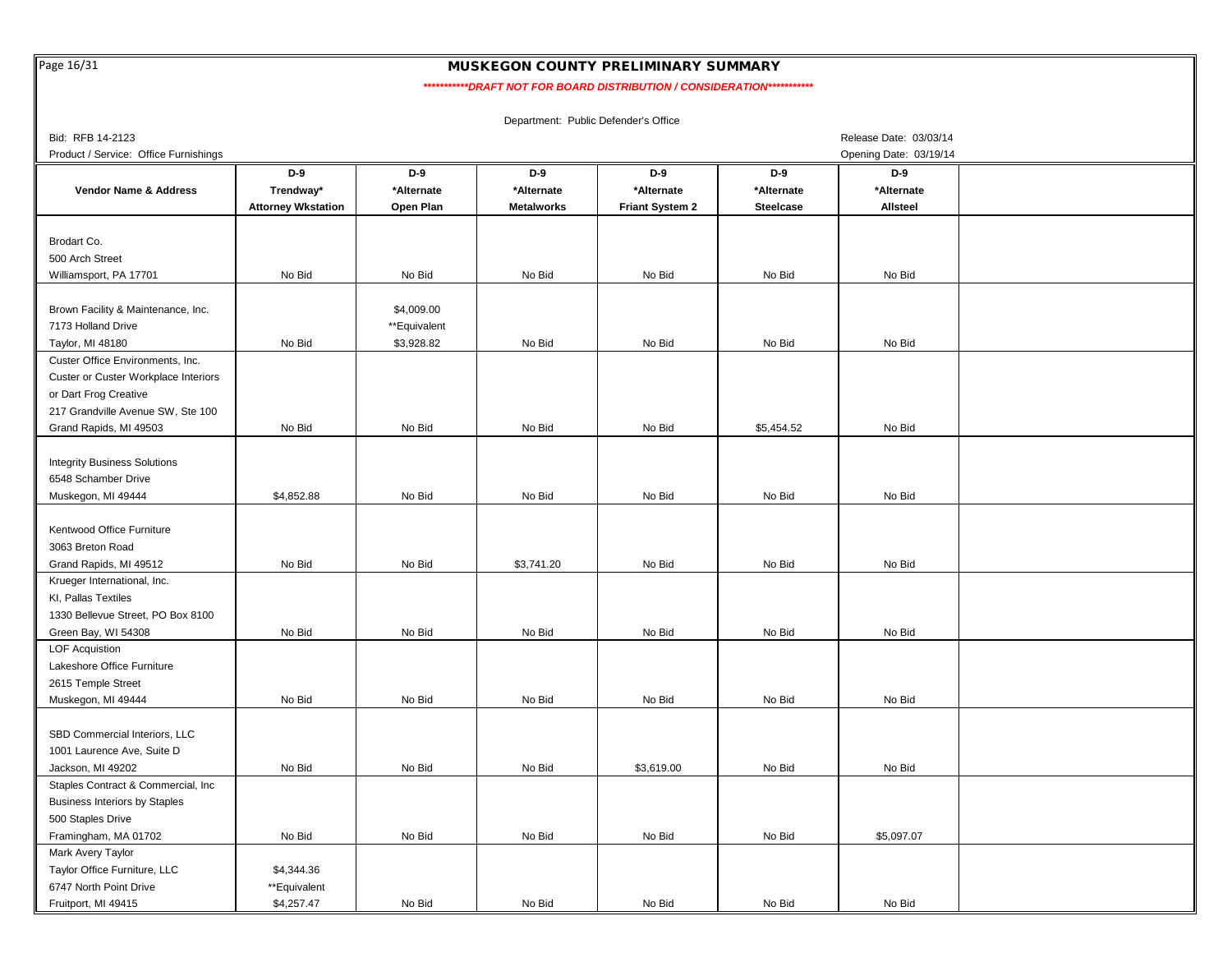Page 17/31

# MUSKEGON COUNTY PRELIMINARY SUMMARY

 *\*\*\*\*\*\*\*\*\*\*\*DRAFT NOT FOR BOARD DISTRIBUTION / CONSIDERATION\*\*\*\*\*\*\*\*\*\*\**

| Bid: RFB 14-2123                      |                           |              |                   |                        |                  | Release Date: 03/03/14 |  |
|---------------------------------------|---------------------------|--------------|-------------------|------------------------|------------------|------------------------|--|
| Product / Service: Office Furnishings |                           |              |                   |                        |                  | Opening Date: 03/19/14 |  |
|                                       | $D-10$                    | $D-10$       | $D-10$            | $D-10$                 | $D-10$           | $D-10$                 |  |
| <b>Vendor Name &amp; Address</b>      | Trendway*                 | *Alternate   | *Alternate        | *Alternate             | *Alternate       | *Alternate             |  |
|                                       | <b>Attorney Wkstation</b> | Open Plan    | <b>Metalworks</b> | <b>Friant System 2</b> | <b>Steelcase</b> | Allsteel               |  |
|                                       |                           |              |                   |                        |                  |                        |  |
| Brodart Co.                           |                           |              |                   |                        |                  |                        |  |
| 500 Arch Street                       |                           |              |                   |                        |                  |                        |  |
| Williamsport, PA 17701                | No Bid                    | No Bid       | No Bid            | No Bid                 | No Bid           | No Bid                 |  |
|                                       |                           |              |                   |                        |                  |                        |  |
| Brown Facility & Maintenance, Inc.    |                           | \$6,154.00   |                   |                        |                  |                        |  |
| 7173 Holland Drive                    |                           | **Equivalent |                   |                        |                  |                        |  |
| Taylor, MI 48180                      | No Bid                    | \$6,030.92   | No Bid            | No Bid                 | No Bid           | No Bid                 |  |
| Custer Office Environments, Inc.      |                           |              |                   |                        |                  |                        |  |
| Custer or Custer Workplace Interiors  |                           |              |                   |                        |                  |                        |  |
| or Dart Frog Creative                 |                           |              |                   |                        |                  |                        |  |
| 217 Grandville Avenue SW, Ste 100     |                           |              |                   |                        |                  |                        |  |
| Grand Rapids, MI 49503                | No Bid                    | No Bid       | No Bid            | No Bid                 | \$8,184.93       | No Bid                 |  |
|                                       |                           |              |                   |                        |                  |                        |  |
| <b>Integrity Business Solutions</b>   |                           |              |                   |                        |                  |                        |  |
| 6548 Schamber Drive                   |                           |              |                   |                        |                  |                        |  |
| Muskegon, MI 49444                    | \$7,399.51                | No Bid       | No Bid            | No Bid                 | No Bid           | No Bid                 |  |
|                                       |                           |              |                   |                        |                  |                        |  |
| Kentwood Office Furniture             |                           |              |                   |                        |                  |                        |  |
| 3063 Breton Road                      |                           |              |                   |                        |                  |                        |  |
| Grand Rapids, MI 49512                | No Bid                    | No Bid       | \$5,789.65        | No Bid                 | No Bid           | No Bid                 |  |
| Krueger International, Inc.           |                           |              |                   |                        |                  |                        |  |
| KI, Pallas Textiles                   |                           |              |                   |                        |                  |                        |  |
| 1330 Bellevue Street, PO Box 8100     |                           |              |                   |                        |                  |                        |  |
| Green Bay, WI 54308                   | No Bid                    | No Bid       | No Bid            | No Bid                 | No Bid           | No Bid                 |  |
| <b>LOF Acquistion</b>                 |                           |              |                   |                        |                  |                        |  |
| Lakeshore Office Furniture            |                           |              |                   |                        |                  |                        |  |
| 2615 Temple Street                    |                           |              |                   |                        |                  |                        |  |
| Muskegon, MI 49444                    | No Bid                    | No Bid       | No Bid            | No Bid                 | No Bid           | No Bid                 |  |
|                                       |                           |              |                   |                        |                  |                        |  |
| SBD Commercial Interiors, LLC         |                           |              |                   |                        |                  |                        |  |
| 1001 Laurence Ave, Suite D            |                           |              |                   |                        |                  |                        |  |
| Jackson, MI 49202                     | No Bid                    | No Bid       | No Bid            | \$5,929.00             | No Bid           | No Bid                 |  |
| Staples Contract & Commercial, Inc.   |                           |              |                   |                        |                  |                        |  |
| <b>Business Interiors by Staples</b>  |                           |              |                   |                        |                  |                        |  |
| 500 Staples Drive                     |                           |              |                   |                        |                  |                        |  |
| Framingham, MA 01702                  | No Bid                    | No Bid       | No Bid            | No Bid                 | No Bid           | \$7,877.75             |  |
| Mark Avery Taylor                     |                           |              |                   |                        |                  |                        |  |
| Taylor Office Furniture, LLC          | \$6,590.83                |              |                   |                        |                  |                        |  |
| 6747 North Point Drive                | **Equivalent              |              |                   |                        |                  |                        |  |
| Fruitport, MI 49415                   | \$6,459.01                | No Bid       | No Bid            | No Bid                 | No Bid           | No Bid                 |  |
|                                       |                           |              |                   |                        |                  |                        |  |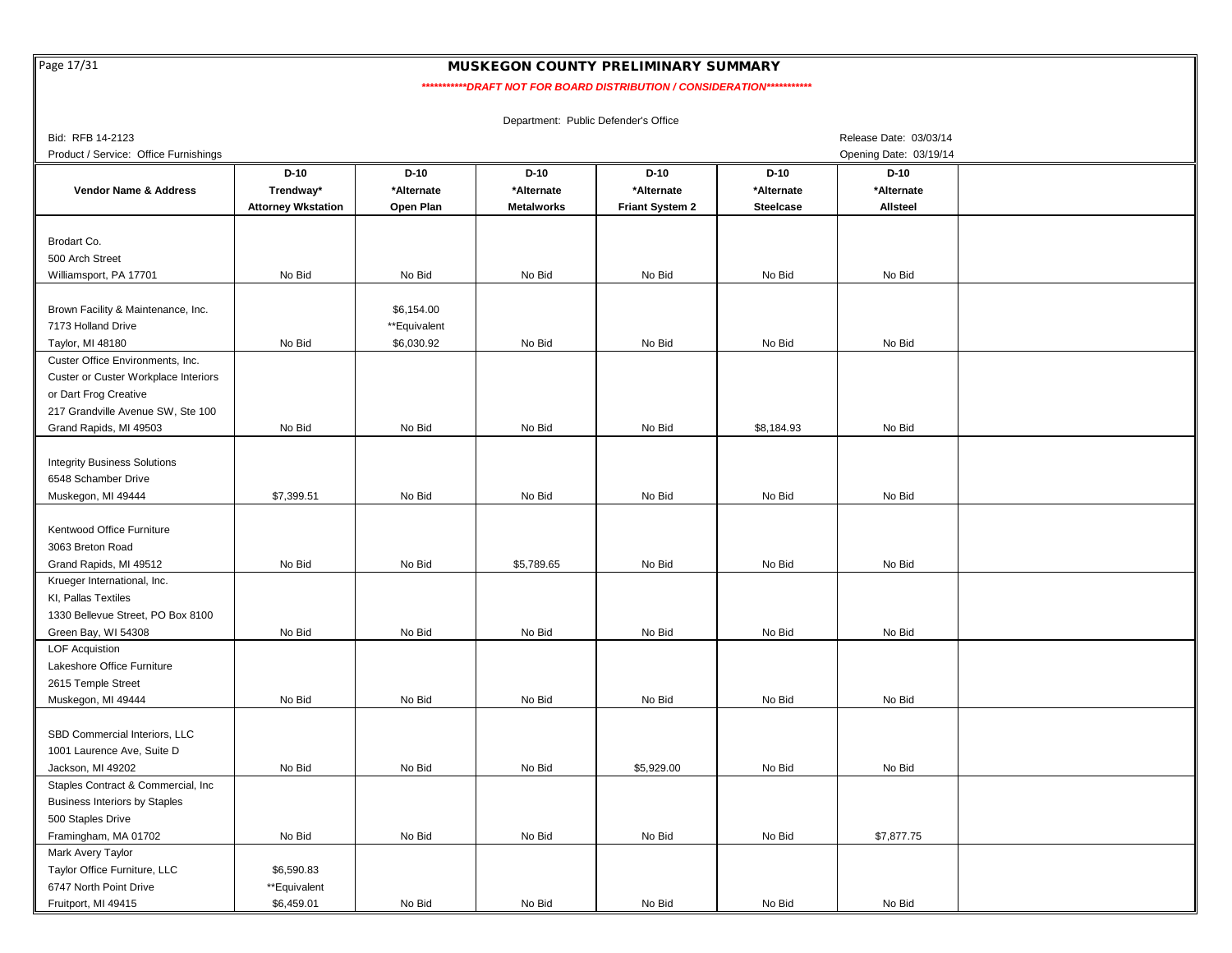Page 18/31

 $\mathbf{I}$ 

# MUSKEGON COUNTY PRELIMINARY SUMMARY

*\*\*\*\*\*\*\*\*\*\*\*DRAFT NOT FOR BOARD DISTRIBUTION / CONSIDERATION\*\*\*\*\*\*\*\*\*\*\**

| Bid: RFB 14-2123                      |                           |              |                   |                 |                  | Release Date: 03/03/14 |  |
|---------------------------------------|---------------------------|--------------|-------------------|-----------------|------------------|------------------------|--|
| Product / Service: Office Furnishings |                           |              |                   |                 |                  | Opening Date: 03/19/14 |  |
|                                       | $D-11$                    | $D-11$       | $D-11$            | $D-11$          | $D-11$           | $D-11$                 |  |
| Vendor Name & Address                 | Trendway*                 | *Alternate   | *Alternate        | *Alternate      | *Alternate       | *Alternate             |  |
|                                       | <b>Support/Atty Wkstn</b> | Open Plan    | <b>Metalworks</b> | Friant System 2 | <b>Steelcase</b> | Allsteel               |  |
|                                       |                           |              |                   |                 |                  |                        |  |
| Brodart Co.                           |                           |              |                   |                 |                  |                        |  |
| 500 Arch Street                       |                           |              |                   |                 |                  |                        |  |
| Williamsport, PA 17701                | No Bid                    | No Bid       | No Bid            | No Bid          | No Bid           | No Bid                 |  |
|                                       |                           |              |                   |                 |                  |                        |  |
| Brown Facility & Maintenance, Inc.    |                           | \$5,510.00   |                   |                 |                  |                        |  |
| 7173 Holland Drive                    |                           | **Equivalent |                   |                 |                  |                        |  |
|                                       |                           |              |                   |                 |                  |                        |  |
| Taylor, MI 48180                      | No Bid                    | \$5,399.80   | No Bid            | No Bid          | No Bid           | No Bid                 |  |
| Custer Office Environments, Inc.      |                           |              |                   |                 |                  |                        |  |
| Custer or Custer Workplace Interiors  |                           |              |                   |                 |                  |                        |  |
| or Dart Frog Creative                 |                           |              |                   |                 |                  |                        |  |
| 217 Grandville Avenue SW, Ste 100     |                           |              |                   |                 |                  |                        |  |
| Grand Rapids, MI 49503                | No Bid                    | No Bid       | No Bid            | No Bid          | \$7,129.17       | No Bid                 |  |
|                                       |                           |              |                   |                 |                  |                        |  |
| <b>Integrity Business Solutions</b>   |                           |              |                   |                 |                  |                        |  |
| 6548 Schamber Drive                   |                           |              |                   |                 |                  |                        |  |
| Muskegon, MI 49444                    | \$6,955.24                | No Bid       | No Bid            | No Bid          | No Bid           | No Bid                 |  |
|                                       |                           |              |                   |                 |                  |                        |  |
| Kentwood Office Furniture             |                           |              |                   |                 |                  |                        |  |
| 3063 Breton Road                      |                           |              |                   |                 |                  |                        |  |
| Grand Rapids, MI 49512                | No Bid                    | No Bid       | \$5,318.22        | No Bid          | No Bid           | No Bid                 |  |
| Krueger International, Inc.           |                           |              |                   |                 |                  |                        |  |
| KI, Pallas Textiles                   |                           |              |                   |                 |                  |                        |  |
| 1330 Bellevue Street, PO Box 8100     |                           |              |                   |                 |                  |                        |  |
| Green Bay, WI 54308                   | No Bid                    | No Bid       | No Bid            | No Bid          | No Bid           | No Bid                 |  |
| <b>LOF Acquistion</b>                 |                           |              |                   |                 |                  |                        |  |
| Lakeshore Office Furniture            |                           |              |                   |                 |                  |                        |  |
| 2615 Temple Street                    |                           |              |                   |                 |                  |                        |  |
| Muskegon, MI 49444                    | No Bid                    | No Bid       | No Bid            | No Bid          | No Bid           | No Bid                 |  |
|                                       |                           |              |                   |                 |                  |                        |  |
|                                       |                           |              |                   |                 |                  |                        |  |
| SBD Commercial Interiors, LLC         |                           |              |                   |                 |                  |                        |  |
| 1001 Laurence Ave, Suite D            |                           |              |                   |                 |                  |                        |  |
| Jackson, MI 49202                     | No Bid                    | No Bid       | No Bid            | \$3,819.00      | No Bid           | No Bid                 |  |
| Staples Contract & Commercial, Inc    |                           |              |                   |                 |                  |                        |  |
| <b>Business Interiors by Staples</b>  |                           |              |                   |                 |                  |                        |  |
| 500 Staples Drive                     |                           |              |                   |                 |                  |                        |  |
| Framingham, MA 01702                  | No Bid                    | No Bid       | No Bid            | No Bid          | No Bid           | \$7,386.81             |  |
| <b>Mark Avery Taylor</b>              |                           |              |                   |                 |                  |                        |  |
| Taylor Office Furniture, LLC          | \$6,252.66                |              |                   |                 |                  |                        |  |
| 6747 North Point Drive                | **Equivalent              |              |                   |                 |                  |                        |  |
| Fruitport, MI 49415                   | \$6,127.61                | No Bid       | No Bid            | No Bid          | No Bid           | No Bid                 |  |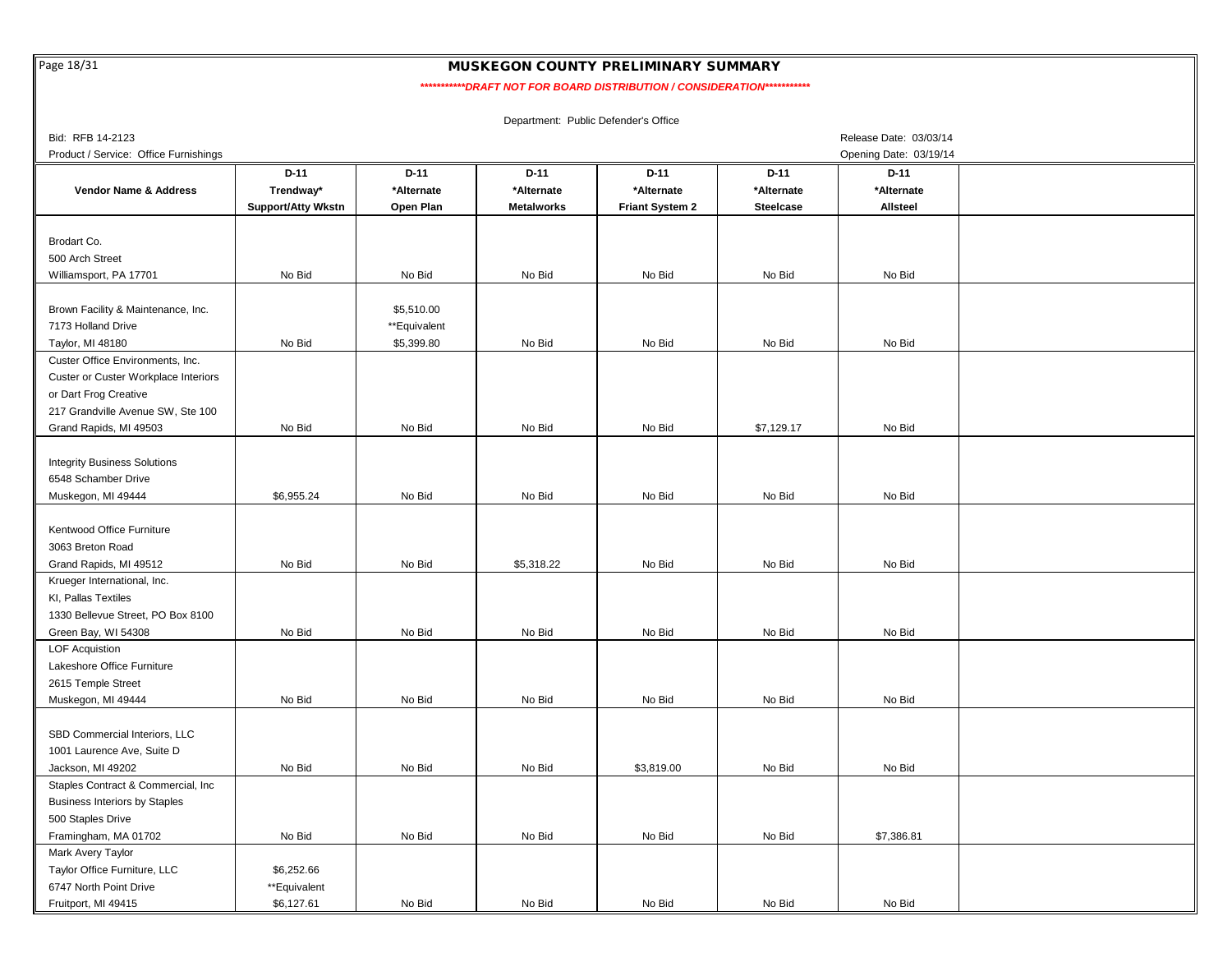Page 19/31

# MUSKEGON COUNTY PRELIMINARY SUMMARY

 *\*\*\*\*\*\*\*\*\*\*\*DRAFT NOT FOR BOARD DISTRIBUTION / CONSIDERATION\*\*\*\*\*\*\*\*\*\*\**

| Bid: RFB 14-2123                      |                           |              |                   |                        |                  | Release Date: 03/03/14 |  |
|---------------------------------------|---------------------------|--------------|-------------------|------------------------|------------------|------------------------|--|
| Product / Service: Office Furnishings |                           |              |                   |                        |                  | Opening Date: 03/19/14 |  |
|                                       | $D-12$                    | $D-12$       | $D-12$            | $D-12$                 | $D-12$           | D-12                   |  |
| <b>Vendor Name &amp; Address</b>      | Trendway*                 | *Alternate   | *Alternate        | *Alternate             | *Alternate       | *Alternate             |  |
|                                       | <b>Director Wkstation</b> | Open Plan    | <b>Metalworks</b> | <b>Friant System 2</b> | <b>Steelcase</b> | <b>Allsteel</b>        |  |
|                                       |                           |              |                   |                        |                  |                        |  |
| Brodart Co.                           |                           |              |                   |                        |                  |                        |  |
| 500 Arch Street                       |                           |              |                   |                        |                  |                        |  |
| Williamsport, PA 17701                | No Bid                    | No Bid       | No Bid            | No Bid                 | No Bid           | No Bid                 |  |
|                                       |                           |              |                   |                        |                  |                        |  |
|                                       |                           | \$3,555.00   |                   |                        |                  |                        |  |
| Brown Facility & Maintenance, Inc.    |                           |              |                   |                        |                  |                        |  |
| 7173 Holland Drive                    |                           | **Equivalent |                   |                        |                  |                        |  |
| Taylor, MI 48180                      | No Bid                    | \$3,483.90   | No Bid            | No Bid                 | No Bid           | No Bid                 |  |
| Custer Office Environments, Inc.      |                           |              |                   |                        |                  |                        |  |
| Custer or Custer Workplace Interiors  |                           |              |                   |                        |                  |                        |  |
| or Dart Frog Creative                 |                           |              |                   |                        |                  |                        |  |
| 217 Grandville Avenue SW, Ste 100     |                           |              |                   |                        |                  |                        |  |
| Grand Rapids, MI 49503                | No Bid                    | No Bid       | No Bid            | No Bid                 | \$4,877.09       | No Bid                 |  |
|                                       |                           |              |                   |                        |                  |                        |  |
| <b>Integrity Business Solutions</b>   |                           |              |                   |                        |                  |                        |  |
| 6548 Schamber Drive                   |                           |              |                   |                        |                  |                        |  |
| Muskegon, MI 49444                    | \$3,838.71                | No Bid       | No Bid            | No Bid                 | No Bid           | No Bid                 |  |
|                                       |                           |              |                   |                        |                  |                        |  |
| Kentwood Office Furniture             |                           |              |                   |                        |                  |                        |  |
| 3063 Breton Road                      |                           |              |                   |                        |                  |                        |  |
| Grand Rapids, MI 49512                | No Bid                    | No Bid       | \$1,608.46        | No Bid                 | No Bid           | No Bid                 |  |
| Krueger International, Inc.           |                           |              |                   |                        |                  |                        |  |
| KI, Pallas Textiles                   |                           |              |                   |                        |                  |                        |  |
| 1330 Bellevue Street, PO Box 8100     |                           |              |                   |                        |                  |                        |  |
| Green Bay, WI 54308                   | No Bid                    | No Bid       | No Bid            | No Bid                 | No Bid           | No Bid                 |  |
| <b>LOF Acquistion</b>                 |                           |              |                   |                        |                  |                        |  |
| Lakeshore Office Furniture            |                           |              |                   |                        |                  |                        |  |
| 2615 Temple Street                    |                           |              |                   |                        |                  |                        |  |
| Muskegon, MI 49444                    | No Bid                    | No Bid       | No Bid            | No Bid                 | No Bid           | No Bid                 |  |
|                                       |                           |              |                   |                        |                  |                        |  |
|                                       |                           |              |                   |                        |                  |                        |  |
| SBD Commercial Interiors, LLC         |                           |              |                   |                        |                  |                        |  |
| 1001 Laurence Ave, Suite D            |                           |              |                   |                        |                  |                        |  |
| Jackson, MI 49202                     | No Bid                    | No Bid       | No Bid            | \$2,959.00             | No Bid           | No Bid                 |  |
| Staples Contract & Commercial, Inc.   |                           |              |                   |                        |                  |                        |  |
| <b>Business Interiors by Staples</b>  |                           |              |                   |                        |                  |                        |  |
| 500 Staples Drive                     |                           |              |                   |                        |                  |                        |  |
| Framingham, MA 01702                  | No Bid                    | No Bid       | No Bid            | No Bid                 | No Bid           | \$4,099.84             |  |
| Mark Avery Taylor                     |                           |              |                   |                        |                  |                        |  |
| Taylor Office Furniture, LLC          | \$3,291.56                |              |                   |                        |                  |                        |  |
| 6747 North Point Drive                | **Equivalent              |              |                   |                        |                  |                        |  |
| Fruitport, MI 49415                   | \$3,225.73                | No Bid       | No Bid            | No Bid                 | No Bid           | No Bid                 |  |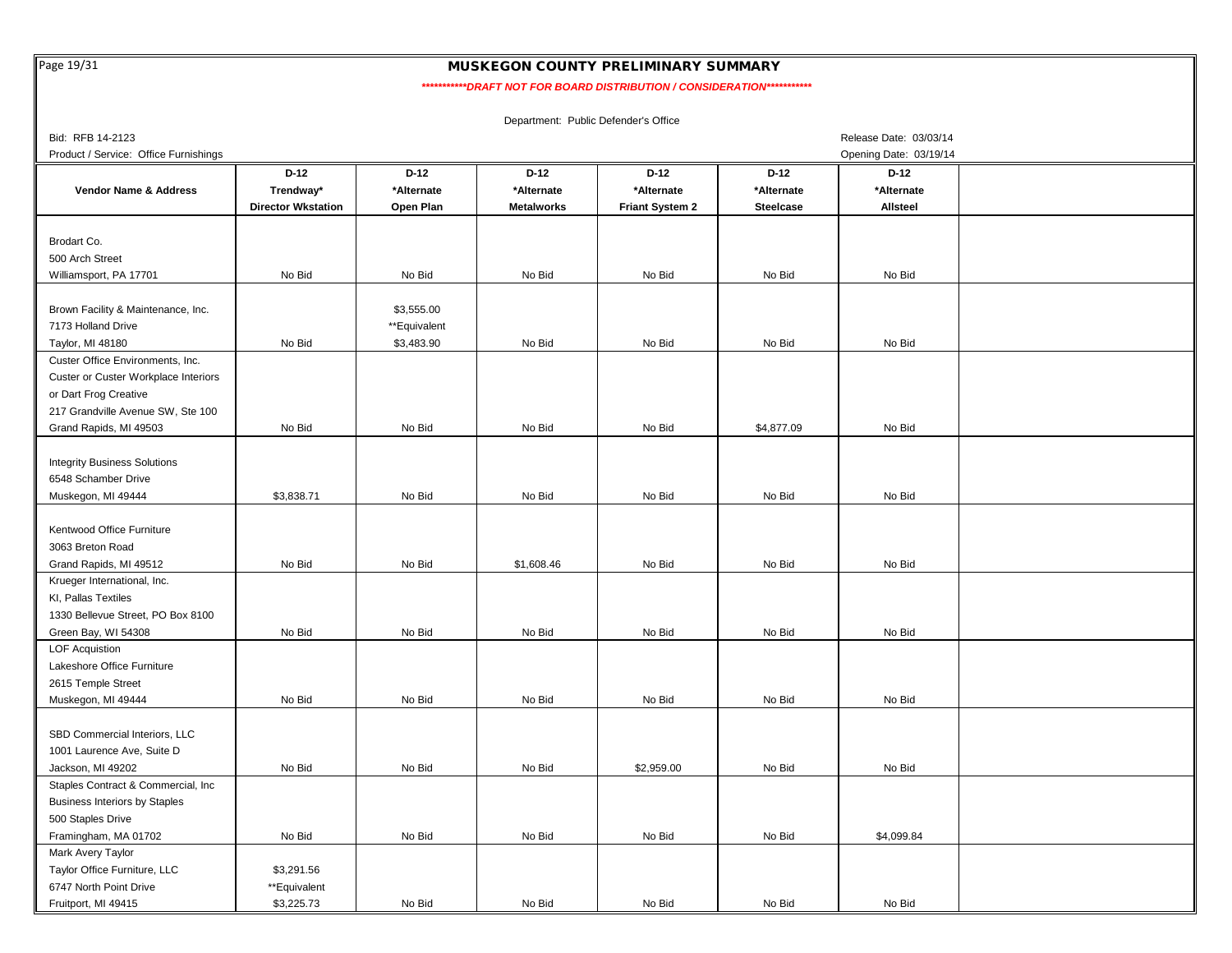Page 20/31

## MUSKEGON COUNTY PRELIMINARY SUMMARY

 *\*\*\*\*\*\*\*\*\*\*\*DRAFT NOT FOR BOARD DISTRIBUTION / CONSIDERATION\*\*\*\*\*\*\*\*\*\*\**

| Bid: RFB 14-2123                      |                          |              |                   |                        |                  | Release Date: 03/03/14 |  |
|---------------------------------------|--------------------------|--------------|-------------------|------------------------|------------------|------------------------|--|
| Product / Service: Office Furnishings |                          |              |                   |                        |                  | Opening Date: 03/19/14 |  |
|                                       | $D-13$                   | $D-13$       | $D-13$            | $D-13$                 | $D-13$           | $D-13$                 |  |
| <b>Vendor Name &amp; Address</b>      | Trendway*                | *Alternate   | *Alternate        | *Alternate             | *Alternate       | *Alternate             |  |
|                                       | <b>Support Wkstation</b> | Open Plan    | <b>Metalworks</b> | <b>Friant System 2</b> | <b>Steelcase</b> | Allsteel               |  |
|                                       |                          |              |                   |                        |                  |                        |  |
| Brodart Co.                           |                          |              |                   |                        |                  |                        |  |
| 500 Arch Street                       |                          |              |                   |                        |                  |                        |  |
| Williamsport, PA 17701                | No Bid                   | No Bid       | No Bid            | No Bid                 | No Bid           | No Bid                 |  |
|                                       |                          |              |                   |                        |                  |                        |  |
| Brown Facility & Maintenance, Inc.    |                          | \$1,198.00   |                   |                        |                  |                        |  |
| 7173 Holland Drive                    |                          | **Equivalent |                   |                        |                  |                        |  |
| Taylor, MI 48180                      | No Bid                   | \$1,174.04   | No Bid            | No Bid                 | No Bid           | No Bid                 |  |
| Custer Office Environments, Inc.      |                          |              |                   |                        |                  |                        |  |
| Custer or Custer Workplace Interiors  |                          |              |                   |                        |                  |                        |  |
| or Dart Frog Creative                 |                          |              |                   |                        |                  |                        |  |
| 217 Grandville Avenue SW, Ste 100     |                          |              |                   |                        |                  |                        |  |
| Grand Rapids, MI 49503                | No Bid                   | No Bid       | No Bid            | No Bid                 | \$2,042.61       | No Bid                 |  |
|                                       |                          |              |                   |                        |                  |                        |  |
| <b>Integrity Business Solutions</b>   |                          |              |                   |                        |                  |                        |  |
| 6548 Schamber Drive                   |                          |              |                   |                        |                  |                        |  |
| Muskegon, MI 49444                    | \$1,597.61               | No Bid       | No Bid            | No Bid                 | No Bid           | No Bid                 |  |
|                                       |                          |              |                   |                        |                  |                        |  |
| Kentwood Office Furniture             |                          |              |                   |                        |                  |                        |  |
| 3063 Breton Road                      |                          |              |                   |                        |                  |                        |  |
| Grand Rapids, MI 49512                | No Bid                   | No Bid       | \$1,149.49        | No Bid                 | No Bid           | No Bid                 |  |
| Krueger International, Inc.           |                          |              |                   |                        |                  |                        |  |
| KI, Pallas Textiles                   |                          |              |                   |                        |                  |                        |  |
| 1330 Bellevue Street, PO Box 8100     |                          |              |                   |                        |                  |                        |  |
| Green Bay, WI 54308                   | No Bid                   | No Bid       | No Bid            | No Bid                 | No Bid           | No Bid                 |  |
| <b>LOF Acquistion</b>                 |                          |              |                   |                        |                  |                        |  |
| Lakeshore Office Furniture            |                          |              |                   |                        |                  |                        |  |
| 2615 Temple Street                    |                          |              |                   |                        |                  |                        |  |
| Muskegon, MI 49444                    | No Bid                   | No Bid       | No Bid            | No Bid                 | No Bid           | No Bid                 |  |
| SBD Commercial Interiors, LLC         |                          |              |                   |                        |                  |                        |  |
|                                       |                          |              |                   |                        |                  |                        |  |
| 1001 Laurence Ave, Suite D            |                          |              |                   |                        |                  |                        |  |
| Jackson, MI 49202                     | No Bid                   | No Bid       | No Bid            | \$1,419.00             | No Bid           | No Bid                 |  |
| Staples Contract & Commercial, Inc    |                          |              |                   |                        |                  |                        |  |
| <b>Business Interiors by Staples</b>  |                          |              |                   |                        |                  |                        |  |
| 500 Staples Drive                     |                          |              |                   |                        |                  |                        |  |
| Framingham, MA 01702                  | No Bid                   | No Bid       | No Bid            | No Bid                 | No Bid           | \$1,725.15             |  |
| Mark Avery Taylor                     |                          |              |                   |                        |                  |                        |  |
| Taylor Office Furniture, LLC          | \$1,433.82               |              |                   |                        |                  |                        |  |
| 6747 North Point Drive                | **Equivalent             |              |                   |                        |                  |                        |  |
| Fruitport, MI 49415                   | \$1,405.14               | No Bid       | No Bid            | No Bid                 | No Bid           | No Bid                 |  |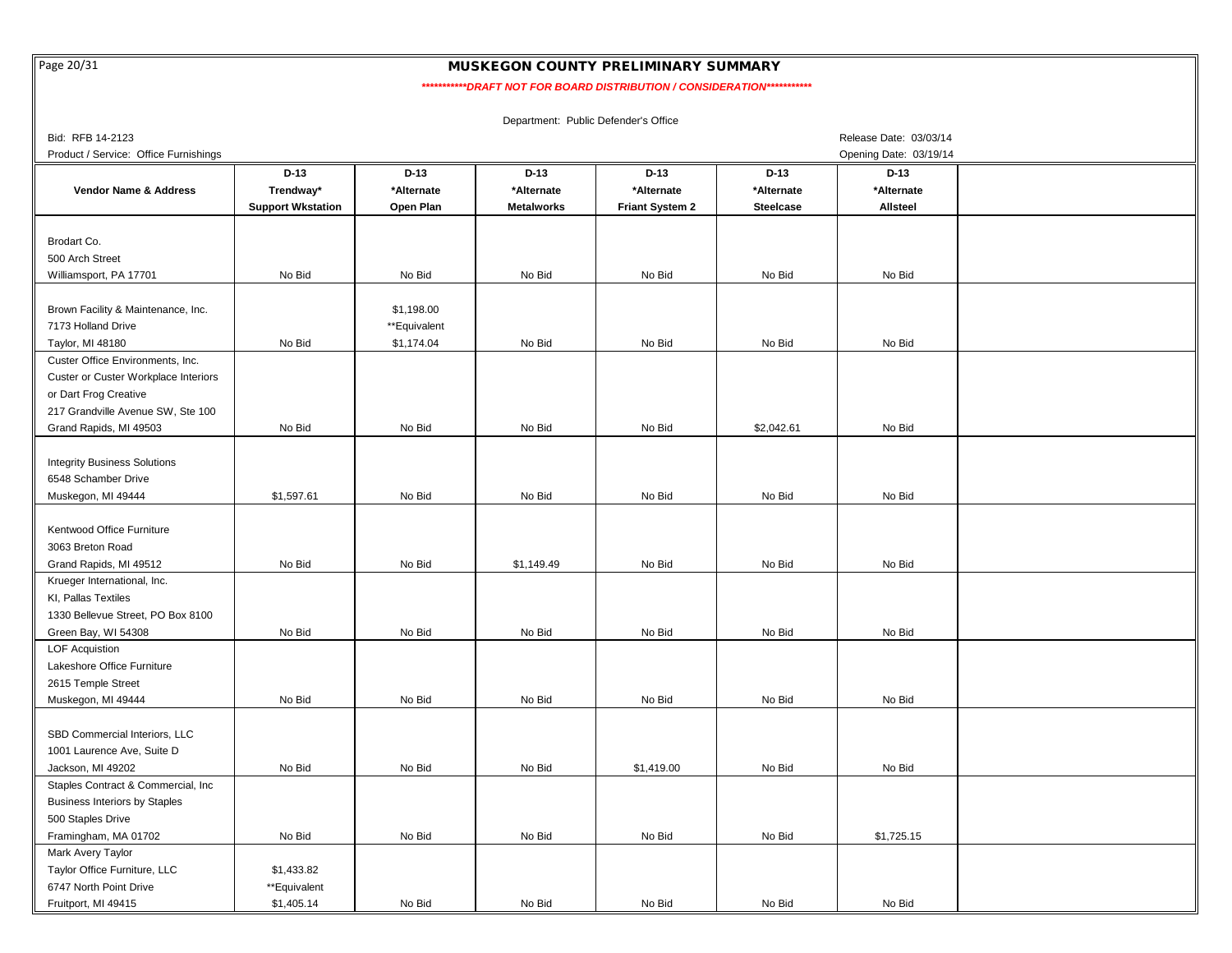Page 21/31

## MUSKEGON COUNTY PRELIMINARY SUMMARY

 *\*\*\*\*\*\*\*\*\*\*\*DRAFT NOT FOR BOARD DISTRIBUTION / CONSIDERATION\*\*\*\*\*\*\*\*\*\*\**

| Bid: RFB 14-2123                      |                          |              |            |                        |                  | Release Date: 03/03/14 |  |
|---------------------------------------|--------------------------|--------------|------------|------------------------|------------------|------------------------|--|
| Product / Service: Office Furnishings |                          |              |            |                        |                  | Opening Date: 03/19/14 |  |
|                                       | $D-14$                   | $D-14$       | $D-14$     | $D-14$                 | $D-14$           | $D-14$                 |  |
| Vendor Name & Address                 | Trendway*                | *Alternate   | *Alternate | *Alternate             | *Alternate       | *Alternate             |  |
|                                       | <b>Chief/Coord Wkstn</b> | Open Plan    | Metalworks | <b>Friant System 2</b> | <b>Steelcase</b> | Allsteel               |  |
|                                       |                          |              |            |                        |                  |                        |  |
| Brodart Co.                           |                          |              |            |                        |                  |                        |  |
| 500 Arch Street                       |                          |              |            |                        |                  |                        |  |
| Williamsport, PA 17701                | No Bid                   | No Bid       | No Bid     | No Bid                 | No Bid           | No Bid                 |  |
|                                       |                          |              |            |                        |                  |                        |  |
| Brown Facility & Maintenance, Inc.    |                          | \$4,359.00   |            |                        |                  |                        |  |
| 7173 Holland Drive                    |                          | **Equivalent |            |                        |                  |                        |  |
| Taylor, MI 48180                      | No Bid                   | \$4,271.82   | No Bid     | No Bid                 | No Bid           | No Bid                 |  |
| Custer Office Environments, Inc.      |                          |              |            |                        |                  |                        |  |
| Custer or Custer Workplace Interiors  |                          |              |            |                        |                  |                        |  |
| or Dart Frog Creative                 |                          |              |            |                        |                  |                        |  |
| 217 Grandville Avenue SW, Ste 100     |                          |              |            |                        |                  |                        |  |
| Grand Rapids, MI 49503                | No Bid                   | No Bid       | No Bid     | No Bid                 | \$5,899.49       | No Bid                 |  |
|                                       |                          |              |            |                        |                  |                        |  |
| <b>Integrity Business Solutions</b>   |                          |              |            |                        |                  |                        |  |
| 6548 Schamber Drive                   |                          |              |            |                        |                  |                        |  |
| Muskegon, MI 49444                    | \$5,186.99               | No Bid       | No Bid     | No Bid                 | No Bid           | No Bid                 |  |
|                                       |                          |              |            |                        |                  |                        |  |
| Kentwood Office Furniture             |                          |              |            |                        |                  |                        |  |
| 3063 Breton Road                      |                          |              |            |                        |                  |                        |  |
| Grand Rapids, MI 49512                | No Bid                   | No Bid       | \$3,948.88 | No Bid                 | No Bid           | No Bid                 |  |
| Krueger International, Inc.           |                          |              |            |                        |                  |                        |  |
| KI, Pallas Textiles                   |                          |              |            |                        |                  |                        |  |
| 1330 Bellevue Street, PO Box 8100     |                          |              |            |                        |                  |                        |  |
| Green Bay, WI 54308                   | No Bid                   | No Bid       | No Bid     | No Bid                 | No Bid           | No Bid                 |  |
| <b>LOF Acquistion</b>                 |                          |              |            |                        |                  |                        |  |
| Lakeshore Office Furniture            |                          |              |            |                        |                  |                        |  |
| 2615 Temple Street                    |                          |              |            |                        |                  |                        |  |
| Muskegon, MI 49444                    | No Bid                   | No Bid       | No Bid     | No Bid                 | No Bid           | No Bid                 |  |
|                                       |                          |              |            |                        |                  |                        |  |
| SBD Commercial Interiors, LLC         |                          |              |            |                        |                  |                        |  |
| 1001 Laurence Ave, Suite D            |                          |              |            |                        |                  |                        |  |
| Jackson, MI 49202                     | No Bid                   | No Bid       | No Bid     | \$3,139.00             | No Bid           | No Bid                 |  |
| Staples Contract & Commercial, Inc.   |                          |              |            |                        |                  |                        |  |
| <b>Business Interiors by Staples</b>  |                          |              |            |                        |                  |                        |  |
| 500 Staples Drive                     |                          |              |            |                        |                  |                        |  |
| Framingham, MA 01702                  | No Bid                   | No Bid       | No Bid     | No Bid                 | No Bid           | \$5,976.00             |  |
| Mark Avery Taylor                     |                          |              |            |                        |                  |                        |  |
| Taylor Office Furniture, LLC          | \$4,534.32               |              |            |                        |                  |                        |  |
| 6747 North Point Drive                | **Equivalent             |              |            |                        |                  |                        |  |
| Fruitport, MI 49415                   | \$4,443.63               | No Bid       | No Bid     | No Bid                 | No Bid           | No Bid                 |  |
|                                       |                          |              |            |                        |                  |                        |  |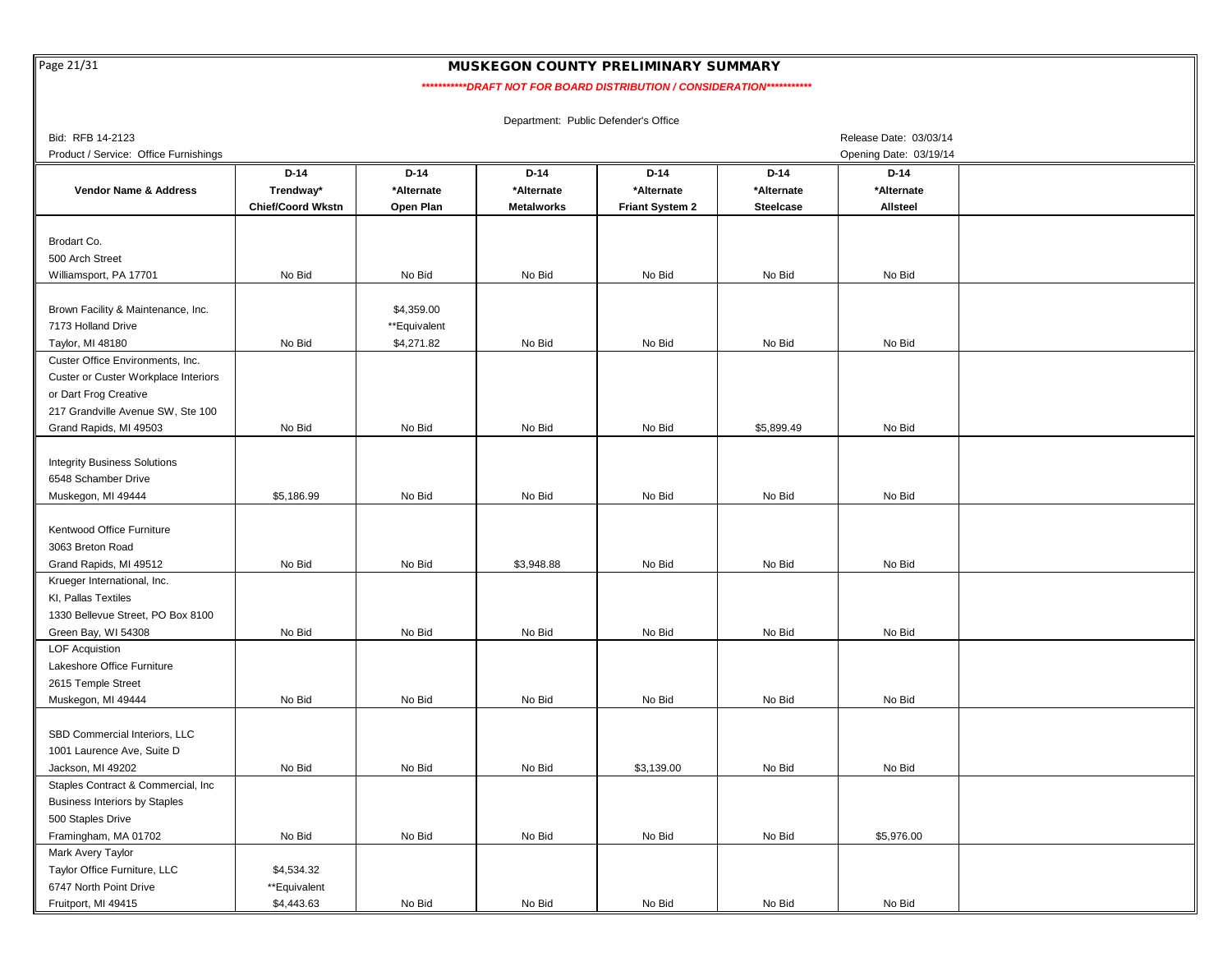Page 22/31

# MUSKEGON COUNTY PRELIMINARY SUMMARY

 *\*\*\*\*\*\*\*\*\*\*\*DRAFT NOT FOR BOARD DISTRIBUTION / CONSIDERATION\*\*\*\*\*\*\*\*\*\*\**

| Bid: RFB 14-2123                      |                   |                       | Department: Public Defender's Office |            |                        | Release Date: 03/03/14 |            |              |
|---------------------------------------|-------------------|-----------------------|--------------------------------------|------------|------------------------|------------------------|------------|--------------|
| Product / Service: Office Furnishings |                   |                       |                                      |            |                        | Opening Date: 03/19/14 |            |              |
|                                       | $F-1$             | $F-1$                 | $F-1$                                | $F-1$      | $F-1$                  | $F-1$                  | $F-1$      | $F-1$        |
| Vendor Name & Address                 | 3H Lateral Files* | *Alternate            | *Alternate                           | *Alternate | *Alternate             | *Alternate             | *Alternate | *Alternate   |
|                                       | Open Plan         | <b>Great Openings</b> | <b>Metalworks</b>                    | Knoll      | <b>Friant System 2</b> | <b>Metal Arc</b>       | Allsteel   | Trendway     |
|                                       |                   |                       |                                      |            |                        |                        |            |              |
| Brodart Co.                           |                   |                       |                                      |            |                        |                        |            |              |
| 500 Arch Street                       |                   |                       |                                      |            |                        |                        |            |              |
| Williamsport, PA 17701                | No Bid            | No Bid                | No Bid                               | No Bid     | No Bid                 | No Bid                 | No Bid     | No Bid       |
|                                       |                   |                       |                                      |            |                        |                        |            |              |
|                                       | \$2,301.00        |                       |                                      |            |                        |                        |            |              |
| Brown Facility & Maintenance, Inc.    |                   |                       |                                      |            |                        |                        |            |              |
| 7173 Holland Drive                    | **Equivalent      |                       |                                      |            |                        |                        |            |              |
| Taylor, MI 48180                      | \$2,254.98        | No Bid                | No Bid                               | No Bid     | No Bid                 | No Bid                 | No Bid     | No Bid       |
| Custer Office Environments, Inc.      |                   |                       |                                      |            |                        |                        |            |              |
| Custer or Custer Workplace Interiors  |                   |                       |                                      |            |                        |                        |            |              |
| or Dart Frog Creative                 |                   |                       |                                      |            |                        |                        |            |              |
| 217 Grandville Avenue SW, Ste 100     |                   |                       |                                      |            |                        |                        |            |              |
| Grand Rapids, MI 49503                | No Bid            | \$1,261.35            | No Bid                               | No Bid     | No Bid                 | No Bid                 | No Bid     | No Bid       |
|                                       |                   |                       |                                      |            |                        |                        |            |              |
| <b>Integrity Business Solutions</b>   |                   |                       |                                      |            |                        |                        |            |              |
| 6548 Schamber Drive                   |                   |                       |                                      |            |                        |                        |            |              |
| Muskegon, MI 49444                    | No Bid            | No Bid                | No Bid                               | No Bid     | No Bid                 | No Bid                 | No Bid     | No Bid       |
|                                       |                   |                       |                                      |            |                        |                        |            |              |
| Kentwood Office Furniture             |                   |                       |                                      |            |                        |                        |            |              |
| 3063 Breton Road                      |                   |                       |                                      |            |                        |                        |            |              |
| Grand Rapids, MI 49512                | No Bid            | No Bid                | \$1,106.61                           | No Bid     | No Bid                 | No Bid                 | No Bid     | No Bid       |
| Krueger International, Inc.           |                   |                       |                                      |            |                        |                        |            |              |
| KI, Pallas Textiles                   |                   |                       |                                      |            |                        |                        |            |              |
| 1330 Bellevue Street, PO Box 8100     |                   |                       |                                      |            |                        |                        |            |              |
| Green Bay, WI 54308                   | No Bid            | No Bid                | No Bid                               | No Bid     | No Bid                 | No Bid                 | No Bid     | No Bid       |
| <b>LOF Acquistion</b>                 |                   |                       |                                      |            |                        |                        |            |              |
| Lakeshore Office Furniture            |                   |                       |                                      |            |                        |                        |            |              |
| 2615 Temple Street                    |                   |                       |                                      |            |                        |                        |            |              |
| Muskegon, MI 49444                    | No Bid            | No Bid                | No Bid                               | \$1,776.33 | No Bid                 | No Bid                 | No Bid     | No Bid       |
|                                       |                   |                       |                                      |            |                        |                        |            |              |
| SBD Commercial Interiors, LLC         |                   |                       |                                      |            |                        |                        |            |              |
| 1001 Laurence Ave, Suite D            |                   |                       |                                      |            |                        |                        |            |              |
| Jackson, MI 49202                     | No Bid            | No Bid                | No Bid                               | No Bid     | \$1,047.00             | No Bid                 | No Bid     | No Bid       |
|                                       |                   |                       |                                      |            |                        |                        |            |              |
| Staples Contract & Commercial, Inc.   |                   |                       |                                      |            |                        |                        |            |              |
| <b>Business Interiors by Staples</b>  |                   |                       |                                      |            |                        |                        |            |              |
| 500 Staples Drive                     |                   |                       |                                      |            |                        |                        |            |              |
| Framingham, MA 01702                  | No Bid            | No Bid                | No Bid                               | No Bid     | No Bid                 | No Bid                 | \$1,589.58 | No Bid       |
| Mark Avery Taylor                     |                   |                       |                                      |            |                        | Alternate              |            |              |
| Taylor Office Furniture, LLC          |                   |                       |                                      |            |                        | \$1,168.20             |            | \$1,707.66   |
| 6747 North Point Drive                |                   |                       |                                      |            |                        | **Equivalent           |            | **Equivalent |
| Fruitport, MI 49415                   | No Bid            | No Bid                | No Bid                               | No Bid     | No Bid                 | \$1,144.84             | No Bid     | \$1,673.51   |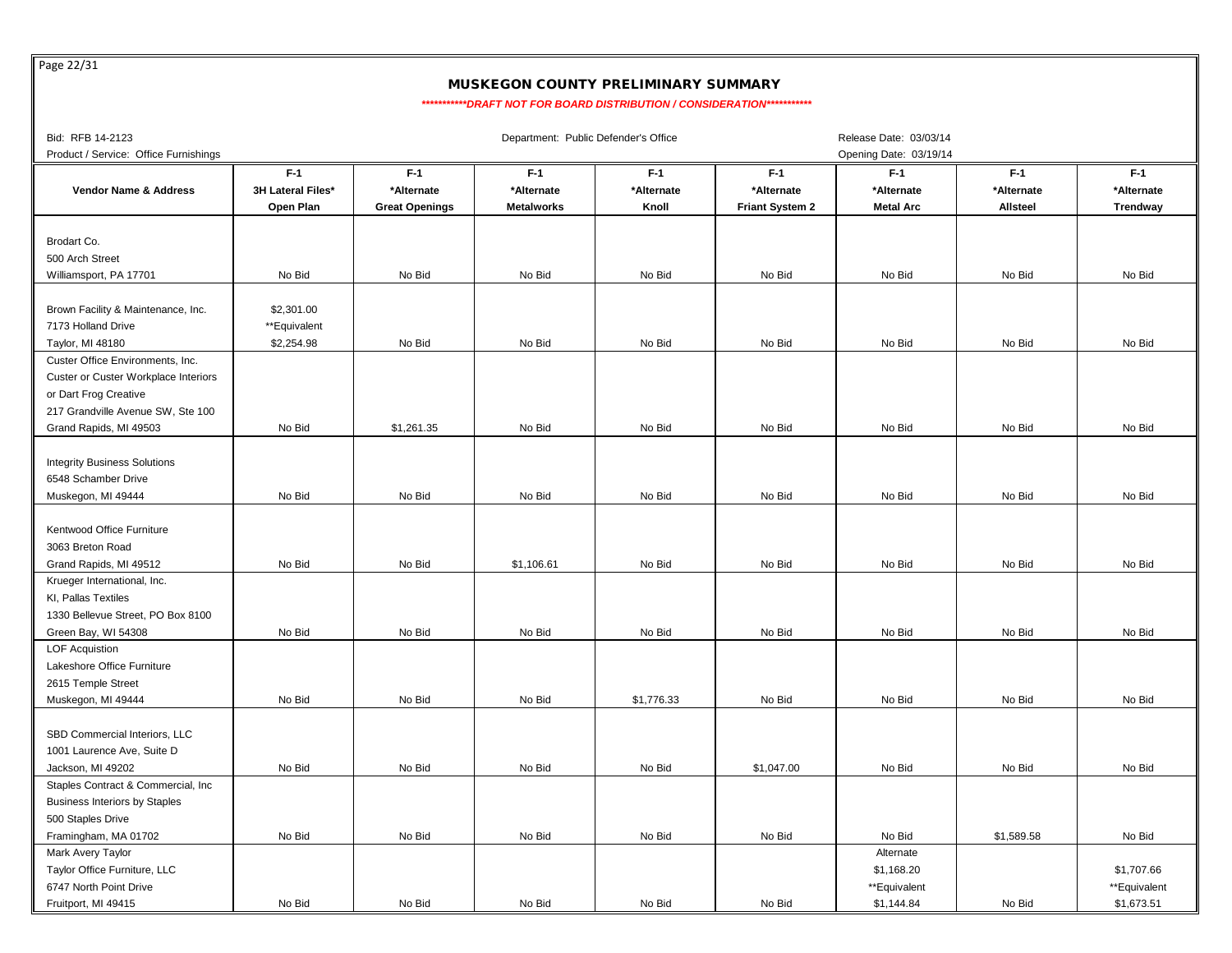Page 23/31

# MUSKEGON COUNTY PRELIMINARY SUMMARY

*\*\*\*\*\*\*\*\*\*\*\*DRAFT NOT FOR BOARD DISTRIBUTION / CONSIDERATION\*\*\*\*\*\*\*\*\*\*\**

| Bid: RFB 14-2123                      |                   |                       |                   |             |                        |                  | Release Date: 03/03/14 |              |
|---------------------------------------|-------------------|-----------------------|-------------------|-------------|------------------------|------------------|------------------------|--------------|
| Product / Service: Office Furnishings |                   |                       |                   |             |                        |                  | Opening Date: 03/19/14 |              |
|                                       | $F-2$             | $F-2$                 | $F-2$             | $F-2$       | $F-2$                  | $F-2$            | $F-2$                  | $F-2$        |
| Vendor Name & Address                 | 5H Lateral Files* | *Alternate            | *Alternate        | *Alternate  | *Alternate             | *Alternate       | *Alternate             | *Alternate   |
|                                       | Open Plan         | <b>Great Openings</b> | <b>Metalworks</b> | Knoll       | <b>Friant System 2</b> | <b>Metal Arc</b> | Allsteel               | Trendway     |
|                                       |                   |                       |                   |             |                        |                  |                        |              |
| Brodart Co.                           |                   |                       |                   |             |                        |                  |                        |              |
| 500 Arch Street                       |                   |                       |                   |             |                        |                  |                        |              |
| Williamsport, PA 17701                | No Bid            | No Bid                | No Bid            | No Bid      | No Bid                 | No Bid           | No Bid                 | No Bid       |
|                                       |                   |                       |                   |             |                        |                  |                        |              |
| Brown Facility & Maintenance, Inc.    | \$30,645.00       |                       |                   |             |                        |                  |                        |              |
| 7173 Holland Drive                    | **Equivalent      |                       |                   |             |                        |                  |                        |              |
| Taylor, MI 48180                      | \$30,032.10       | No Bid                | No Bid            | No Bid      | No Bid                 | No Bid           | No Bid                 | No Bid       |
| Custer Office Environments, Inc.      |                   |                       |                   |             |                        |                  |                        |              |
| Custer or Custer Workplace Interiors  |                   |                       |                   |             |                        |                  |                        |              |
| or Dart Frog Creative                 |                   |                       |                   |             |                        |                  |                        |              |
| 217 Grandville Avenue SW, Ste 100     |                   |                       |                   |             |                        |                  |                        |              |
| Grand Rapids, MI 49503                | No Bid            | \$17,312.13           | No Bid            | No Bid      | No Bid                 | No Bid           | No Bid                 | No Bid       |
|                                       |                   |                       |                   |             |                        |                  |                        |              |
| <b>Integrity Business Solutions</b>   |                   |                       |                   |             |                        |                  |                        |              |
| 6548 Schamber Drive                   |                   |                       |                   |             |                        |                  |                        |              |
| Muskegon, MI 49444                    | No Bid            | No Bid                | No Bid            | No Bid      | No Bid                 | No Bid           | No Bid                 | No Bid       |
|                                       |                   |                       |                   |             |                        |                  |                        |              |
| Kentwood Office Furniture             |                   |                       |                   |             |                        |                  |                        |              |
| 3063 Breton Road                      |                   |                       |                   |             |                        |                  |                        |              |
| Grand Rapids, MI 49512                | No Bid            | No Bid                | \$14,579.46       | No Bid      | No Bid                 | No Bid           | No Bid                 | No Bid       |
| Krueger International, Inc.           |                   |                       |                   |             |                        |                  |                        |              |
| KI, Pallas Textiles                   |                   |                       |                   |             |                        |                  |                        |              |
| 1330 Bellevue Street, PO Box 8100     |                   |                       |                   |             |                        |                  |                        |              |
| Green Bay, WI 54308                   | No Bid            | No Bid                | No Bid            | No Bid      | No Bid                 | No Bid           | No Bid                 | No Bid       |
| LOF Acquistion                        |                   |                       |                   |             |                        |                  |                        |              |
| Lakeshore Office Furniture            |                   |                       |                   |             |                        |                  |                        |              |
| 2615 Temple Street                    |                   |                       |                   |             |                        |                  |                        |              |
| Muskegon, MI 49444                    | No Bid            | No Bid                | No Bid            | \$23,740.02 | No Bid                 | No Bid           | No Bid                 | No Bid       |
|                                       |                   |                       |                   |             |                        |                  |                        |              |
| SBD Commercial Interiors, LLC         |                   |                       |                   |             |                        |                  |                        |              |
| 1001 Laurence Ave, Suite D            |                   |                       |                   |             |                        |                  |                        |              |
| Jackson, MI 49202                     | No Bid            | No Bid                | No Bid            | No Bid      | \$13,473.00            | No Bid           | No Bid                 | No Bid       |
| Staples Contract & Commercial, Inc.   |                   |                       |                   |             |                        |                  |                        |              |
| <b>Business Interiors by Staples</b>  |                   |                       |                   |             |                        |                  |                        |              |
|                                       |                   |                       |                   |             |                        |                  |                        |              |
| 500 Staples Drive                     | No Bid            | No Bid                | No Bid            | No Bid      | No Bid                 | No Bid           | \$22,870.62            | No Bid       |
| Framingham, MA 01702                  |                   |                       |                   |             |                        |                  |                        |              |
| Mark Avery Taylor                     |                   |                       |                   |             |                        | Alternate        |                        |              |
| Taylor Office Furniture, LLC          |                   |                       |                   |             |                        | \$11,404.80      |                        | \$23,285.07  |
| 6747 North Point Drive                |                   |                       |                   |             |                        | **Equivalent     |                        | **Equivalent |
| Fruitport, MI 49415                   | No Bid            | No Bid                | No Bid            | No Bid      | No Bid                 | \$11,176.70      | No Bid                 | \$22,819.37  |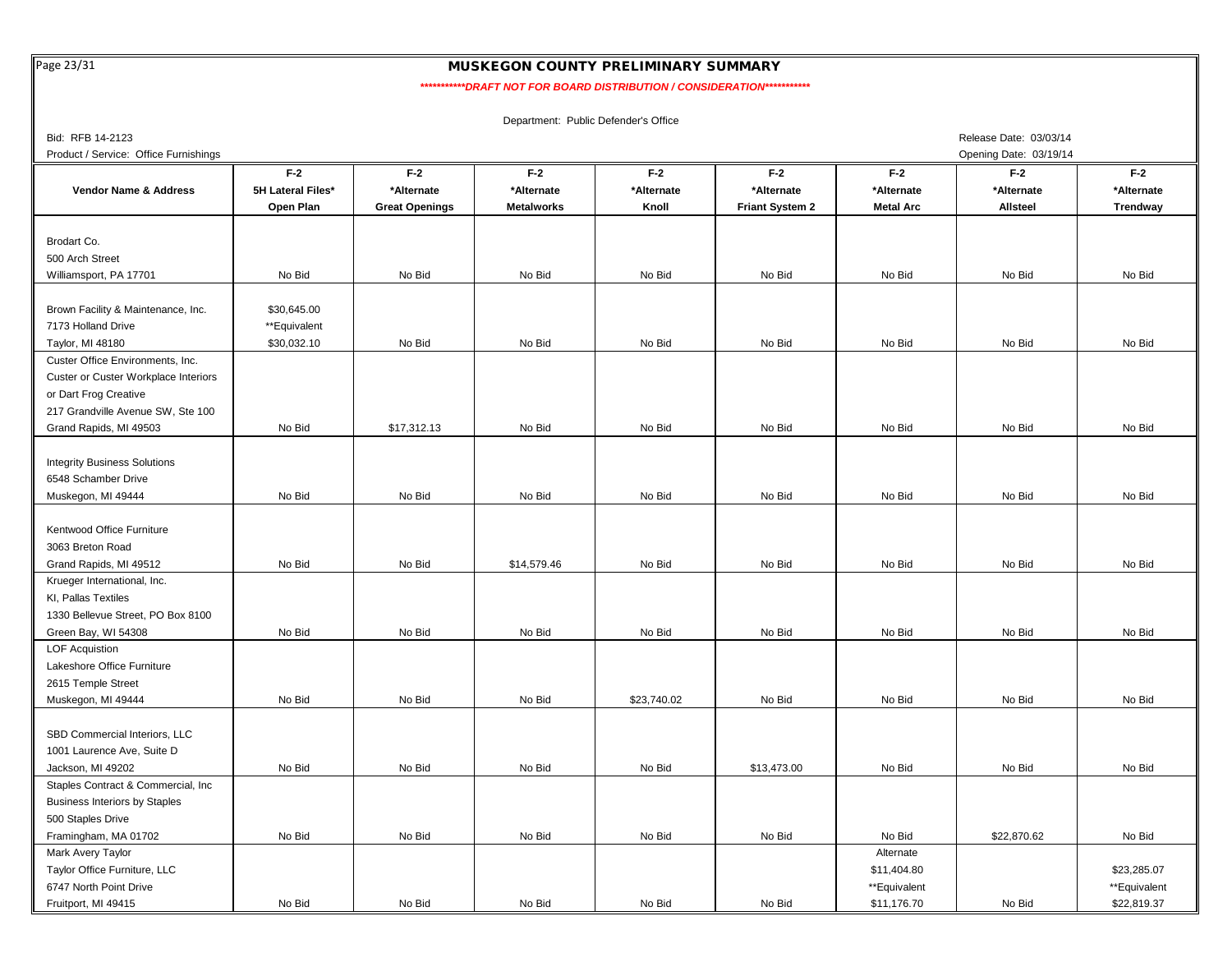Page 24/31

### MUSKEGON COUNTY PRELIMINARY SUMMARY

*\*\*\*\*\*\*\*\*\*\*\*DRAFT NOT FOR BOARD DISTRIBUTION / CONSIDERATION\*\*\*\*\*\*\*\*\*\*\**

| Bid: RFB 14-2123                      |                         |                  |                 |                  |                   | Release Date: 03/03/14 |  |
|---------------------------------------|-------------------------|------------------|-----------------|------------------|-------------------|------------------------|--|
| Product / Service: Office Furnishings |                         |                  |                 |                  |                   | Opening Date: 03/19/14 |  |
|                                       | $SH-1$                  | $SH-1$           | $SH-1$          | $SH-1$           | $SH-1$            | $SH-1$                 |  |
| Vendor Name & Address                 | KI*                     | *Alternate       | *Alternate      | *Alternate       | *Alternate        | *Alternate             |  |
|                                       | <b>Library Shelving</b> | <b>SpaceFile</b> | Friant System 2 | <b>Metal Arc</b> | <b>Metalworks</b> | Trendway               |  |
|                                       |                         |                  |                 |                  |                   |                        |  |
| Brodart Co.                           |                         |                  |                 |                  |                   |                        |  |
| 500 Arch Street                       |                         |                  |                 |                  |                   |                        |  |
| Williamsport, PA 17701                | \$2,858.45              | No Bid           | No Bid          | No Bid           | No Bid            | No Bid                 |  |
|                                       |                         |                  |                 |                  |                   |                        |  |
| Brown Facility & Maintenance, Inc.    |                         | \$1,300.00       |                 |                  |                   |                        |  |
| 7173 Holland Drive                    |                         | **Equivalent     |                 |                  |                   |                        |  |
| Taylor, MI 48180                      | No Bid                  | \$1,274.00       | No Bid          | No Bid           | No Bid            | No Bid                 |  |
| Custer Office Environments, Inc.      |                         |                  |                 |                  |                   |                        |  |
| Custer or Custer Workplace Interiors  |                         |                  |                 |                  |                   |                        |  |
| or Dart Frog Creative                 |                         |                  |                 |                  |                   |                        |  |
| 217 Grandville Avenue SW, Ste 100     |                         |                  |                 |                  |                   |                        |  |
| Grand Rapids, MI 49503                | \$2,611.80              | No Bid           | No Bid          | No Bid           | No Bid            | No Bid                 |  |
|                                       |                         |                  |                 |                  |                   |                        |  |
| <b>Integrity Business Solutions</b>   |                         |                  |                 |                  |                   |                        |  |
| 6548 Schamber Drive                   |                         |                  |                 |                  |                   |                        |  |
| Muskegon, MI 49444                    | \$2,210.00              | No Bid           | No Bid          | No Bid           | No Bid            | No Bid                 |  |
|                                       |                         |                  |                 |                  |                   |                        |  |
| Kentwood Office Furniture             |                         |                  |                 |                  |                   |                        |  |
| 3063 Breton Road                      |                         |                  |                 |                  |                   |                        |  |
| Grand Rapids, MI 49512                | No Bid                  | No Bid           | No Bid          | No Bid           | \$1,316.60        | No Bid                 |  |
| Krueger International, Inc.           |                         |                  |                 |                  |                   |                        |  |
| KI, Pallas Textiles                   |                         |                  |                 |                  |                   |                        |  |
| 1330 Bellevue Street, PO Box 8100     |                         |                  |                 |                  |                   |                        |  |
| Green Bay, WI 54308                   | \$2,210.00              | No Bid           | No Bid          | No Bid           | No Bid            | No Bid                 |  |
|                                       |                         |                  |                 |                  |                   |                        |  |
| <b>LOF Acquistion</b>                 |                         |                  |                 |                  |                   |                        |  |
| Lakeshore Office Furniture            |                         |                  |                 |                  |                   |                        |  |
| 2615 Temple Street                    | No Bid                  | No Bid           | No Bid          | No Bid           | No Bid            | No Bid                 |  |
| Muskegon, MI 49444                    |                         |                  |                 |                  |                   |                        |  |
|                                       |                         |                  |                 |                  |                   |                        |  |
| SBD Commercial Interiors, LLC         |                         |                  |                 |                  |                   |                        |  |
| 1001 Laurence Ave, Suite D            |                         |                  |                 |                  |                   |                        |  |
| Jackson, MI 49202                     | No Bid                  | No Bid           | \$2,340.00      | No Bid           | No Bid            | No Bid                 |  |
| Staples Contract & Commercial, Inc    |                         |                  |                 |                  |                   |                        |  |
| <b>Business Interiors by Staples</b>  |                         |                  |                 |                  |                   |                        |  |
| 500 Staples Drive                     |                         |                  |                 |                  |                   |                        |  |
| Framingham, MA 01702                  | \$5,100.00              | No Bid           | No Bid          | No Bid           | No Bid            | No Bid                 |  |
| Mark Avery Taylor                     |                         |                  |                 | Alternate        |                   |                        |  |
| Taylor Office Furniture, LLC          |                         |                  |                 | \$1,279.00       |                   | \$1,544.85             |  |
| 6747 North Point Drive                |                         |                  |                 | **Equivalent     |                   | **Equivalent           |  |
| Fruitport, MI 49415                   | No Bid                  | No Bid           | No Bid          | \$1,253.42       | No Bid            | \$1,513.95             |  |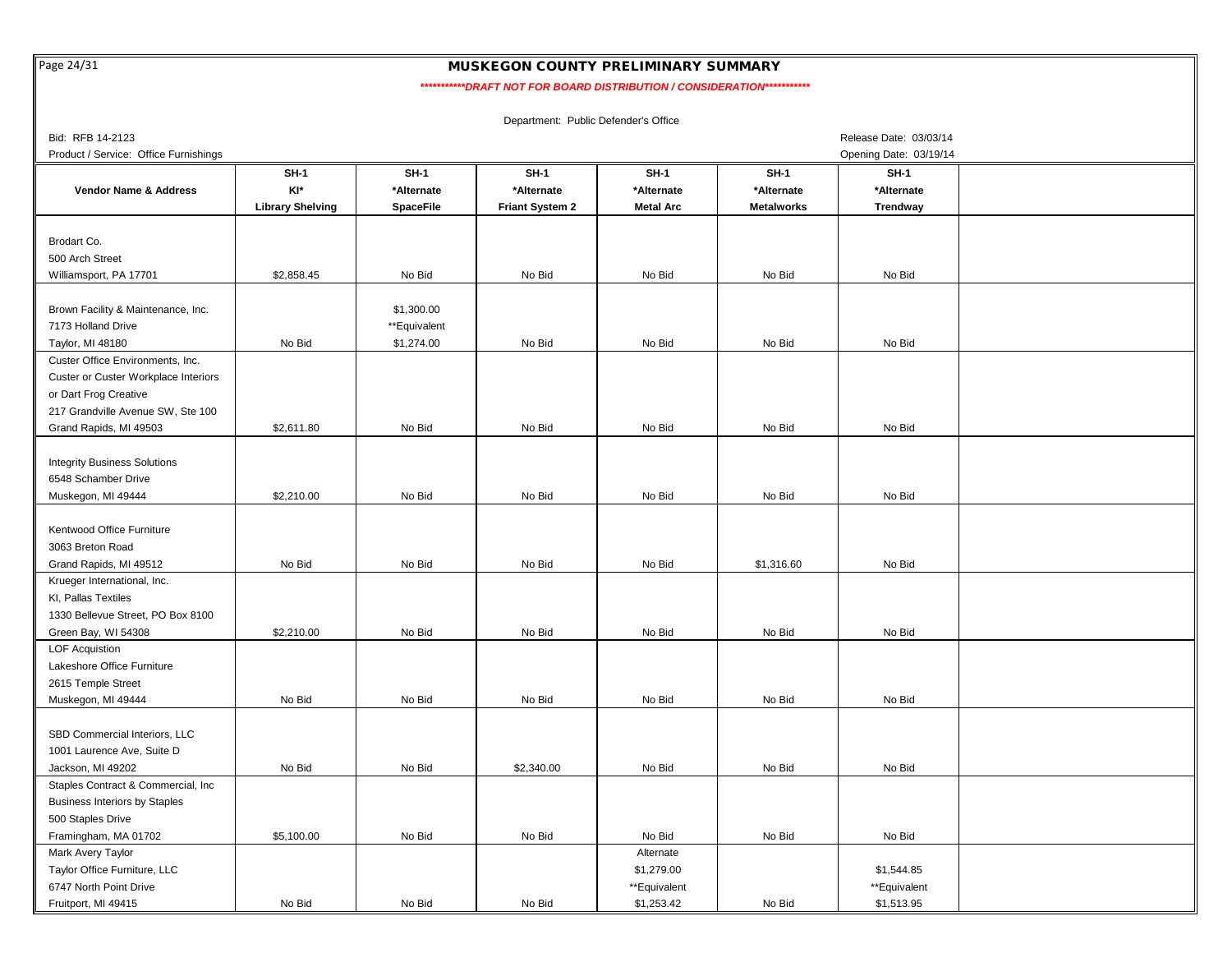Page 25/31

### MUSKEGON COUNTY PRELIMINARY SUMMARY

*\*\*\*\*\*\*\*\*\*\*\*DRAFT NOT FOR BOARD DISTRIBUTION / CONSIDERATION\*\*\*\*\*\*\*\*\*\*\**

| Bid: RFB 14-2123                      |                        |                  |                        |                  |              | Release Date: 03/03/14     |
|---------------------------------------|------------------------|------------------|------------------------|------------------|--------------|----------------------------|
| Product / Service: Office Furnishings |                        |                  |                        |                  |              | Opening Date: 03/19/14     |
|                                       | <b>SH-2</b>            | <b>SH-2</b>      | <b>SH-2</b>            | $SH-2$           | $SH-2$       |                            |
| <b>Vendor Name &amp; Address</b>      | KI*                    | *Alternate       | *Alternate             | *Alternate       | *Alternate   |                            |
|                                       | <b>Mobile Shelving</b> | <b>SpaceFile</b> | <b>Friant System 2</b> | <b>Metal Arc</b> | Trendway     |                            |
|                                       |                        |                  |                        |                  |              |                            |
| Brodart Co.                           |                        |                  |                        |                  |              |                            |
| 500 Arch Street                       |                        |                  |                        |                  |              |                            |
| Williamsport, PA 17701                | \$1,004.58             | No Bid           | No Bid                 | No Bid           | No Bid       |                            |
| Brown Facility & Maintenance, Inc.    |                        | \$1,832.00       |                        |                  |              |                            |
| 7173 Holland Drive                    |                        | **Equivalent     |                        |                  |              |                            |
| Taylor, MI 48180                      | No Bid                 |                  | No Bid                 | No Bid           | No Bid       |                            |
| Custer Office Environments, Inc.      |                        | \$1,795.36       |                        |                  |              |                            |
|                                       |                        |                  |                        |                  |              |                            |
| Custer or Custer Workplace Interiors  |                        |                  |                        |                  |              |                            |
| or Dart Frog Creative                 |                        |                  |                        |                  |              |                            |
| 217 Grandville Avenue SW, Ste 100     |                        |                  |                        |                  |              |                            |
| Grand Rapids, MI 49503                | No Bid                 | No Bid           | No Bid                 | No Bid           | No Bid       |                            |
| <b>Integrity Business Solutions</b>   |                        |                  |                        |                  |              |                            |
|                                       |                        |                  |                        |                  |              |                            |
| 6548 Schamber Drive                   | \$768.00               | No Bid           |                        | No Bid           | No Bid       |                            |
| Muskegon, MI 49444                    |                        |                  | No Bid                 |                  |              |                            |
| Kentwood Office Furniture             |                        |                  |                        |                  |              |                            |
| 3063 Breton Road                      |                        |                  |                        |                  |              |                            |
| Grand Rapids, MI 49512                | No Bid                 | No Bid           | No Bid                 | No Bid           | No Bid       |                            |
| Krueger International, Inc.           |                        |                  |                        |                  |              |                            |
| KI, Pallas Textiles                   |                        |                  |                        |                  |              |                            |
| 1330 Bellevue Street, PO Box 8100     |                        |                  |                        |                  |              |                            |
| Green Bay, WI 54308                   | No Bid                 | No Bid           | No Bid                 | No Bid           | No Bid       |                            |
| <b>LOF Acquistion</b>                 |                        |                  |                        |                  |              |                            |
| Lakeshore Office Furniture            |                        |                  |                        |                  |              |                            |
| 2615 Temple Street                    |                        |                  |                        |                  |              |                            |
| Muskegon, MI 49444                    | No Bid                 | No Bid           | No Bid                 | No Bid           | No Bid       |                            |
|                                       |                        |                  |                        |                  |              |                            |
| SBD Commercial Interiors, LLC         |                        |                  |                        |                  |              |                            |
| 1001 Laurence Ave, Suite D            |                        |                  |                        |                  |              |                            |
| Jackson, MI 49202                     | No Bid                 | No Bid           | \$1,000.00             | No Bid           | No Bid       |                            |
| Staples Contract & Commercial, Inc    |                        |                  |                        |                  |              |                            |
| <b>Business Interiors by Staples</b>  |                        |                  |                        |                  |              |                            |
| 500 Staples Drive                     |                        |                  |                        |                  |              |                            |
| Framingham, MA 01702                  | \$1,771.76             | No Bid           | No Bid                 | No Bid           | No Bid       | Casters Not Offered        |
| Mark Avery Taylor                     |                        |                  |                        | Alternate        |              |                            |
| Taylor Office Furniture, LLC          |                        |                  |                        | \$499.20         | \$614.12     |                            |
| 6747 North Point Drive                |                        |                  |                        | **Equivalent     | **Equivalent |                            |
| Fruitport, MI 49415                   | No Bid                 | No Bid           | No Bid                 | \$489.22         | \$601.84     | <b>Casters Not Offered</b> |
|                                       |                        |                  |                        |                  |              |                            |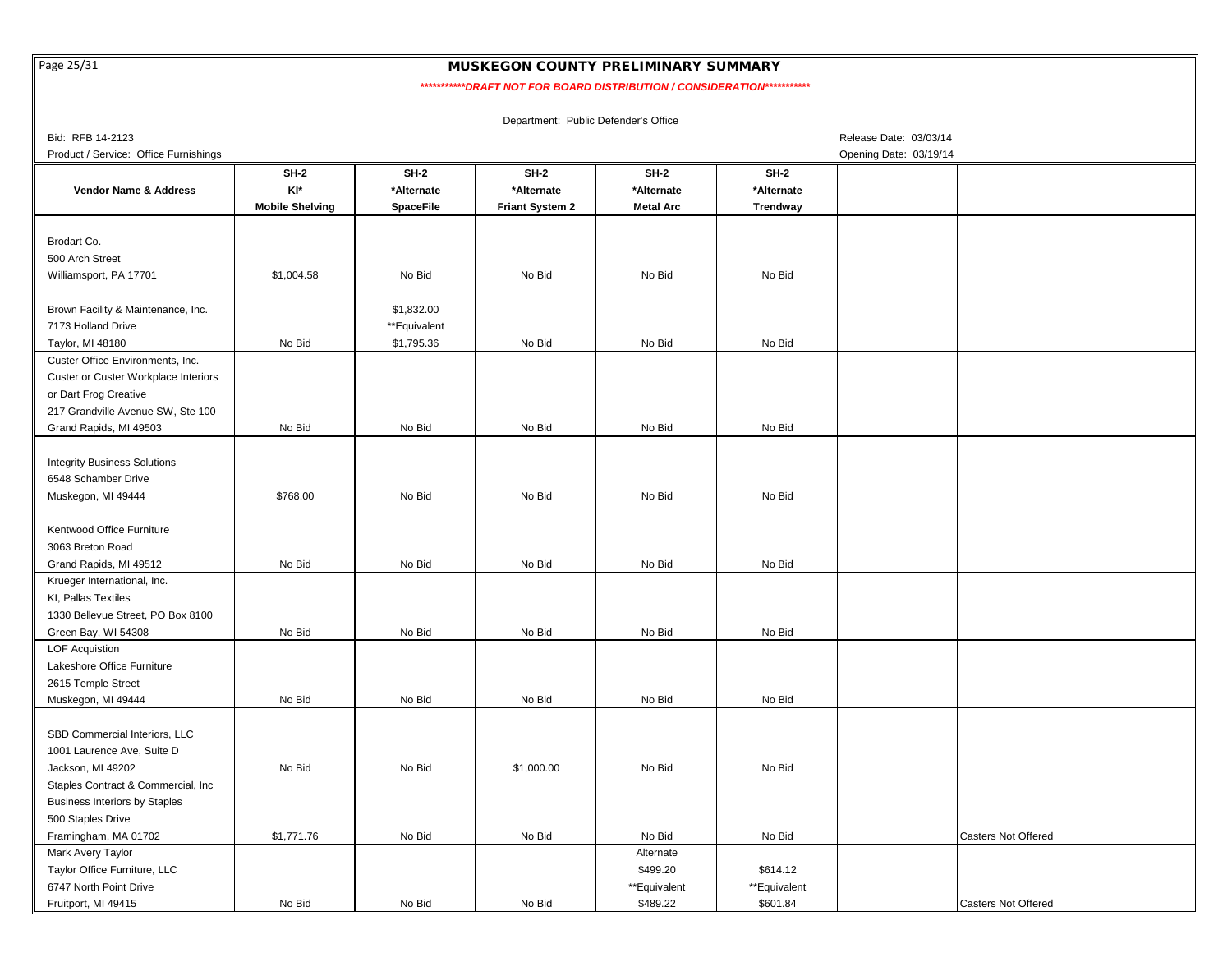| Page 26/31 |  |
|------------|--|
|            |  |

Fruitport, MI 49415

#### MUSKEGON COUNTY PRELIMINARY SUMMARY

 *\*\*\*\*\*\*\*\*\*\*\*DRAFT NOT FOR BOARD DISTRIBUTION / CONSIDERATION\*\*\*\*\*\*\*\*\*\*\**

Bid: RFB 14-2123 Release Date: 03/03/14 Product / Service: Office Furnishings **Opening Date: 03/19/14** Construction of the United Service: Office Furnishings **Opening Date: 03/19/14** Brodart Co. 500 Arch Street Williamsport, PA 17701 Brown Facility & Maintenance, Inc. 7173 Holland Drive Taylor, MI 48180 Custer Office Environments, Inc. Custer or Custer Workplace Interiors or Dart Frog Creative 217 Grandville Avenue SW, Ste 100 Grand Rapids, MI 49503 Integrity Business Solutions 6548 Schamber Drive Muskegon, MI 49444 Kentwood Office Furniture 3063 Breton Road Grand Rapids, MI 49512 Krueger International, Inc. KI, Pallas Textiles 1330 Bellevue Street, PO Box 8100 Green Bay, WI 54308 LOF Acquistion Lakeshore Office Furniture 2615 Temple Street Muskegon, MI 49444 SBD Commercial Interiors, LLC 1001 Laurence Ave, Suite D Jackson, MI 49202 Staples Contract & Commercial, Inc Business Interiors by Staples 500 Staples Drive Framingham, MA 01702 Mark Avery Taylor Taylor Office Furniture, LLC 6747 North Point Drive Department: Public Defender's Office **T-1 T-1 T-1 T-1 Side Table HON Trendway KI Rado** No Bid No Bid No Bid **Vendor Name & Address Marquis\* \*Alternate \*Alternate \*Alternate** No Bid \$618.50 \*\*Equivalent \$606.13 No Bid No Bid No Bid \$506.15 No Bid No Bid No Bid \$562.00 No Bid No Bid No Bid No Bid No Bid No Bid No Bid No Bid \$285.35 No Bid No Bid Alternate \$130.68 \$474.12 \*\*Equivalent \*\*Equivalent No Bid No Bid No Bid No Bid \$375.00 No Bid No Bid No Bid \$566.00 No Bid No Bid No Bid

No Bid No Bid \$128.07 \$464.64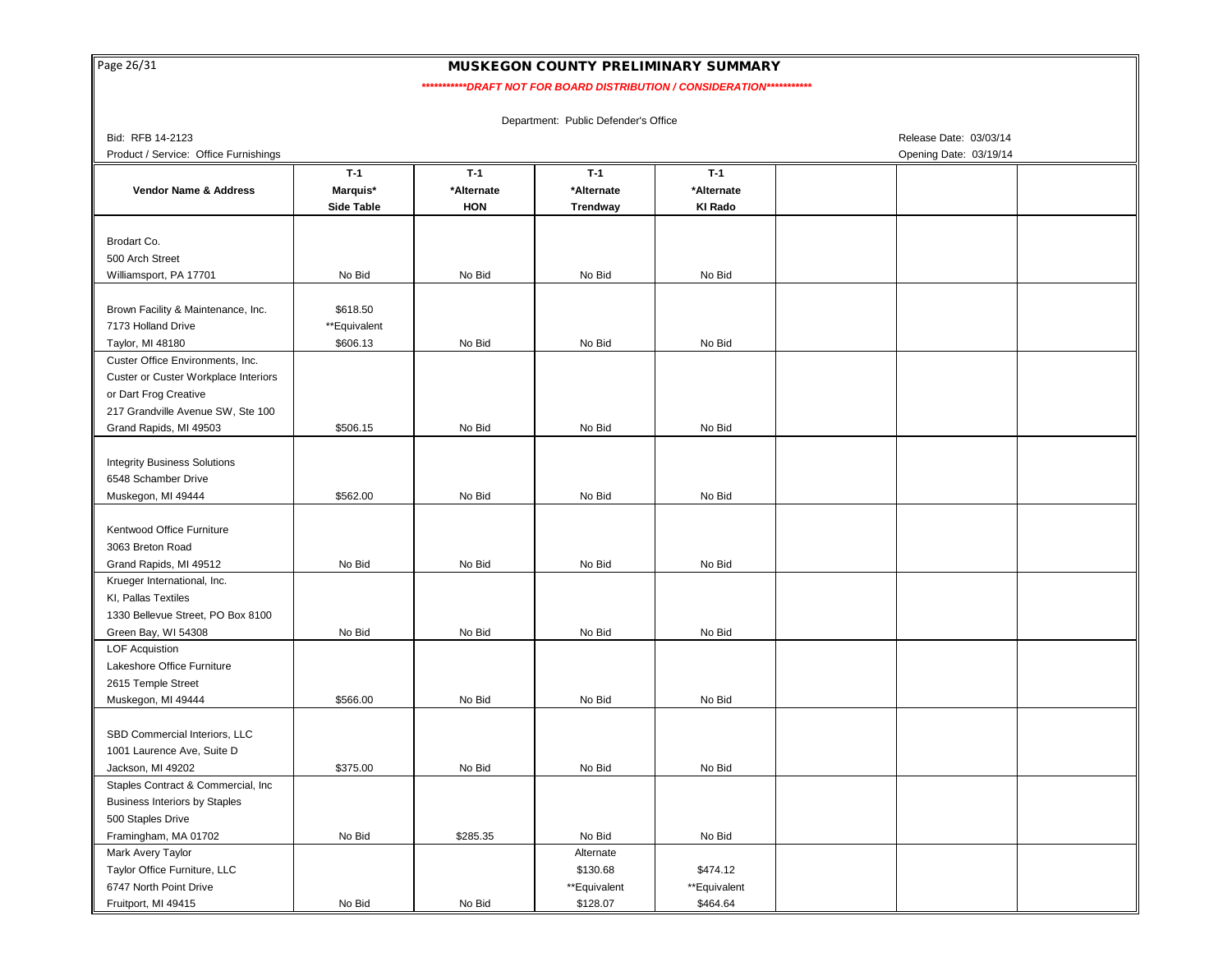Page 27/31

Fruitport, MI 49415

### MUSKEGON COUNTY PRELIMINARY SUMMARY

 *\*\*\*\*\*\*\*\*\*\*\*DRAFT NOT FOR BOARD DISTRIBUTION / CONSIDERATION\*\*\*\*\*\*\*\*\*\*\**

|                                                               |                         |              | Department: Public Defender's Office |                   |                        |  |
|---------------------------------------------------------------|-------------------------|--------------|--------------------------------------|-------------------|------------------------|--|
| Bid: RFB 14-2123                                              |                         |              |                                      |                   | Release Date: 03/03/14 |  |
| Product / Service: Office Furnishings                         |                         |              |                                      |                   | Opening Date: 03/19/14 |  |
|                                                               | $T-2$                   | $T-2$        | $T-2$                                | $T-2$             |                        |  |
| Vendor Name & Address                                         | KI*                     | *Alternate   | *Alternate                           | *Alternate        |                        |  |
|                                                               | <b>Conference Table</b> | Open Plan    | <b>Gibraltar DuraCast</b>            | <b>HON</b>        |                        |  |
|                                                               |                         |              |                                      |                   |                        |  |
| Brodart Co.                                                   |                         |              |                                      |                   |                        |  |
| 500 Arch Street                                               |                         |              |                                      |                   |                        |  |
| Williamsport, PA 17701                                        | \$980.08                | No Bid       | No Bid                               | No Bid            |                        |  |
|                                                               |                         |              |                                      |                   |                        |  |
| Brown Facility & Maintenance, Inc.                            |                         | \$334.00     |                                      |                   |                        |  |
| 7173 Holland Drive                                            |                         | **Equivalent |                                      |                   |                        |  |
| Taylor, MI 48180                                              | No Bid                  | \$327.32     | No Bid                               | No Bid            |                        |  |
| Custer Office Environments, Inc.                              |                         |              |                                      |                   |                        |  |
| Custer or Custer Workplace Interiors<br>or Dart Frog Creative |                         |              |                                      |                   |                        |  |
| 217 Grandville Avenue SW, Ste 100                             |                         |              |                                      |                   |                        |  |
| Grand Rapids, MI 49503                                        | \$1,000.41              | No Bid       | No Bid                               | No Bid            |                        |  |
|                                                               |                         |              |                                      |                   |                        |  |
| <b>Integrity Business Solutions</b>                           |                         |              |                                      |                   |                        |  |
| 6548 Schamber Drive                                           |                         |              |                                      |                   |                        |  |
| Muskegon, MI 49444                                            | \$827.00                | No Bid       | No Bid                               | No Bid            |                        |  |
|                                                               |                         |              |                                      |                   |                        |  |
| Kentwood Office Furniture                                     |                         |              |                                      |                   |                        |  |
| 3063 Breton Road                                              |                         |              |                                      |                   |                        |  |
| Grand Rapids, MI 49512                                        | No Bid                  | No Bid       | No Bid                               | No Bid            |                        |  |
| Krueger International, Inc.                                   |                         |              |                                      |                   |                        |  |
| KI, Pallas Textiles                                           |                         |              |                                      |                   |                        |  |
| 1330 Bellevue Street, PO Box 8100                             |                         |              |                                      |                   |                        |  |
| Green Bay, WI 54308                                           | \$846.50                | No Bid       | No Bid                               | No Bid            |                        |  |
| <b>LOF Acquistion</b>                                         |                         |              |                                      |                   |                        |  |
| Lakeshore Office Furniture                                    |                         |              |                                      |                   |                        |  |
| 2615 Temple Street                                            |                         |              |                                      |                   |                        |  |
| Muskegon, MI 49444                                            | No Bid                  | No Bid       | No Bid                               | No Bid            |                        |  |
|                                                               |                         |              |                                      |                   |                        |  |
| SBD Commercial Interiors, LLC                                 |                         |              |                                      |                   |                        |  |
| 1001 Laurence Ave, Suite D                                    |                         |              |                                      |                   |                        |  |
| Jackson, MI 49202                                             | No Bid                  | No Bid       | \$319.00                             | No Bid            |                        |  |
| Staples Contract & Commercial, Inc                            |                         |              |                                      | \$218.12 - Top    |                        |  |
| <b>Business Interiors by Staples</b>                          |                         |              |                                      | \$289.06 - Leg    |                        |  |
| 500 Staples Drive                                             |                         |              |                                      | *Equivalent Total |                        |  |
| Framingham, MA 01702                                          | No Bid                  | No Bid       | No Bid                               | \$507.18          |                        |  |
| Mark Avery Taylor                                             |                         |              |                                      |                   |                        |  |
| Taylor Office Furniture, LLC                                  | \$1,034.60              |              |                                      |                   |                        |  |
| 6747 North Point Drive                                        | **Equivalent            |              |                                      |                   |                        |  |

\$1,013.91 No Bid No Bid No Bid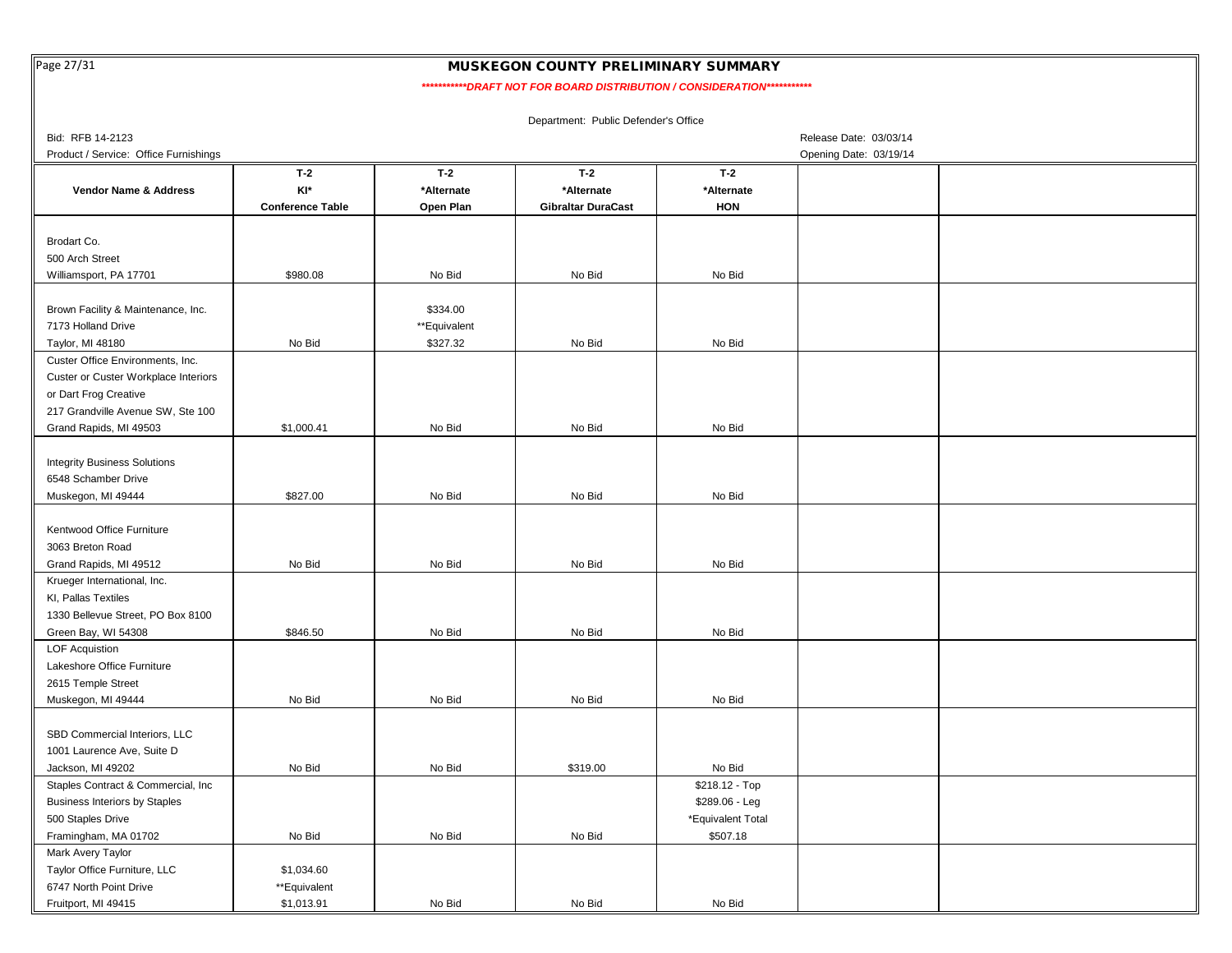Page 28/31

Fruitport, MI 49415

#### MUSKEGON COUNTY PRELIMINARY SUMMARY

 *\*\*\*\*\*\*\*\*\*\*\*DRAFT NOT FOR BOARD DISTRIBUTION / CONSIDERATION\*\*\*\*\*\*\*\*\*\*\**

|                                       |                         |              | Department: Public Defender's Office |                   |                        |                              |
|---------------------------------------|-------------------------|--------------|--------------------------------------|-------------------|------------------------|------------------------------|
| Bid: RFB 14-2123                      |                         |              |                                      |                   | Release Date: 03/03/14 |                              |
| Product / Service: Office Furnishings |                         |              |                                      |                   | Opening Date: 03/19/14 |                              |
|                                       | $T-3$                   | $T-3$        | $T-3$                                | $T-3$             |                        |                              |
| Vendor Name & Address                 | KI*                     | *Alternate   | *Alternate                           | *Alternate        |                        | <b>Comments</b>              |
|                                       | <b>Conference Table</b> | Open Plan    | <b>Gibraltar DuraCast</b>            | <b>HON</b>        |                        |                              |
|                                       |                         |              |                                      |                   |                        |                              |
| Brodart Co.                           |                         |              |                                      |                   |                        |                              |
| 500 Arch Street                       |                         |              |                                      |                   |                        | <b>Suggested Correction:</b> |
| Williamsport, PA 17701                | \$995.02                | No Bid       | No Bid                               | No Bid            |                        | ENBT3072-73P-4GB             |
|                                       |                         |              |                                      |                   |                        |                              |
| Brown Facility & Maintenance, Inc.    |                         | \$357.00     |                                      |                   |                        |                              |
| 7173 Holland Drive                    |                         | **Equivalent |                                      |                   |                        |                              |
| Taylor, MI 48180                      | No Bid                  | \$349.86     | No Bid                               | No Bid            |                        |                              |
| Custer Office Environments, Inc.      |                         |              |                                      |                   |                        |                              |
| Custer or Custer Workplace Interiors  |                         |              |                                      |                   |                        |                              |
| or Dart Frog Creative                 |                         |              |                                      |                   |                        |                              |
| 217 Grandville Avenue SW, Ste 100     |                         |              |                                      |                   |                        |                              |
| Grand Rapids, MI 49503                | \$1,008.68              | No Bid       | No Bid                               | No Bid            |                        |                              |
|                                       |                         |              |                                      |                   |                        |                              |
| <b>Integrity Business Solutions</b>   |                         |              |                                      |                   |                        |                              |
| 6548 Schamber Drive                   |                         |              |                                      |                   |                        |                              |
| Muskegon, MI 49444                    | \$834.00                | No Bid       | No Bid                               | No Bid            |                        |                              |
|                                       |                         |              |                                      |                   |                        |                              |
| Kentwood Office Furniture             |                         |              |                                      |                   |                        |                              |
| 3063 Breton Road                      |                         |              |                                      |                   |                        |                              |
| Grand Rapids, MI 49512                | No Bid                  | No Bid       | No Bid                               | No Bid            |                        |                              |
| Krueger International, Inc.           |                         |              |                                      |                   |                        |                              |
| KI, Pallas Textiles                   |                         |              |                                      |                   |                        |                              |
| 1330 Bellevue Street, PO Box 8100     |                         |              |                                      |                   |                        |                              |
| Green Bay, WI 54308                   | \$853.50                | No Bid       | No Bid                               | No Bid            |                        |                              |
| <b>LOF Acquistion</b>                 |                         |              |                                      |                   |                        |                              |
| Lakeshore Office Furniture            |                         |              |                                      |                   |                        |                              |
| 2615 Temple Street                    |                         |              |                                      |                   |                        |                              |
| Muskegon, MI 49444                    | No Bid                  | No Bid       | No Bid                               | No Bid            |                        |                              |
|                                       |                         |              |                                      |                   |                        |                              |
| SBD Commercial Interiors, LLC         |                         |              |                                      |                   |                        |                              |
| 1001 Laurence Ave, Suite D            |                         |              |                                      |                   |                        |                              |
| Jackson, MI 49202                     | No Bid                  | No Bid       | \$319.00                             | No Bid            |                        |                              |
| Staples Contract & Commercial, Inc    |                         |              |                                      | \$276.35 - Top    |                        |                              |
| <b>Business Interiors by Staples</b>  |                         |              |                                      | $$289.06 - Leg$   |                        |                              |
| 500 Staples Drive                     |                         |              |                                      | *Equivalent Total |                        |                              |
| Framingham, MA 01702                  | No Bid                  | No Bid       | No Bid                               | \$565.41          |                        |                              |
| Mark Avery Taylor                     |                         |              |                                      |                   |                        |                              |
| Taylor Office Furniture, LLC          | \$1,043.15              |              |                                      |                   |                        |                              |
| 6747 North Point Drive                | **Equivalent            |              |                                      |                   |                        |                              |

\$1,022.29 No Bid No Bid No Bid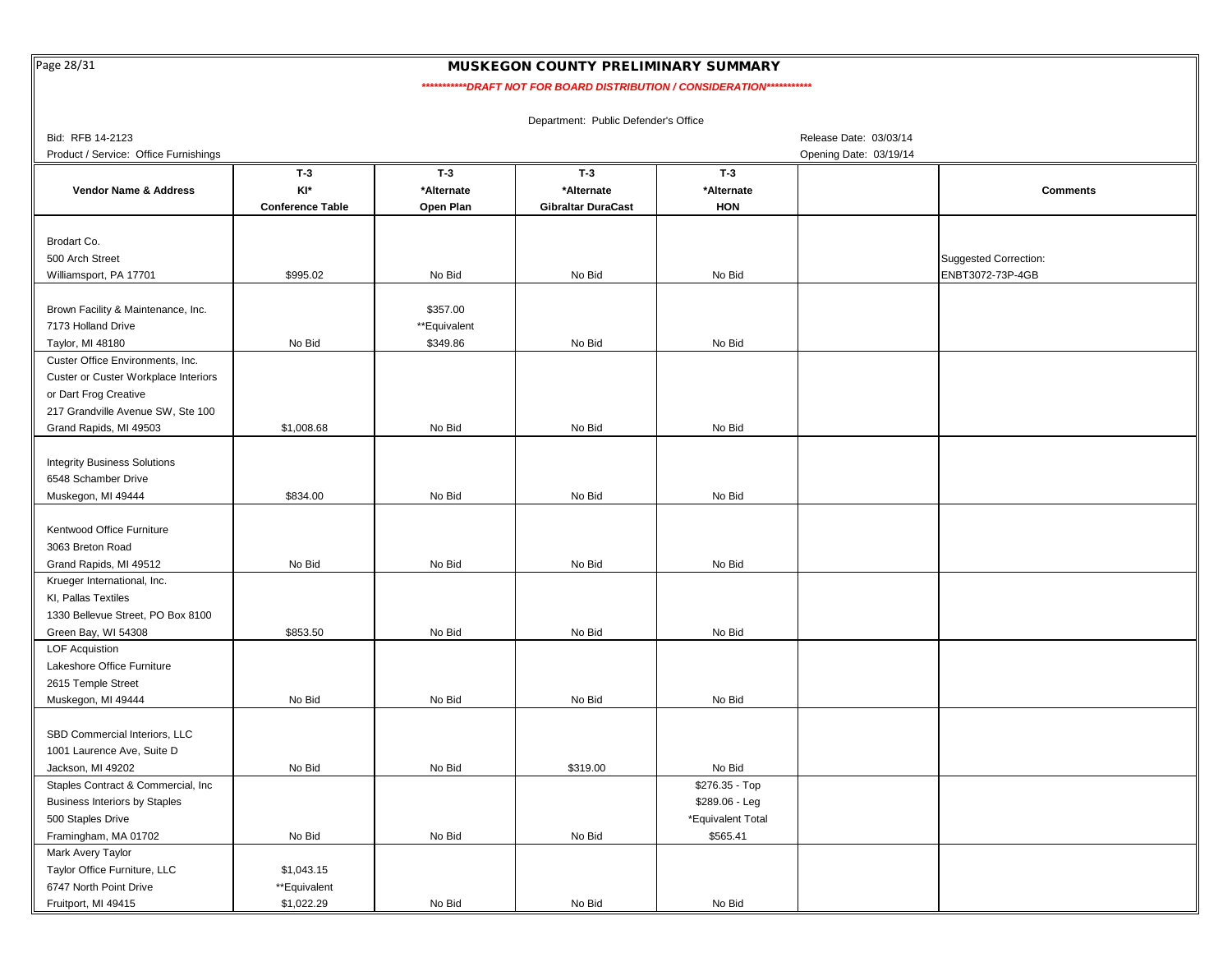Page 29/31

Fruitport, MI 49415

#### MUSKEGON COUNTY PRELIMINARY SUMMARY

 *\*\*\*\*\*\*\*\*\*\*\*DRAFT NOT FOR BOARD DISTRIBUTION / CONSIDERATION\*\*\*\*\*\*\*\*\*\*\**

Bid: RFB 14-2123 Release Date: 03/03/14 Product / Service: Office Furnishings **Opening Date: 03/19/14** Compare: 03/19/14 Brodart Co. 500 Arch Street Williamsport, PA 17701 Brown Facility & Maintenance, Inc. 7173 Holland Drive Taylor, MI 48180 Custer Office Environments, Inc. Custer or Custer Workplace Interiors or Dart Frog Creative 217 Grandville Avenue SW, Ste 100 Grand Rapids, MI 49503 Integrity Business Solutions 6548 Schamber Drive Muskegon, MI 49444 Kentwood Office Furniture 3063 Breton Road Grand Rapids, MI 49512 Krueger International, Inc. KI, Pallas Textiles 1330 Bellevue Street, PO Box 8100 Green Bay, WI 54308 LOF Acquistion Lakeshore Office Furniture 2615 Temple Street Muskegon, MI 49444 SBD Commercial Interiors, LLC 1001 Laurence Ave, Suite D Jackson, MI 49202 Staples Contract & Commercial, Inc Business Interiors by Staples 500 Staples Drive Framingham, MA 01702 Mark Avery Taylor Taylor Office Furniture, LLC 6747 North Point Drive Department: Public Defender's Office **T-4 T-4 T-4 T-4 Student Table Open Plan Gibraltar DuraCast HON** \$1,526.64 No Bid No Bid **Vendor Name & Address KI\* \*Alternate \*Alternate \*Alternate** No Bid \$597.00 \*\*Equivalent No Bid \$585.06 No Bid No Bid \$1,505.04 No Bid No Bid No Bid \$1,215.00 No Bid No Bid No Bid No Bid No Bid No Bid No Bid \$1,273.50 No Bid No Bid No Bid \$1,856.55 \*\*Equivalent **Comments** \$300.00 for Custom Finish No Bid No Bid No Bid No Bid No Bid No Bid \$957.00 No Bid \$603.54 - Top No Bid No Bid No Bid \$1,213.41 \$609.87 - Leg \*Equivalent Total

\$1,819.42 No Bid No Bid No Bid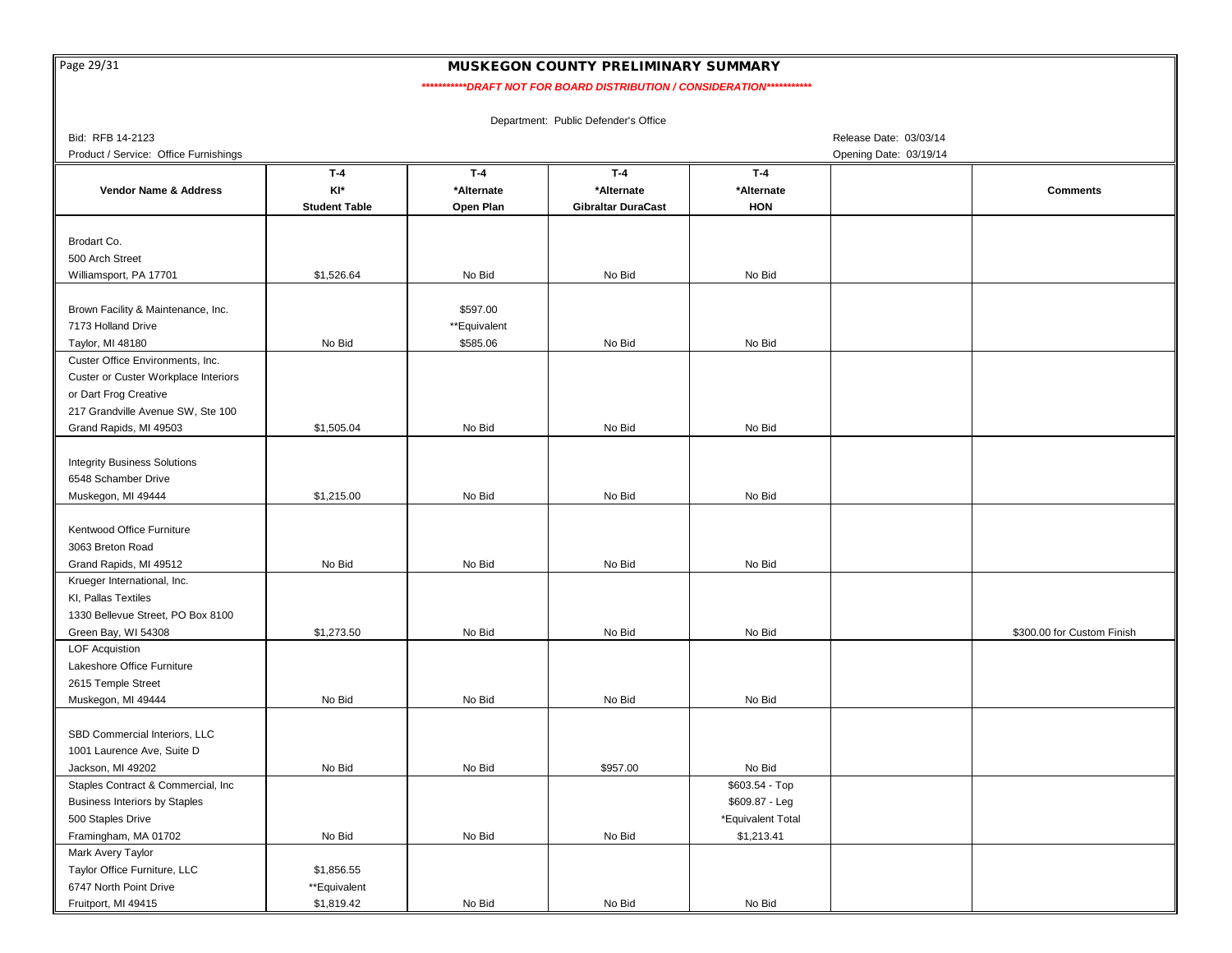Page 30/31

# MUSKEGON COUNTY PRELIMINARY SUMMARY

 *\*\*\*\*\*\*\*\*\*\*\*DRAFT NOT FOR BOARD DISTRIBUTION / CONSIDERATION\*\*\*\*\*\*\*\*\*\*\**

| Bid: RFB 14-2123                      |                      |              |                        |                  |                       |                     | Release Date: 03/03/14 |                        |
|---------------------------------------|----------------------|--------------|------------------------|------------------|-----------------------|---------------------|------------------------|------------------------|
| Product / Service: Office Furnishings |                      |              |                        |                  |                       |                     | Opening Date: 03/19/14 |                        |
|                                       | $WS-1$               | $WS-1$       | $WS-1$                 | $WS-1$           | $WS-1$                |                     |                        |                        |
| Vendor Name & Address                 | WilsonArt*           | *Alternate   | *Alternate             | *Alternate       | *Alternate            | <b>Bid Subtotal</b> | Delivery/Installation  | <b>Bid Grand Total</b> |
|                                       | <b>Work Surfaces</b> | Open Plan    | <b>Friant System 2</b> | <b>Metal Arc</b> | <b>Allsteel</b>       |                     |                        |                        |
|                                       |                      |              |                        |                  |                       |                     |                        |                        |
| Brodart Co.                           |                      |              |                        |                  |                       |                     |                        |                        |
| 500 Arch Street                       |                      |              |                        |                  |                       | Not Complete Bid    |                        |                        |
| Williamsport, PA 17701                | No Bid               | No Bid       | No Bid                 | No Bid           | No Bid                | \$7,364.77          | \$859.00               | \$8,223.77             |
|                                       |                      |              |                        |                  |                       | Complete Bid        |                        |                        |
| Brown Facility & Maintenance, Inc.    |                      | \$2,560.00   |                        |                  |                       | \$109,035.50        | \$13,988.00            | \$123,023.50           |
| 7173 Holland Drive                    |                      | **Equivalent |                        |                  |                       | **Equivalent        | **Equivalent           | **Equivalent           |
| Taylor, MI 48180                      | No Bid               | \$2,508.80   | No Bid                 | No Bid           | No Bid                | \$106,854.79        | \$13,988.00            | \$120,563.03           |
| Custer Office Environments, Inc.      |                      |              |                        |                  |                       |                     |                        |                        |
| Custer or Custer Workplace Interiors  |                      |              |                        |                  |                       |                     |                        |                        |
| or Dart Frog Creative                 |                      |              |                        |                  |                       |                     |                        |                        |
| 217 Grandville Avenue SW, Ste 100     |                      |              |                        |                  |                       | Not Complete Bid    |                        |                        |
| Grand Rapids, MI 49503                | \$541.10             | No Bid       | No Bid                 | No Bid           | No Bid                | \$146,301.69        | \$12,200.00            | \$158,501.69           |
|                                       |                      |              |                        |                  |                       |                     |                        |                        |
| <b>Integrity Business Solutions</b>   |                      |              |                        |                  |                       |                     |                        |                        |
| 6548 Schamber Drive                   |                      |              |                        |                  |                       | Not Complete Bid    |                        |                        |
| Muskegon, MI 49444                    | No Bid               | No Bid       | No Bid                 | No Bid           | No Bid                | \$94,190.22         | \$5,500.00             | \$99,690.22            |
|                                       |                      |              |                        |                  |                       |                     |                        |                        |
| Kentwood Office Furniture             |                      |              |                        |                  |                       |                     |                        |                        |
| 3063 Breton Road                      |                      |              |                        |                  |                       | Not Complete Bid    |                        |                        |
| Grand Rapids, MI 49512                | No Bid               | No Bid       | No Bid                 | No Bid           | No Bid                | \$102,925.30        | \$10,292.53            | \$113,217.83           |
| Krueger International, Inc.           |                      |              |                        |                  |                       |                     |                        |                        |
| KI, Pallas Textiles                   |                      |              |                        |                  |                       |                     |                        |                        |
| 1330 Bellevue Street, PO Box 8100     |                      |              |                        |                  |                       | Not Complete Bid    |                        |                        |
| Green Bay, WI 54308                   | No Bid               | No Bid       | No Bid                 | No Bid           | No Bid                | \$8,832.90          | \$800.00               | \$9.632.90             |
| <b>LOF Acquistion</b>                 |                      |              |                        |                  |                       |                     |                        |                        |
| Lakeshore Office Furniture            |                      |              |                        |                  |                       |                     |                        |                        |
| 2615 Temple Street                    |                      |              |                        |                  |                       | Not Complete Bid    |                        |                        |
| Muskegon, MI 49444                    | No Bid               | No Bid       | No Bid                 | \$1,640.00       | No Bid                | \$55,753.35         | \$1,600.00             | \$57,353.35            |
|                                       |                      |              |                        |                  |                       |                     |                        |                        |
| SBD Commercial Interiors, LLC         |                      |              |                        |                  |                       |                     |                        |                        |
| 1001 Laurence Ave, Suite D            |                      |              |                        |                  |                       | Complete Bid        |                        |                        |
| Jackson, MI 49202                     | No Bid               | No Bid       | \$2,234.00             | No Bid           | No Bid                | \$96,856.00         | \$3,000.00             | \$99,856.00            |
|                                       |                      |              |                        |                  | \$1,334.12 - Surface  |                     |                        |                        |
| Staples Contract & Commercial, Inc    |                      |              |                        |                  | \$2,682.32 - Bookcase |                     |                        |                        |
| <b>Business Interiors by Staples</b>  |                      |              |                        |                  | \$649.40 - Base       |                     |                        |                        |
| 500 Staples Drive                     |                      |              |                        |                  | *Equivalent Total     | Complete Bid        |                        |                        |
| Framingham, MA 01702                  | No Bid               | No Bid       | No Bid                 | No Bid           | \$4,665.84            | \$135,448.36        | \$8,597.65             | \$144,046.01           |
| Mark Avery Taylor                     |                      |              |                        |                  |                       | Complete Bid        |                        |                        |
| Taylor Office Furniture, LLC          | \$2,637.60           |              |                        |                  |                       | \$121,340.90        | \$6,870.00             | \$128,210.91           |
| 6747 North Point Drive                | **Equivalent         |              |                        |                  |                       | **Equivalent        | **Equivalent           | **Equivalent           |
| Fruitport, MI 49415                   | \$2,584.85           | No Bid       | No Bid                 | No Bid           | No Bid                | \$118,914.08        | \$6,732.60             | \$125,646.69           |
|                                       |                      |              |                        |                  |                       |                     |                        |                        |